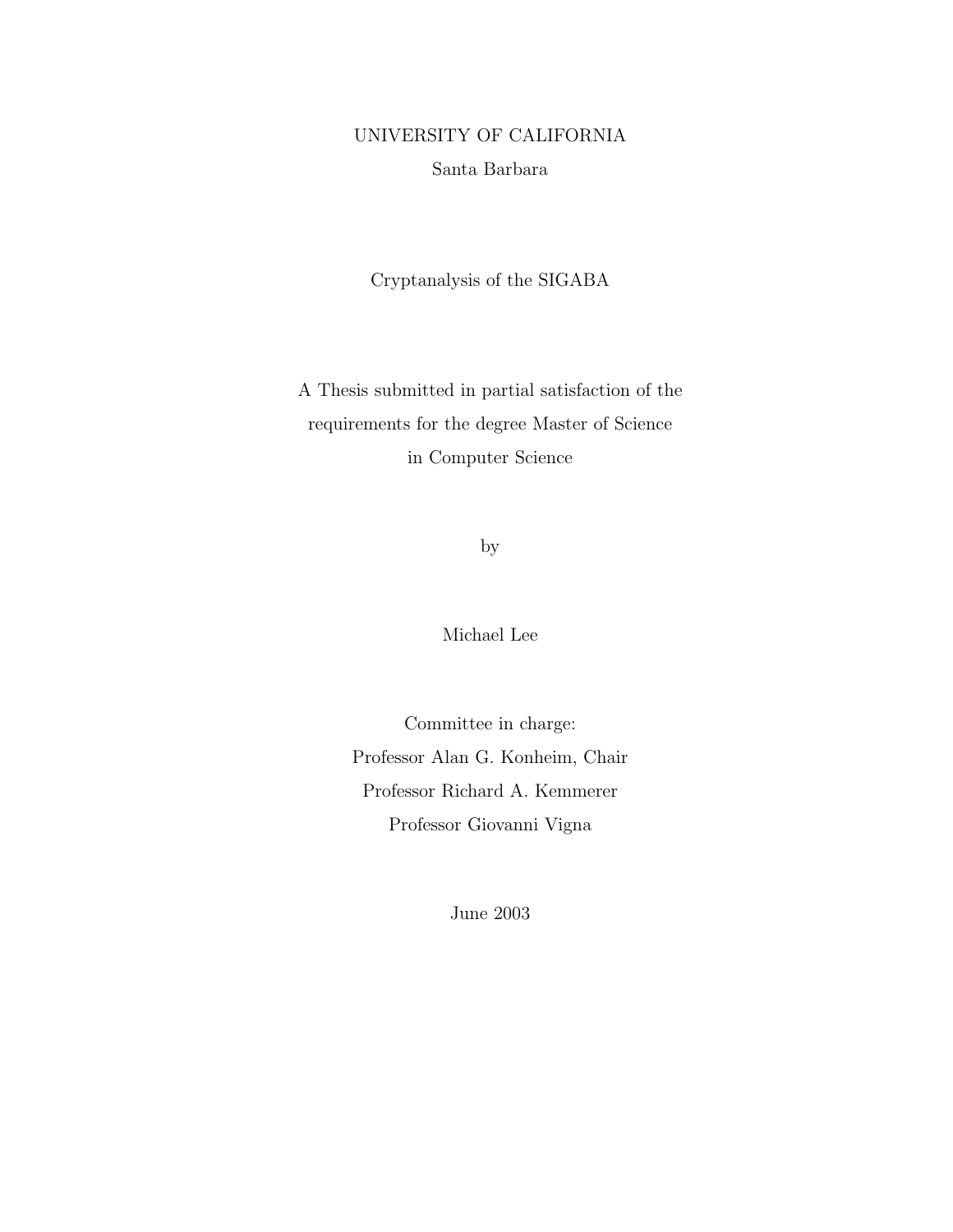The Thesis of Michael Lee is approved.

Richard A. Kemmerer

Giovanni Vigna

Alan G. Konheim, Committee Chair

June 2003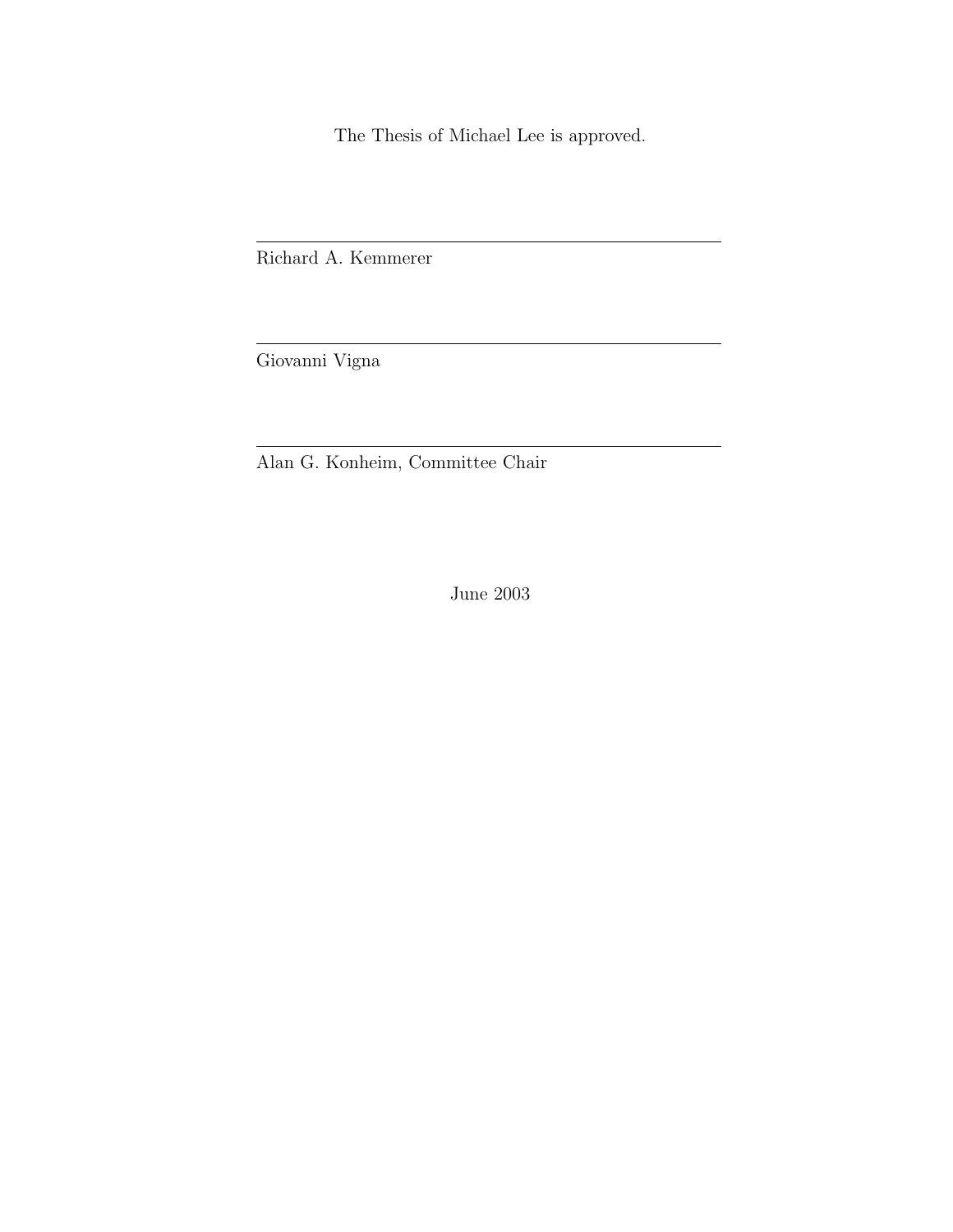Cryptanalysis of the SIGABA

Copyright  $\odot~2003$ by Michael Lee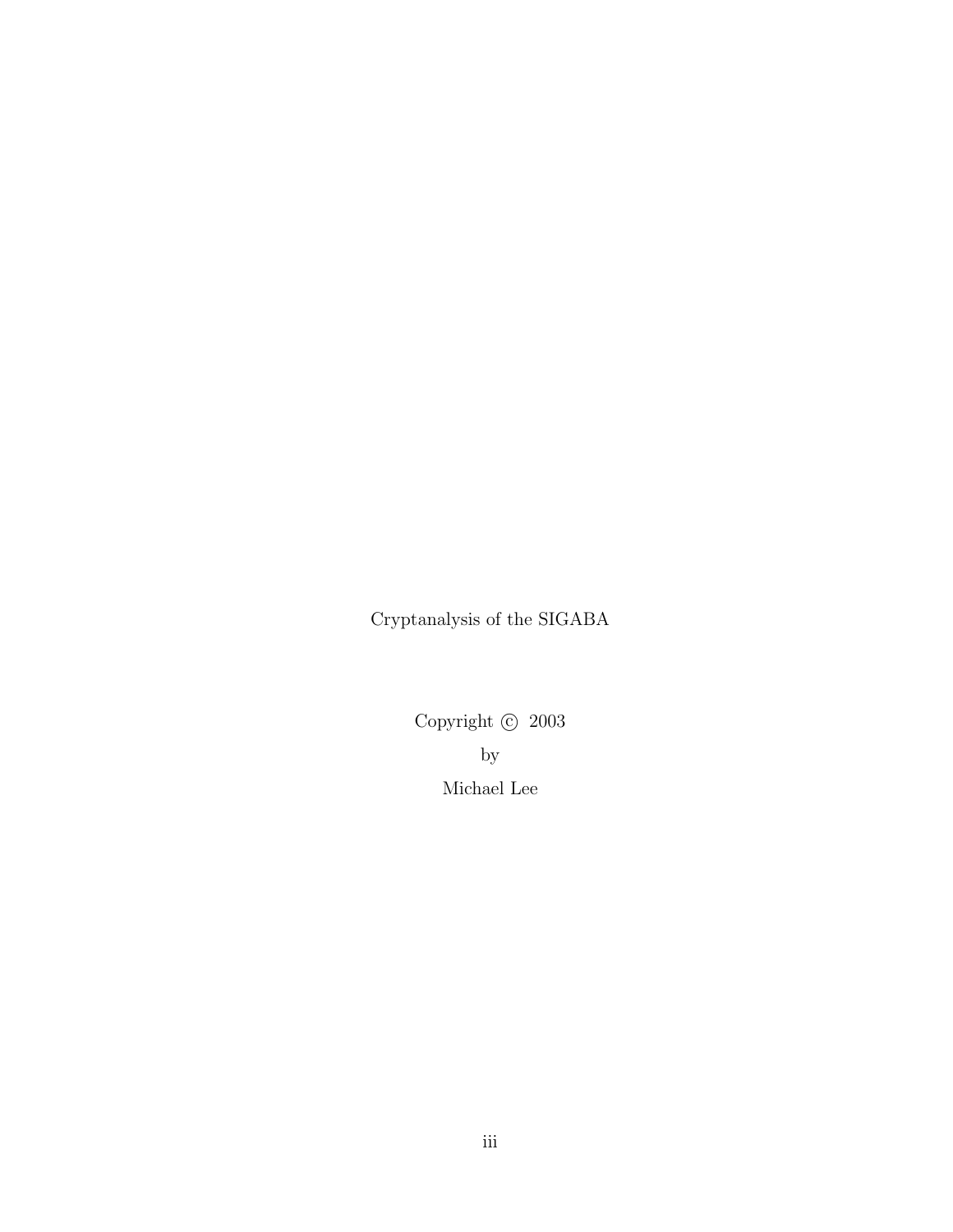#### ABSTRACT

#### Cryptanalysis of the SIGABA

by

#### Michael Lee

The SIGABA is a rotor-based cryptosystem developed by the United States for use during World War II. Its history has been shrouded in secrecy, with the result that few people know of its significance in securing American communications during and after World War II. SIGABA's operational details were finally declassified in 1996, and the patent for its design was granted in 2001, more than 50 years after it was filed.

In this thesis I present a generic model of rotor-based cryptosystems that represents a machine at least as difficult to break as the SIGABA. I present techniques that can be used for full plaintext recovery on a cryptosystem using one to three rotors, and I show how these techniques can be extended to systems using more rotors. These attacks compromise not only the generic model, but also the SIGABA and related cryptosystems.

Keywords: rotor machines, cryptanalysis, cribbing, SIGABA, ECM Mark II, CSP-889, M-134-C.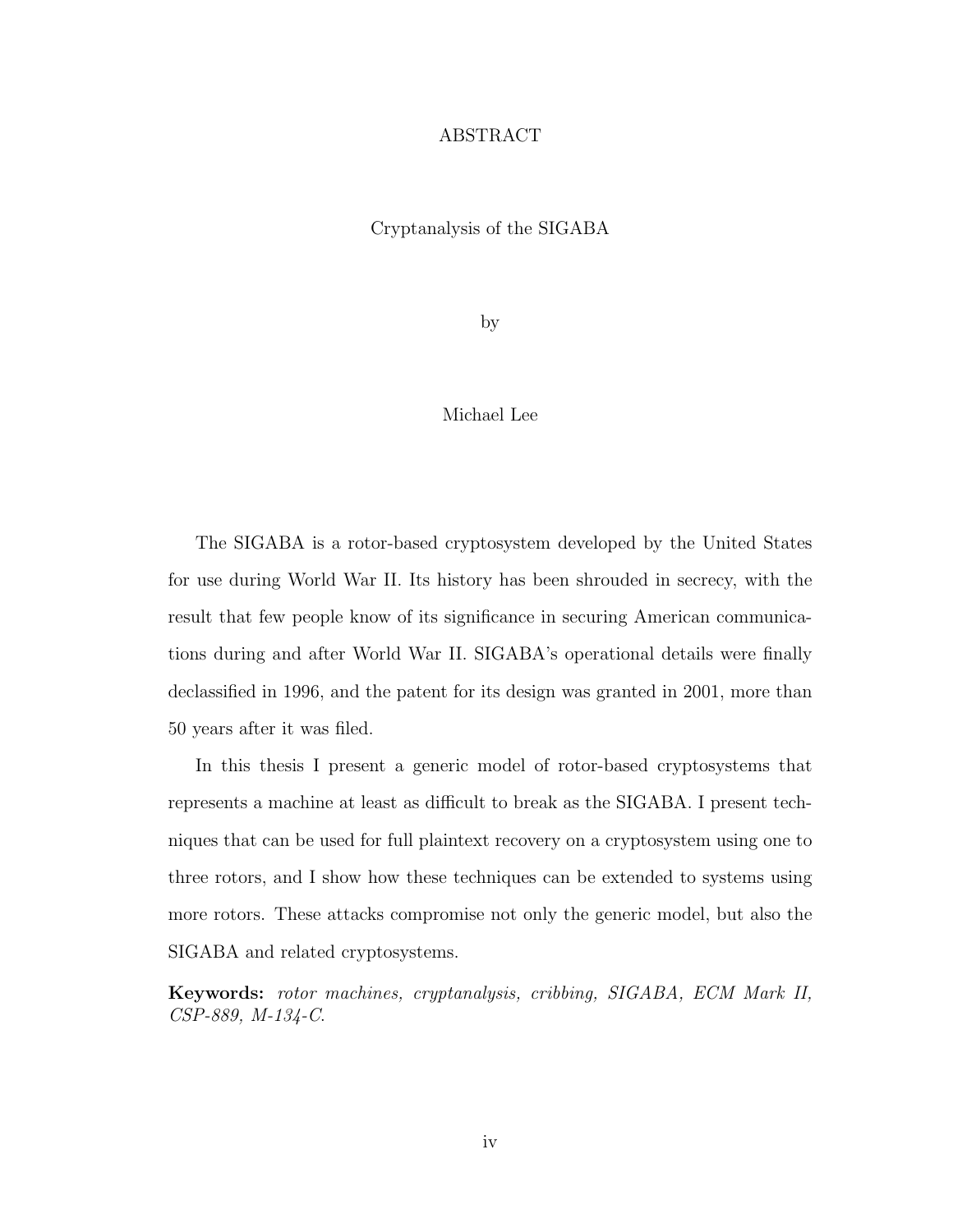## **Contents**

|                | List of Figures                                                                                | vii            |
|----------------|------------------------------------------------------------------------------------------------|----------------|
|                | List of Tables                                                                                 | viii           |
| 1              | Introduction                                                                                   | 1              |
| $\overline{2}$ | Rotors                                                                                         | 3              |
|                | 2.1                                                                                            | 3              |
|                | 2.2                                                                                            | 3              |
|                | 2.3                                                                                            | 6              |
|                | 2.4                                                                                            | $\overline{7}$ |
| 3              | Introducing the SIGABA                                                                         | 9              |
|                | 3.1                                                                                            | 9              |
|                | 3.2                                                                                            | 11             |
|                | 3.3                                                                                            | 12             |
|                | 3.4                                                                                            | 13             |
|                | 3.4.1                                                                                          | 13             |
|                | Index Rotors<br>3.4.2                                                                          | 14             |
|                | 3.5                                                                                            | 15             |
|                | 3.5.1                                                                                          | 16             |
|                | 3.5.2                                                                                          | 17             |
| 4              | Prior Cryptanalysis Efforts                                                                    | 19             |
|                | 4.1                                                                                            | 19             |
|                | 4.2                                                                                            | 20             |
| $\bf{5}$       | Cribbing                                                                                       | 24             |
| 6              | Cryptanalyzing 1-rotor SIGABA                                                                  | 26             |
|                | 6.1                                                                                            | 26             |
|                | Attack Three: Substitution Consistency<br>6.2                                                  | 27             |
|                | 6.3<br>$Strategy \ldots \ldots \ldots \ldots \ldots \ldots \ldots \ldots \ldots \ldots \ldots$ | 28             |
|                | 6.4                                                                                            | 31             |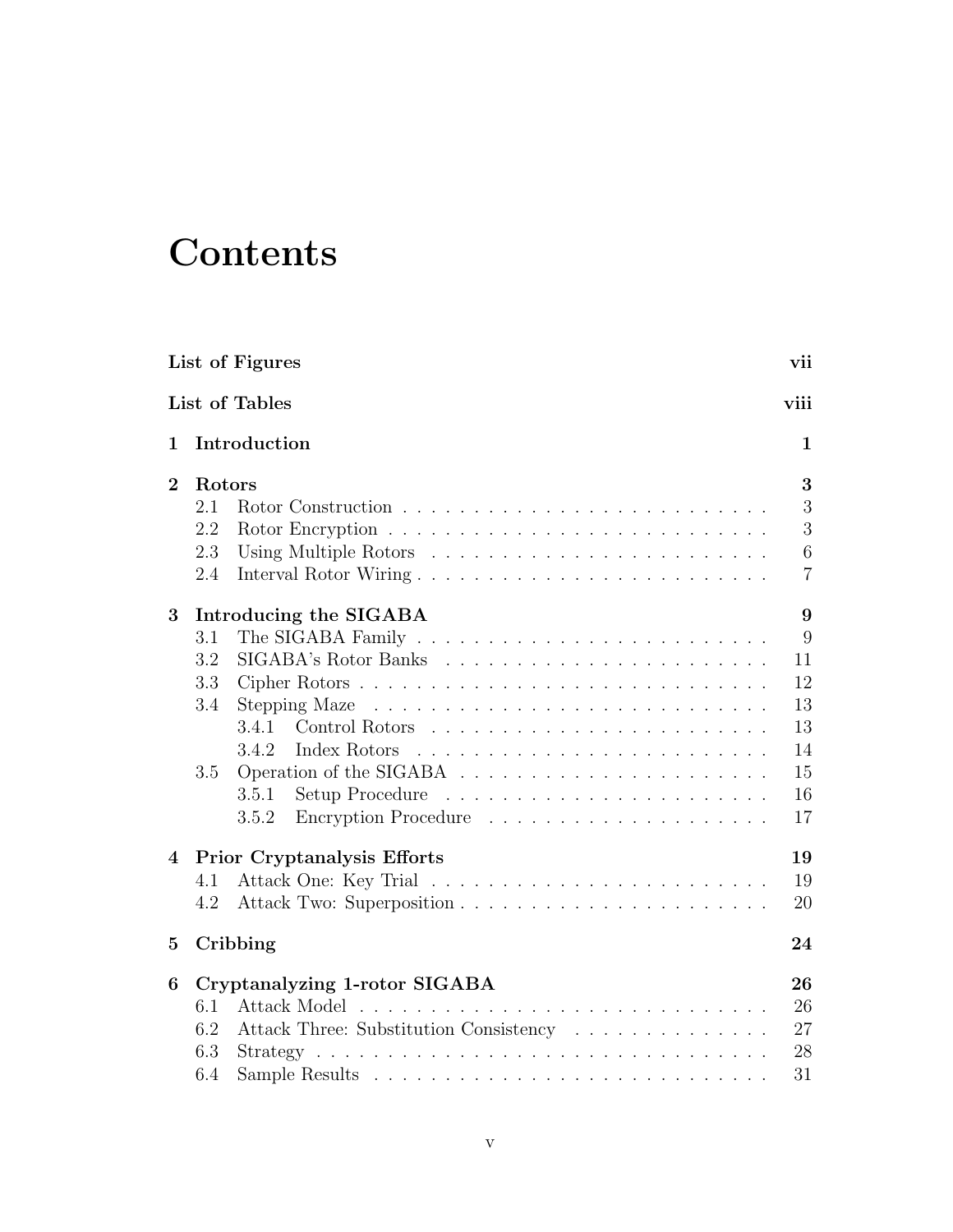|                | 6.5 |                                                                                          |
|----------------|-----|------------------------------------------------------------------------------------------|
|                | 6.6 |                                                                                          |
| $7\phantom{.}$ |     | Cryptanalyzing 2- and 3-rotor SIGABA                                                     |
|                | 7.1 |                                                                                          |
|                | 7.2 |                                                                                          |
|                | 7.3 |                                                                                          |
|                | 7.4 |                                                                                          |
|                | 7.5 |                                                                                          |
|                |     | 7.5.1                                                                                    |
|                |     | Test 2: pspell $\ldots \ldots \ldots \ldots \ldots \ldots \ldots \ldots \ldots$<br>7.5.2 |
|                |     | 7.5.3                                                                                    |
|                | 76  |                                                                                          |
| 8              |     | Conclusion                                                                               |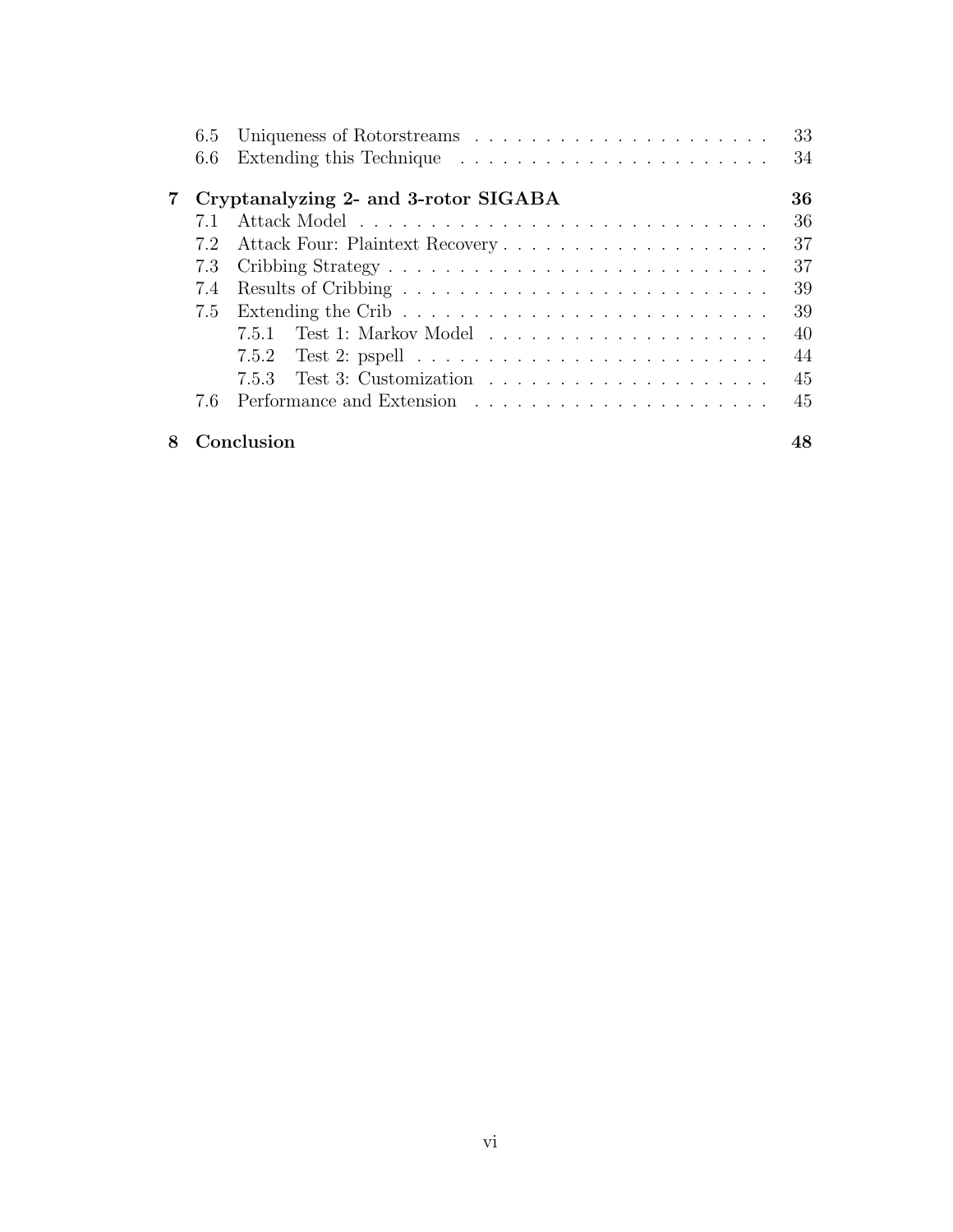# List of Figures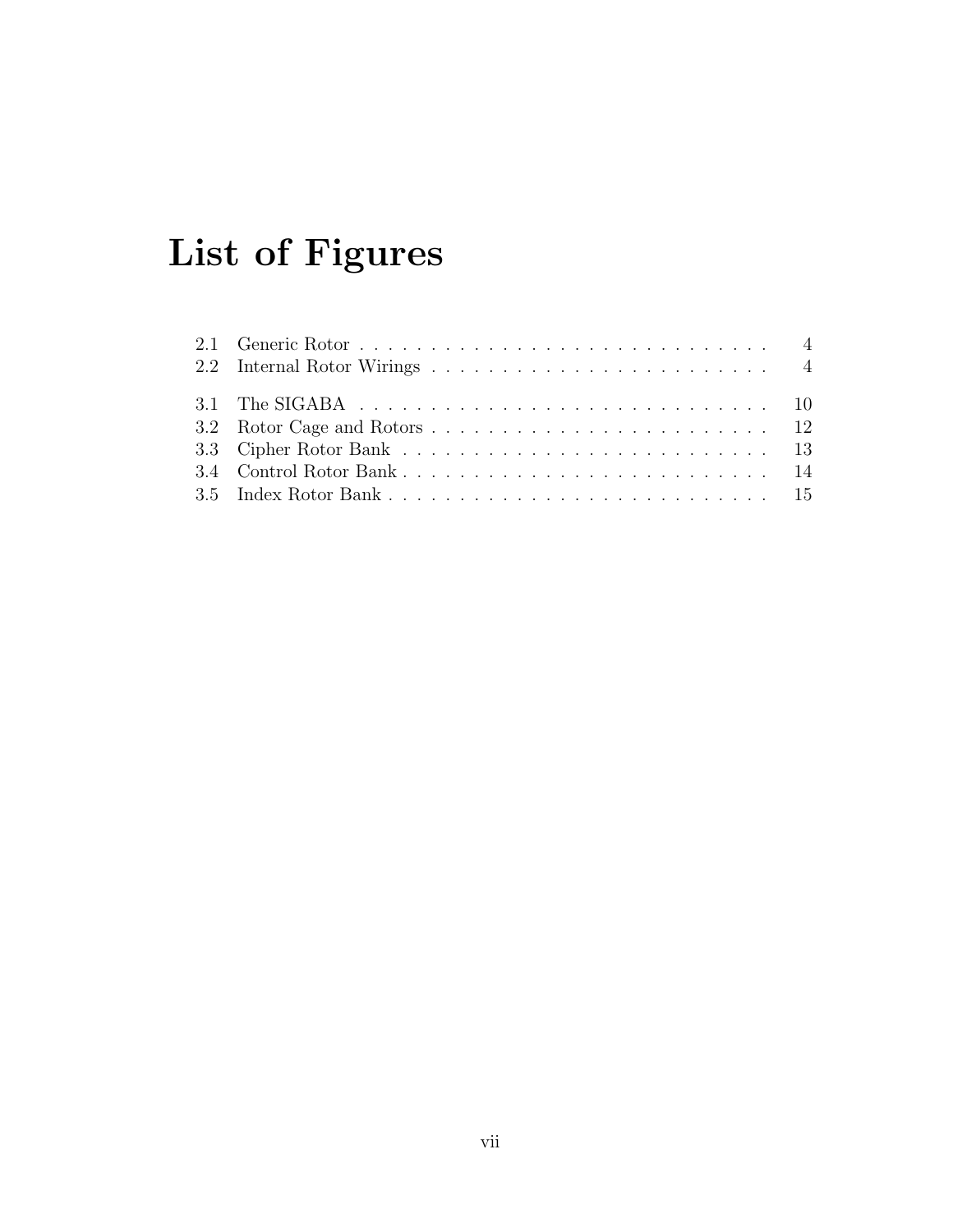## List of Tables

| 2.1 | Substitution for Sample Rotor                                                       | $5\overline{)}$ |
|-----|-------------------------------------------------------------------------------------|-----------------|
| 2.2 |                                                                                     | 8               |
| 3.1 | Sample key list $\dots \dots \dots \dots \dots \dots \dots \dots \dots \dots \dots$ | 16              |
| 4.1 |                                                                                     | 22              |
| 4.2 | Displacements for Attack Two $\dots \dots \dots \dots \dots \dots \dots$            | 22              |
| 6.1 |                                                                                     | 28              |
| 6.2 |                                                                                     | 29              |
| 6.3 |                                                                                     | 29              |
| 6.4 |                                                                                     | 30              |
| 6.5 | 31<br>Attack Three Algorithm Execution                                              |                 |
| 6.6 |                                                                                     | 32              |
| 6.7 |                                                                                     | 33              |
| 6.8 |                                                                                     | 34              |
| 7.1 |                                                                                     | 38              |
| 7.2 |                                                                                     | 40              |
| 7.3 | Cribbing with Different Rotor Orders                                                | 40              |
| 7.4 | 46                                                                                  |                 |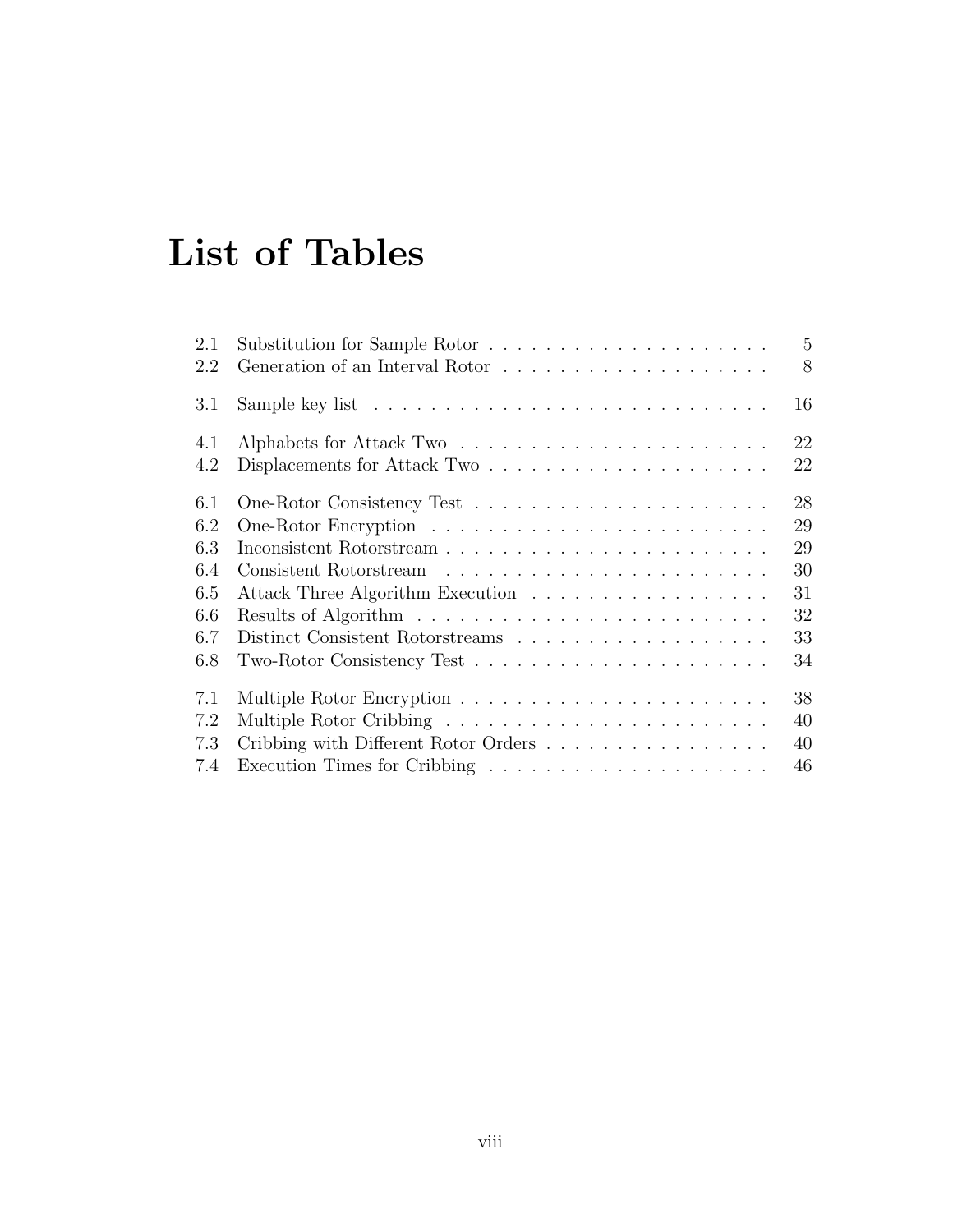## Chapter 1

## Introduction

Cryptology has for much of its history involved mathematical calculations that must be performed at great speeds. Human minds are not suited to performing such calculations quickly and accurately, so we have developed machines to aid us in encryption, decryption, and cryptanalysis. Before the widespread use of electrical computing devices, computing was done using machines that combined electrical and mechanical components. During this time, which took place primarily between the 1930s and the 1960s, rotors and rotor-based cryptosystems were developed and used extensively.

A cryptographic rotor implements a simple polyalphabetic substitution, and several rotors are usually combined to produce a much stronger polyalphabetic cryptosystem. Rotor-based systems played an important role in World War II. Perhaps the most famous rotor-based cryptosystems was the Enigma, which was used by German forces during World War II. During the same time, the United States used a similar but more complex system called the SIGABA.

Cryptography is peculiar because in spite of its importance and controversial uses, many aspects of the field are shrouded in a veil of secrecy. This was one of the reasons that the SIGABA was kept classified until 1996 [Arm49], nearly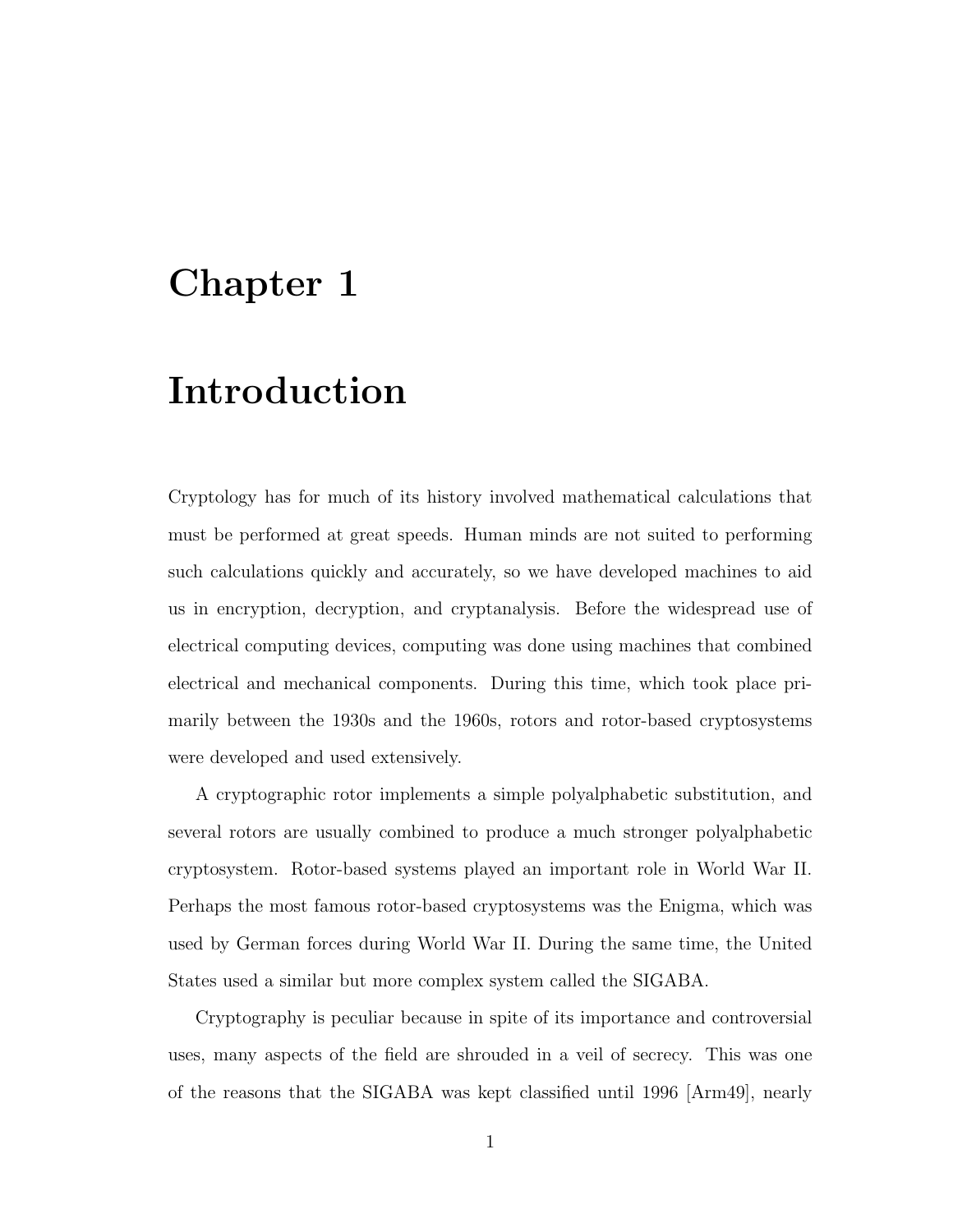four decades after it was retired. After the details of the SIGABA's design and operation were declassified, the cryptographic community gradually learned of its significance. One historian notes: "It was one of the top ten most important technologies of WW II . . . but virtually nothing has been written about it because it remained classified for all those years" [Pek01]. While both sides of the war had success in breaking certain enemy cryptosystems, the SIGABA was one of the few systems believed to have avoided compromise throughout its period of service. In fact, German cryptanalysts even stopped intercepting SIGABA messages because they believed it to be impregnable. Even modern cryptanalysis of the machine was made difficult due to the complexity of the design.

This thesis will present further progress on the cryptanalysis of the SIGABA. In Chapter 2, I introduce rotors and rotor-based machines in general. Chapter 3 describes the design and operation of the SIGABA. Chapter 4 summarizes existing cryptanalytic work, and Chapters 5 through 7 describe the new cryptanalytic techniques used to break models of the SIGABA. I conclude in Chapter 8.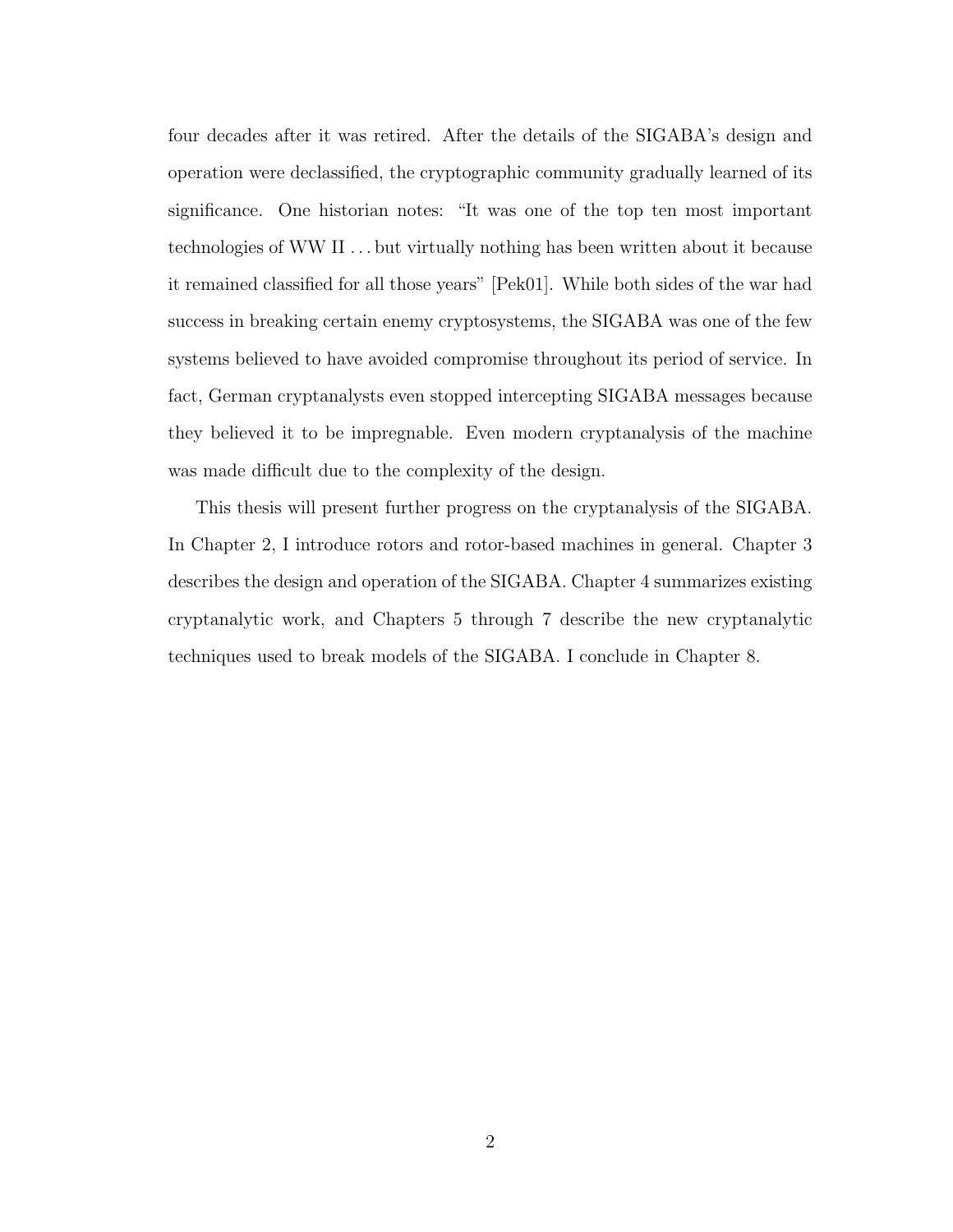## Chapter 2

## Rotors

Rotor-based cryptosystems are so called because of their use of electro-mechanical components called rotors.

### 2.1 Rotor Construction

A cryptographic rotor is a disk with electrical contacts arranged in a circle on both sides, and a series of teeth set into the circumference of the disk (see Figure 2.1). A geared mechanism in the machine meshes with the rotor's teeth and causes it to turn around a central axis. Thus, a rotor interacts with the cryptosystem via both an electrical interface that is used to encrypt letters and a mechanical interface that is used to turn the rotor. (Cipher disks are similar to rotors but are purely mechanical, and therefore have no electrical contacts [CSE].)

## 2.2 Rotor Encryption

Wires within the disc connect contacts on one side to those on the other side in a one-to-one mapping. Therefore, a rotor implements a monoalphabetic substitution.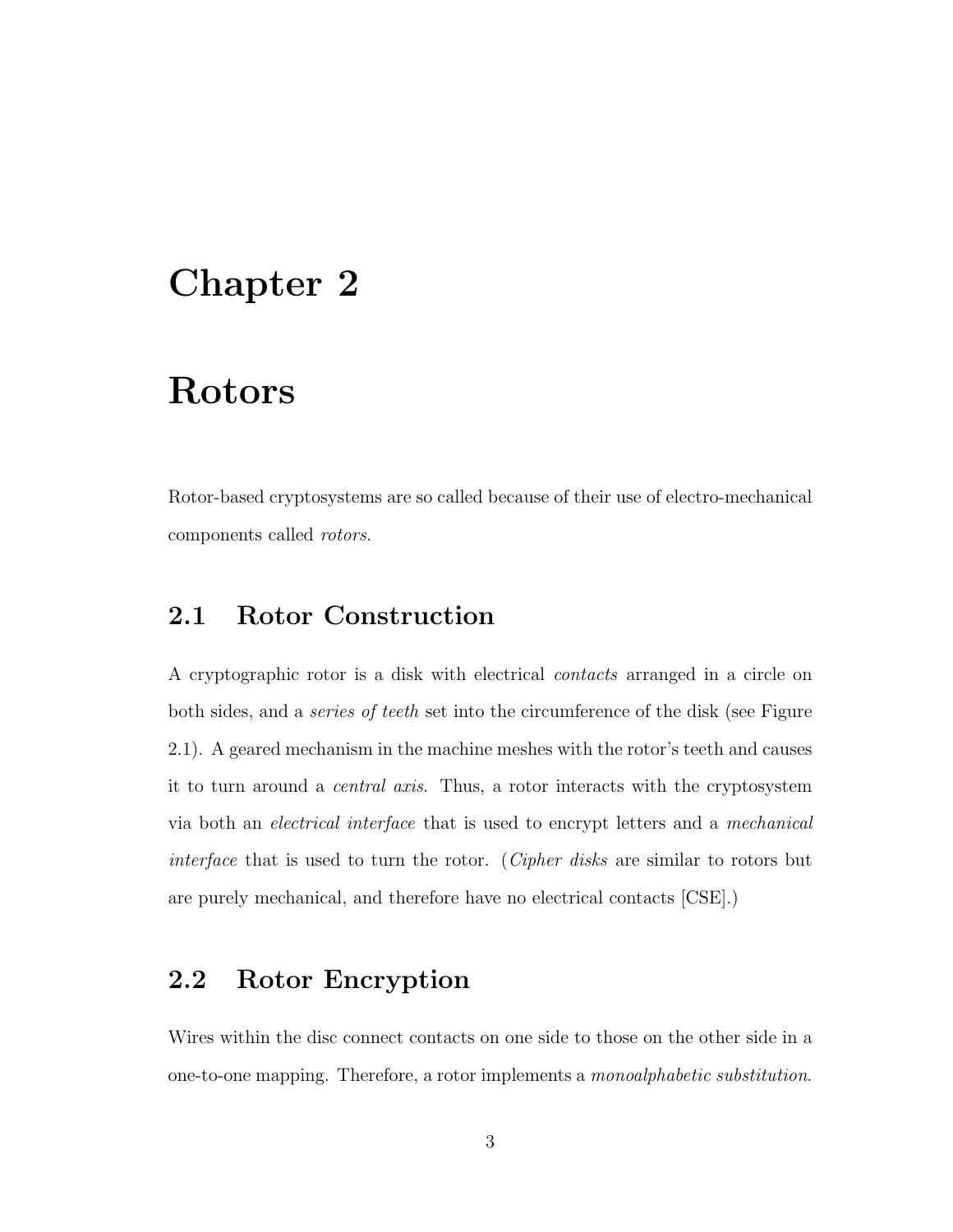

Figure 2.1: Generic rotor. The light gray area is the rotor itself and the black dots represent electrical contacts. The dark gray teeth control the movement of the rotor, which rotates around the hole in the center. This rotor has twenty-six contacts and fifty-two teeth.



Figure 2.2: Sample rotors and internal wirings. (a) A rotor in its original position. (b) The same rotor turned one position.  $(c)$  A series of rotors and a sample electrical path that might be used to encrypt a letter.

Imagine looking at a rotor on-edge and unrolling it so its contacts form two vertical lines. Looking at the internal wiring would reveal something like Figure 2.2(a).

For the sake of clarity, individual wires are replaced with numeric labels. Treat contacts with the same label as an electrically connected contact pair. For example, an electrical signal corresponding to the letter A would enter at the topmost contact of the rotor and exit as the letter L. If  $x_i$  is a plaintext letter and  $y_i$  is the corresponding ciphertext letter, a rotor in its starting position can be thought of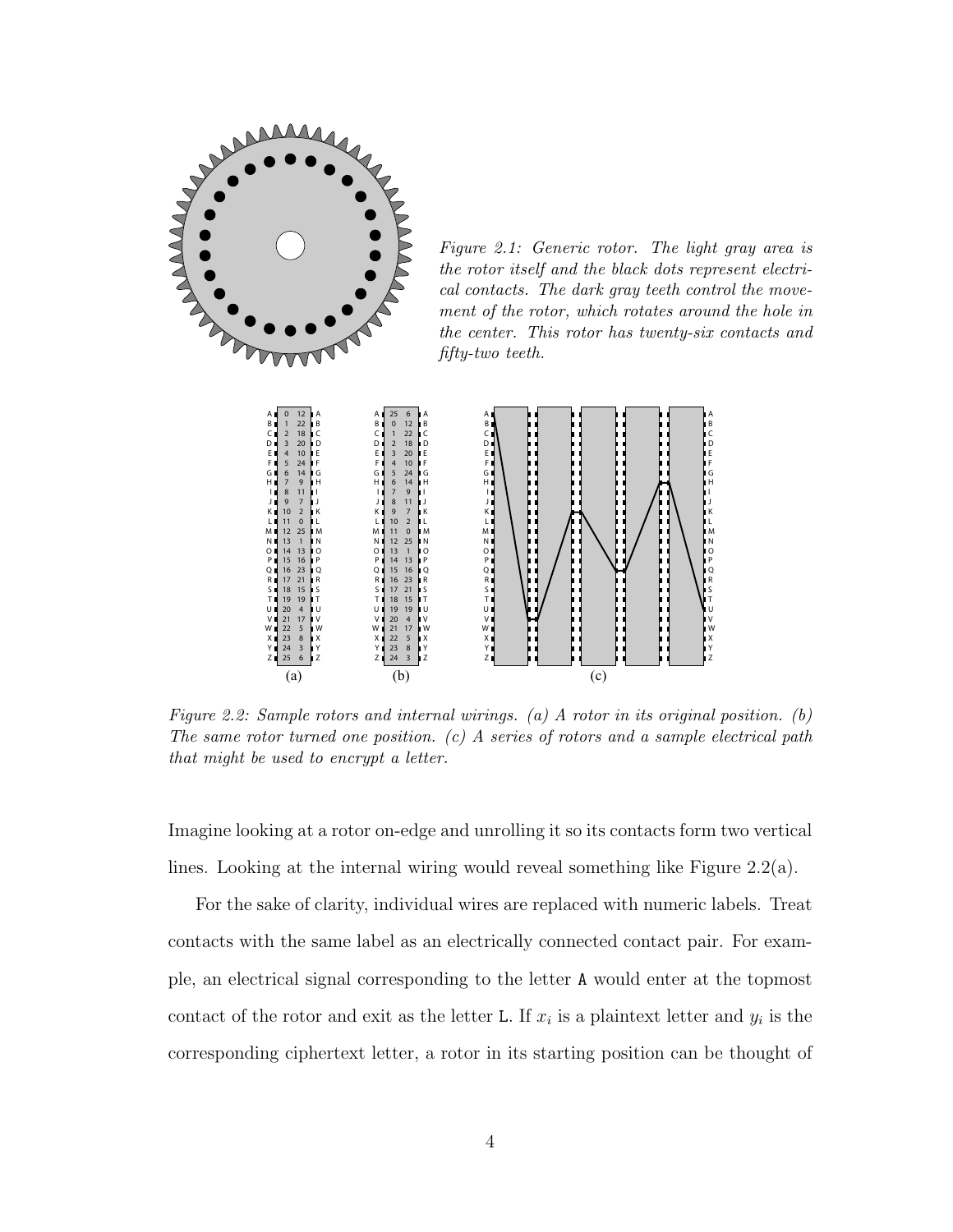#### $\overline{x_i}$  0 1 2 3 4 5 6 7 8 9 10 11 12 13 14 15 16 17 18 19 20 21 22 23 24 25  $|\pi(x_i)|$ 11 13 10 24 20 22 25 9 23 7 4 8 0 14 6 18 15 21 2 19 3 17 1 16 5 12

Table 2.1: Internal wiring, or substitution, of the rotor in Figure 2.2(a). The ordinal positions of letters are shown.

as the substitution  $\pi$  as follows:

$$
y_i = \pi(x_i) \tag{2.1}
$$

The substitution for the rotor shown in Figure  $2.2(a)$  is given in Table 2.1.

Turning the rotor such that the rotor's contacts touch different terminals in the cipher machine usually results in a different substitution, so a turning rotor can be thought of as a polyalphabetic substitution. For example, advancing the sample rotor by one position results in the configuration shown in Figure 2.2(b). Now, the plaintext letter A would encipher to the ciphertext letter N.

It is possible to represent this new state of the rotor in terms of the original substitution and a modified form of Equation 2.1. In fact, all twenty-six positions of the rotor can be defined by

$$
y_i = \pi(x_i - A_i) + A_i \tag{2.2}
$$

where  $\pi$  is given in Table 2.1,  $A_i$  is the number of positions that the rotor has moved through, and all arithmetic is performed modulo 26. Encrypting the letter A with a shift of one is thus

$$
y_i = \pi(x_i - A_i) + A_i
$$
  
\n
$$
y_i = \pi(0 - 1) + 1
$$
  
\n
$$
y_i = \pi(25) + 1
$$
  
\n
$$
y_i = 12 + 1
$$
  
\n
$$
y_i = 13
$$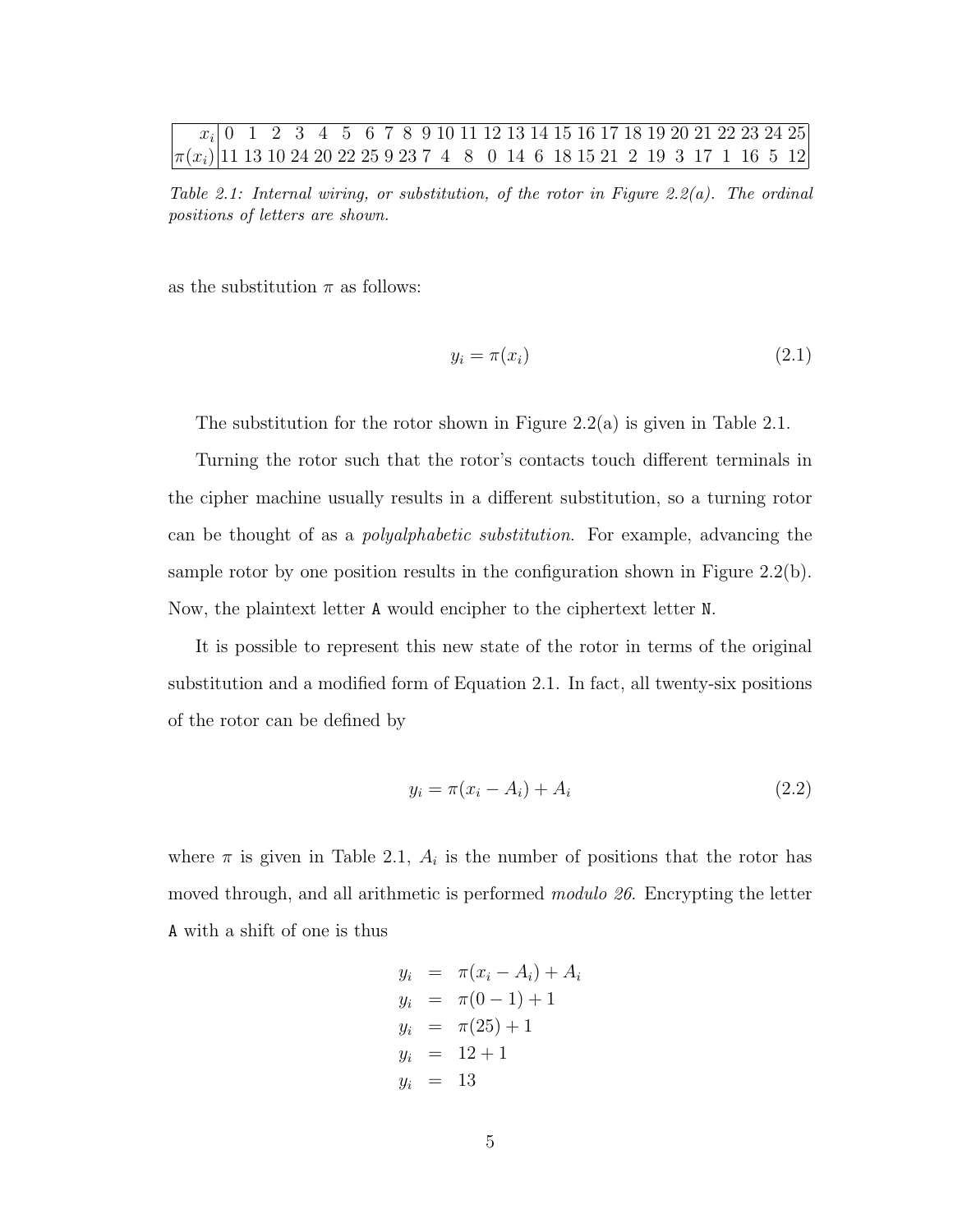Thirteen is the ordinal value of N, the same letter found when encrypting the letter A with the shifted rotor in Figure 2.2(b).

### 2.3 Using Multiple Rotors

While the use of a single turning rotor was itself an important innovation, cryptographers soon began experimenting with more advanced designs. They added more rotors to their cryptosystems, but different rotors that move in step do not increase the complexity of the cryptosystem. The key is to rotate different rotors at different times. This results in a much more complex polyalphabetic system. Using more than a single rotor generally results in a larger period for the cryptosystem, ensuring that no two parts of a message are encrypted with the same sequence of rotor positions. In addition, using rotors that rotate asynchronously increases the keyspace, making brute force attacks impractical. Figure 2.2(c) shows a cryptosystem that uses five rotors. Equation 2.2 can be modified to model cryptosystems using any number of asynchronous rotors:

$$
y_i = \pi_n \left( \dots \overbrace{\pi_2 \left( \underbrace{\pi_1 (x_i - A_i) + A_i - B_i}_{\text{first rotor}} \right) + B_i \dots - N_i}^{second rotor} \right) + N_i \tag{2.3}
$$

where the variables  $A, B, \ldots, N$  and  $\pi_1, \pi_2, \ldots, \pi_n$  hold the rotors' positions and wirings (or initial substitutions), respectively. The SIGABA uses  $n = 5$  rotors. The modified equation uses the original Equation 2.2 recursively, treating the output of each rotor as the input of the next rotor. The recursive portions of the equation corresponding to the first two rotors are marked with an underbrace and overbrace.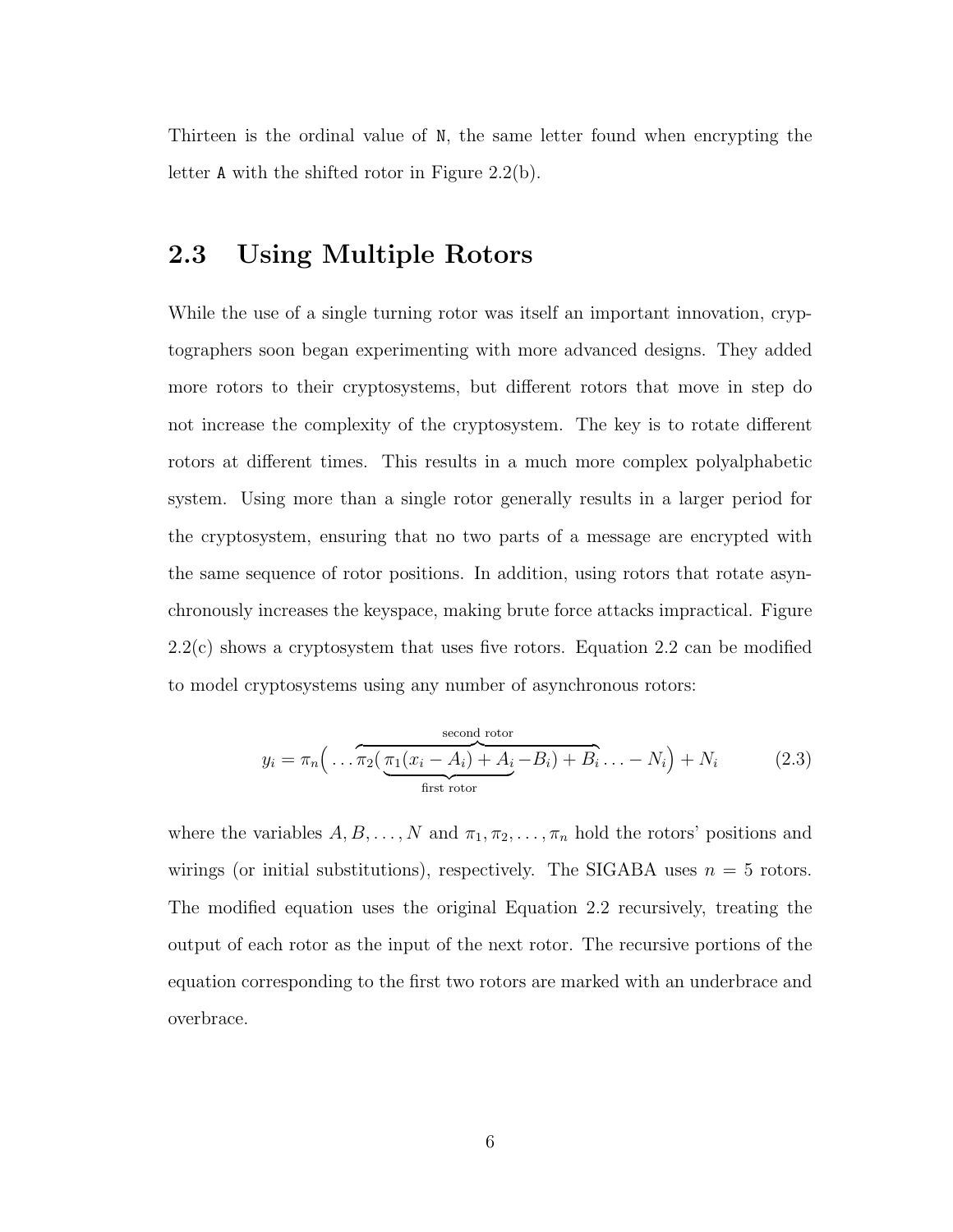#### 2.4 Interval Rotor Wiring

A rotor should always be wired so that as it advances through each of its positions, it forms substitutions that are as different as possible. The displacement of a rotor wire i, called  $D(i)$ , is the distance between its contacts:

$$
D(i) = \pi(i) - i \qquad 0 \le i < n \tag{2.4}
$$

where  $n$  is the number of contacts on each side of the rotor. Consider a rotor that connects contacts on one side directly to those on the other side. Such a straightthrough rotor would produce the same substitution regardless of its position. This is because every wire displaces the input by the same number. As such a rotor advances, each contact is still displaced by the same amount, and the substitution does not change.

On the other hand, consider another rotor where every contact will connect to many different contacts on the other side as the rotor moves, resulting in a more complex polyalphabetic substitution. For example, as the rotor in Figure  $2.2(a)$  turns, the letter A will encrypt to the letters L, N, H, T, and so on. The ultimate goal would be to create an interval rotor, a rotor whose displacements are a permutation of the numbers  $0, 1, 2, \ldots, n-1$ . Unfortunately, interval rotors that never repeat a displacement are only possible when there are an odd number of contacts on each side. For rotors with an even number of contact pairs, such as those often used for encryption of English text, at least one displacement must be used twice and at least once displacement will not be used. For example, the rotor shown in Figure 2.2(a) uses the displacement 19 twice and it doesn't use the displacement 6 at all.

Generating an interval rotor is an example of a *constraint satisfaction problem*.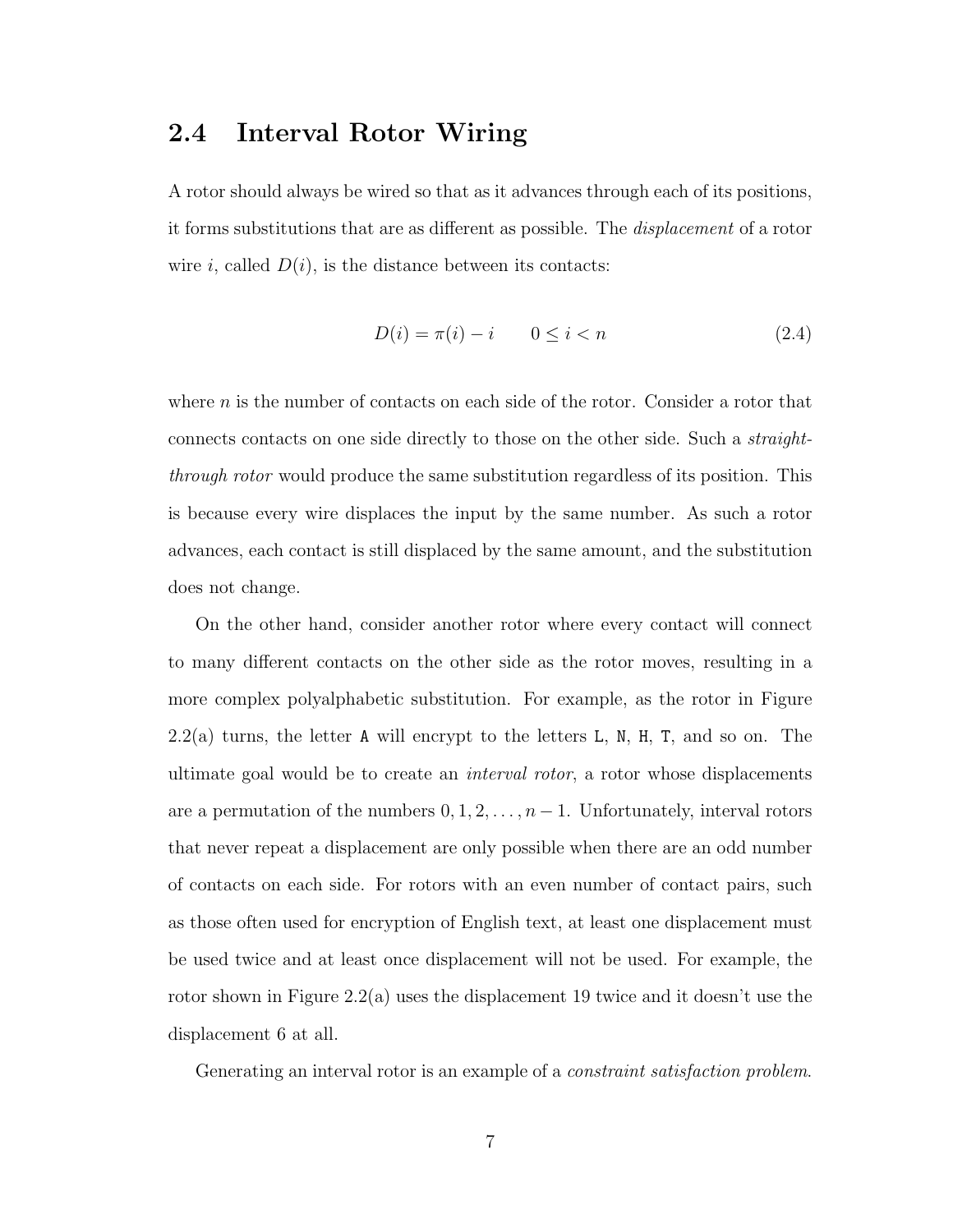|                                                                                                   |  |  |  |  | $i$ 0 1 2 3 4 5 6 7 8 9 10 11 12 13 14 15 16 17 18 19 20 21 22 23 24 25 |  |  |  |  |  |  |  |  |  |
|---------------------------------------------------------------------------------------------------|--|--|--|--|-------------------------------------------------------------------------|--|--|--|--|--|--|--|--|--|
| $\left D(i)\right $ 7 3 4 14 22 12 2 11 20 17 23 9 24 10 0 15 25 1 8 5 13 6 21 19 18 16           |  |  |  |  |                                                                         |  |  |  |  |  |  |  |  |  |
|                                                                                                   |  |  |  |  | $\pi$  HEGRARISCAHUKXOEPSAYHBRQQP                                       |  |  |  |  |  |  |  |  |  |
|                                                                                                   |  |  |  |  |                                                                         |  |  |  |  |  |  |  |  |  |
| $\left D(i)\right $ 14 19 21 3 7 23 4 8 16 22 11 2 17 20 24 15 10 1 25 0 5 6 13 12 18 9 $\right $ |  |  |  |  |                                                                         |  |  |  |  |  |  |  |  |  |
|                                                                                                   |  |  |  |  | $\pi$ OUXGLCKPYFVNDHMEASRTZBJJQI                                        |  |  |  |  |  |  |  |  |  |
| $\overline{ D(i) }$ 14 19 21 3 7 23 4 8 16 22 11 2 17 20 24 15 10 1 25 0 5 6 0 12 18 9            |  |  |  |  |                                                                         |  |  |  |  |  |  |  |  |  |
|                                                                                                   |  |  |  |  | $\pi$ OUXGLCKPYFVNDHMEASRTZBWJQI                                        |  |  |  |  |  |  |  |  |  |

Table 2.2: Using the Interval Method. Collisions are shown in boldface. When only one collision remains, one wire is remapped to eliminate it. The final rotor wiring without any collisions is given on the bottom line.

Another such problem is the  $N$ -queens problem, which tries to put  $N$  queens on an  $N \times N$  chess board such that no two queens share a diagonal, row, or column. In this case, we must use 26 wires of varying lengths to connect contacts of a rotor. The algorithm used is adapted from the N-queens algorithm proposed in [SG90]. A rotor is generated with a pseudo-random wiring, and collisions between wires mapping to the same contact are gradually taken away. When only one collision remains, it is solved by remapping one of the conflicting wires. This process is shown in Table 2.2. In this example, the last remaining collision is between two J letters, and the letter W is not used. When the first J is mapped to W instead, the displacement 0 gets used twice, but the displacement 13 isn't used at all.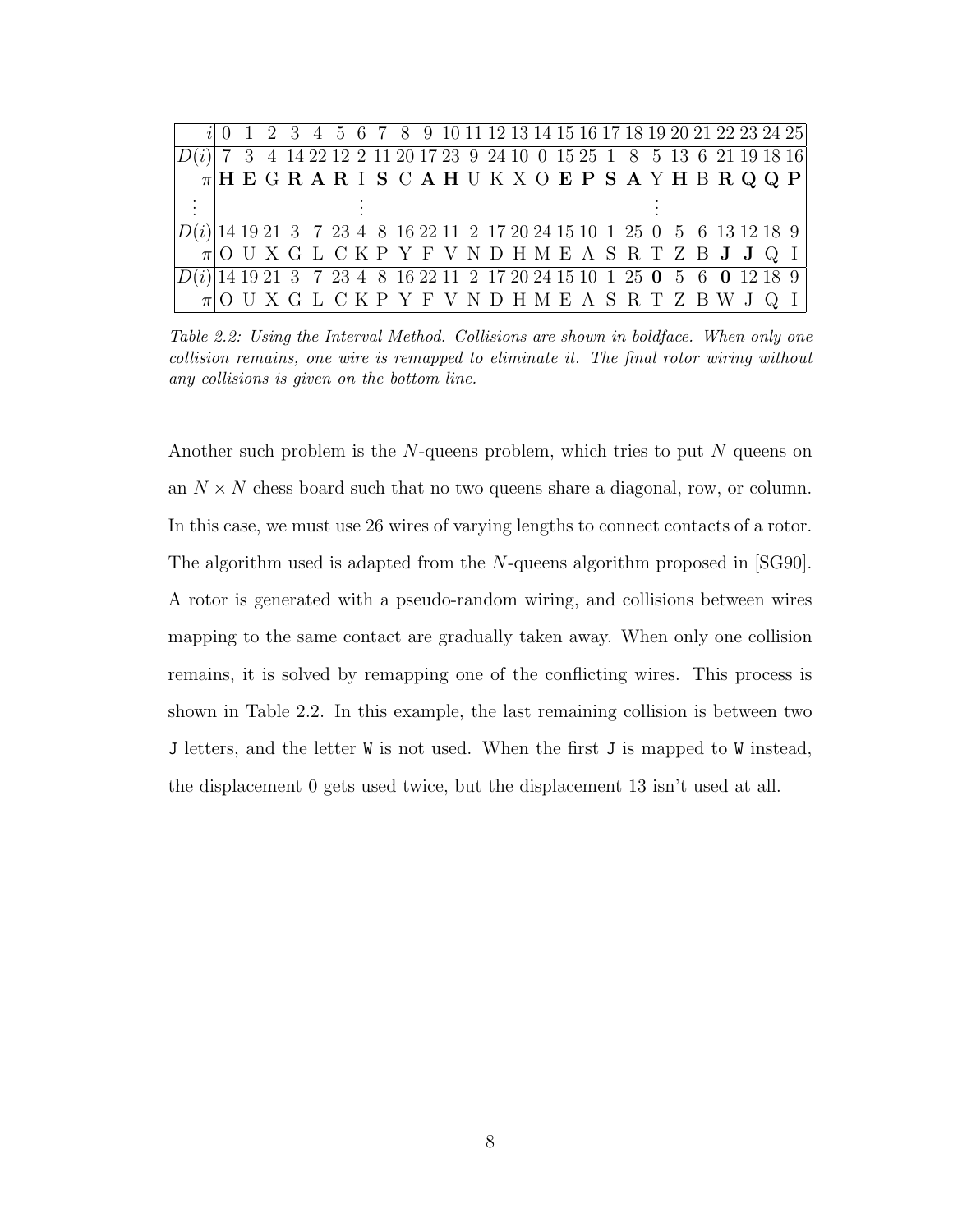## Chapter 3

## Introducing the SIGABA

Development of the SIGABA (Figure 3.1) occurred primarily during the 1930s under Frank Rowlett and William Friedman in the U.S. Army, and Joseph Wenger and Laurence Safford, among others, in the U.S. Navy [Pek02]. The original machine was used only by the United States, but it was later modified to allow it to communicate with the British Typex machine [CSE]. This section will summarize the design and operation of the SIGABA, concentrating on its encryption mode since the rotors move the same way for decryption.

### 3.1 The SIGABA Family

- ECM Mark I: An early rotor-based cryptosystem designed by Edward Hebern during World War I. ECM stands for Electronic Code Machine, or alternately, Electric Cipher Machine.
- M-134-C: A U.S. Army designation for the SIGABA. The other models of the M-134 series were predecessors of the final SIGABA, and featured different ways of randomizing rotor movements. Most notably, the M-134-A included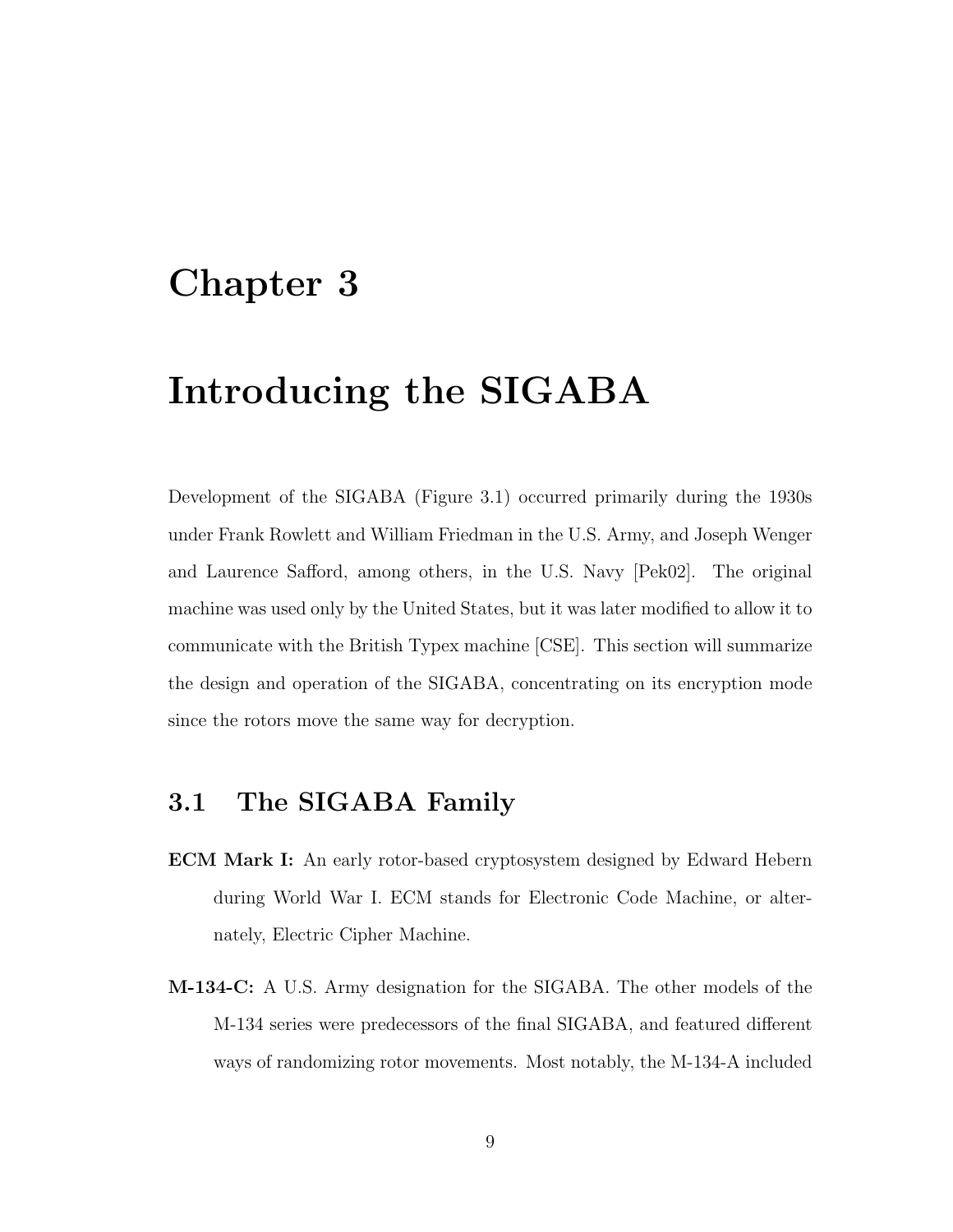

Figure 3.1: The SIGABA. The rotor cage (Figure 3.2) is visible at the top of the machine. A roll of paper tape on the right side is fed into the printer on the front of the machine. Below the printer is the keyboard used to enter the plaintext and control the machine. Image from  $|NSA|$ .

a 5-column paper tape that encoded rotor movements.

- M-229: A device that connected to early M-134 cryptosystems, replacing the paper tape with a bank of three rotors that determined cipher rotor movements.
- ECM Mark II: An official U.S. Navy designation for the first SIGABA.
- CSP-888/889: An alternate U.S. Navy designation for original SIGABA. The letters stand for COMSEC Equipment System, Special Purpose, Power Supply or Converter. The two models differed only by a feature that allowed for faster operation.
- ASAM 1: Official U.S. Army designation for the final machine.
- SIGABA: Alternate U.S. Army designation for the final machine.
- CSP-2900: The U.S. Navy designation for modified SIGABAs. These were modified CSP-889 machines that featured two modes: the original CSP-889 mode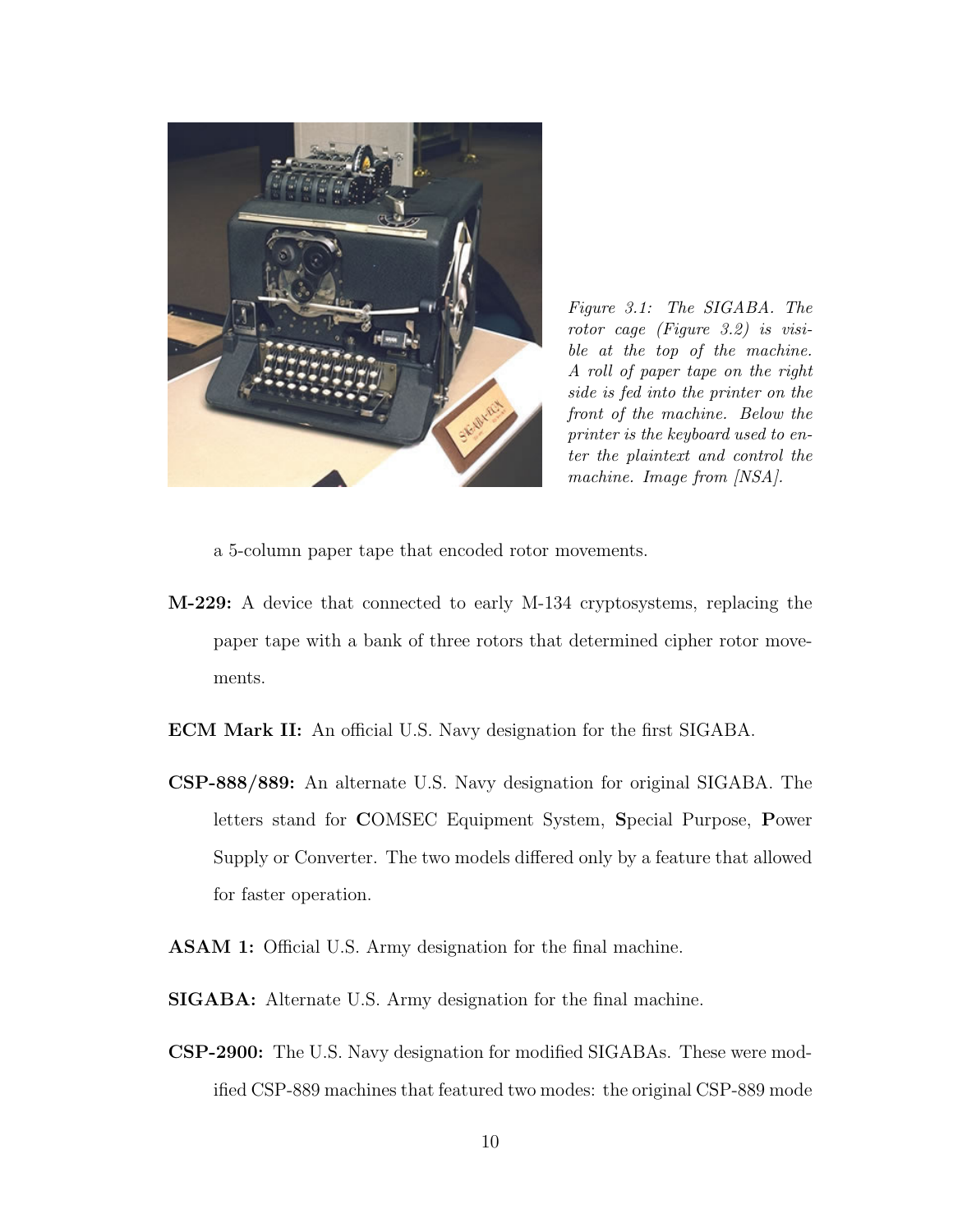for backwards compatibility and the new mode for enhanced security.

CCM: Acronym for the Combined Cipher Machine. The CCM used a SIGABA with a modified rotor cage to allow interoperability with British Typex machines.

### 3.2 SIGABA's Rotor Banks

The SIGABA uses fifteen rotors in three banks of five rotors each (Figure 3.2). Two of these banks, the cipher bank and the control bank, use 26-contact rotors. Apart from their internal wiring, these ten rotors are identical and thus interchangeable. In addition, the left and right sides of each rotor is identical, allowing rotors to be inserted into the machine backwards, or reversed (i.e. with left and right sides switched). Each of these ten rotors have the alphabet from A to Z printed on the outside edge beside the gear teeth to assist the operator in setting up the machine for use.

The third bank of rotors, called the index bank, uses five rotors of 10 contacts each. These smaller rotors are labeled with numbers from 10 to 59. One rotor has the labels 10, 11, 12,  $\dots$ , 19, another has the labels 20, 21, 22,  $\dots$ , 29, and so forth. This labeling distinguishes the index rotors from one another, and also serves to help the operator set up the machine for use.

In general, rotors should all be wired according to the interval method described above or some other way that increases randomness. There is evidence that only the smaller index rotors were wired using the interval method [SP99]. Since the theory of interval wiring was developed before the SIGABA and was known to the developers of the SIGABA, it can be deduced that the developers had other motives for wiring the 26-contact rotors with another strategy.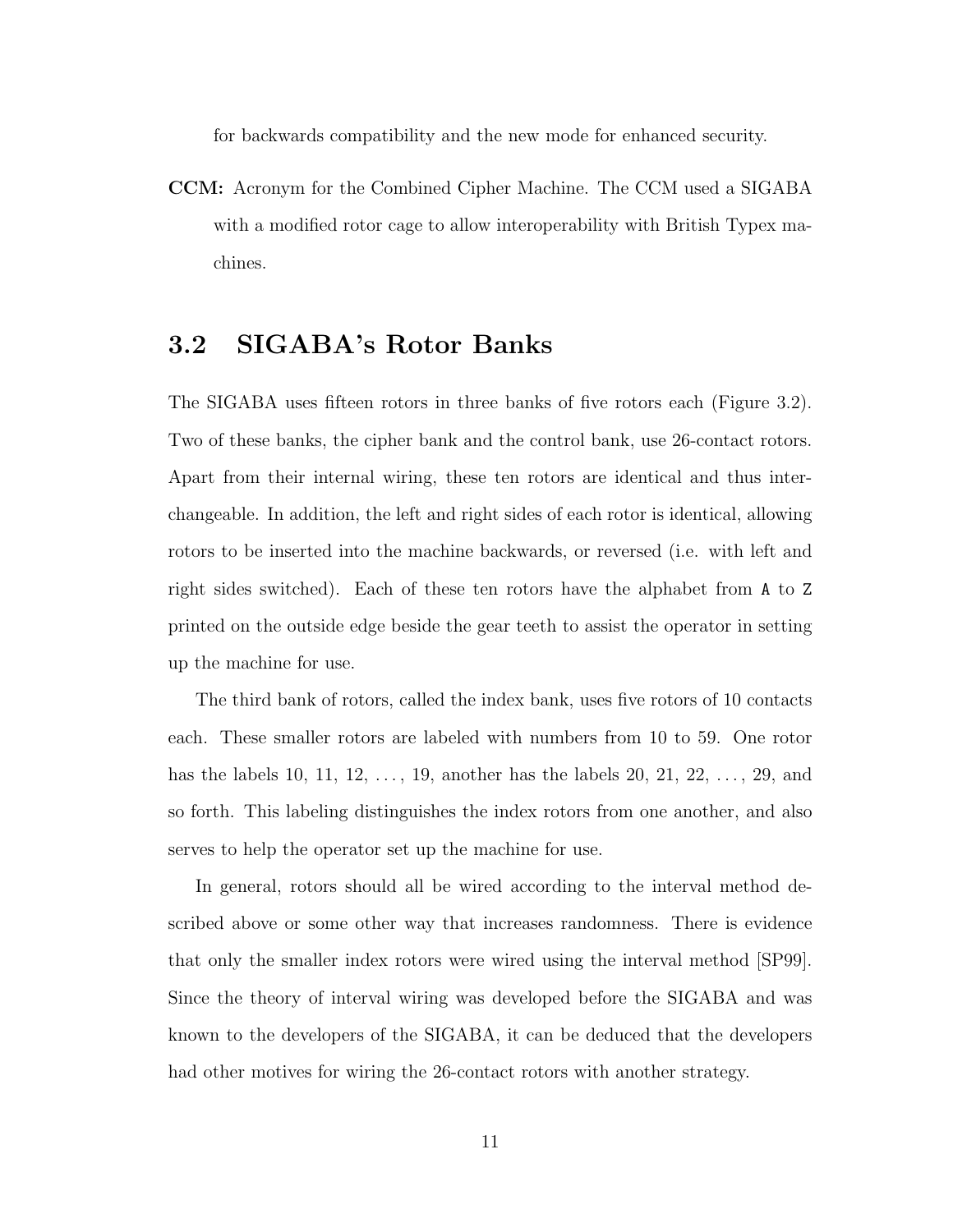

Figure 3.2: The SIGABA's Rotor Cage and Rotors. The rotor cage is shown at the top. The rotor banks from left to right are: cipher rotor bank, control rotor bank, and index rotor bank. Sample rotors are shown below the rotor cage. The rotor on the left is a 26-contact cipher or control rotor, and the rotor in the middle is a 10-contact index rotor. Image from [SS01].

## 3.3 Cipher Rotors

The bank of rotors that performs the actual encryption is called the cipher rotor bank (Figure 3.3). Let the cipher rotors be called, from left to right,  $C_1, C_2, \ldots, C_5$ . Each letter to be enciphered, represented by an electrical signal to one of 26 contacts, passes through the rotors and emerges on the other side as a ciphertext letter. After each letter is enciphered, one or more of these rotors will turn, depending on the outputs of the other rotor banks.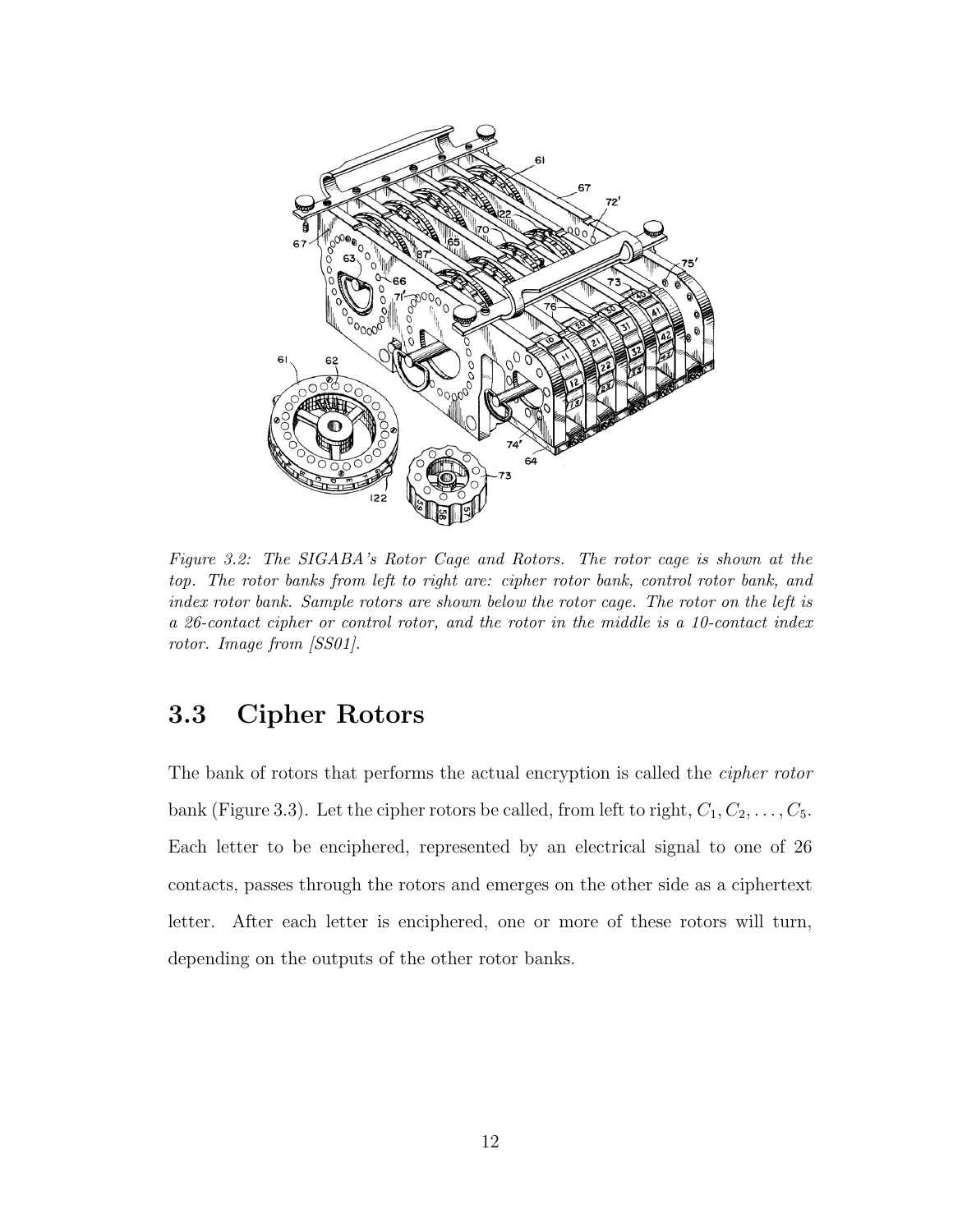

Figure 3.3: Cipher Rotor Bank. Each of the black boxes under the rotors represents an actuator that moves the appropriate rotor when given a signal from the index rotors.

### 3.4 Stepping Maze

While other rotor-based cryptosystems tended to rotate their rotors as an odometer (with the last rotor moving one position per letter, and each other rotor moving one position when the rotor after it completes a full cycle), the SIGABA introduces an innovative concept. The movement of its cipher rotors depend on the two other rotor banks, collectively known as the stepping maze. The output of the stepping maze is not seen directly, but rather controls the movements of the cipher rotors. Thus, the SIGABA uses a hidden cryptosystem within another cryptosystem.

#### 3.4.1 Control Rotors

To determine which rotors will turn after a letter is enciphered, electrical signals are applied to four inputs of the *control rotor* bank (Figure 3.4), which is the first part of the stepping maze. Let the control rotors be named, from left to right,  $R_1, R_2, \ldots, R_5$ . When the machine is set up for encryption, all control rotors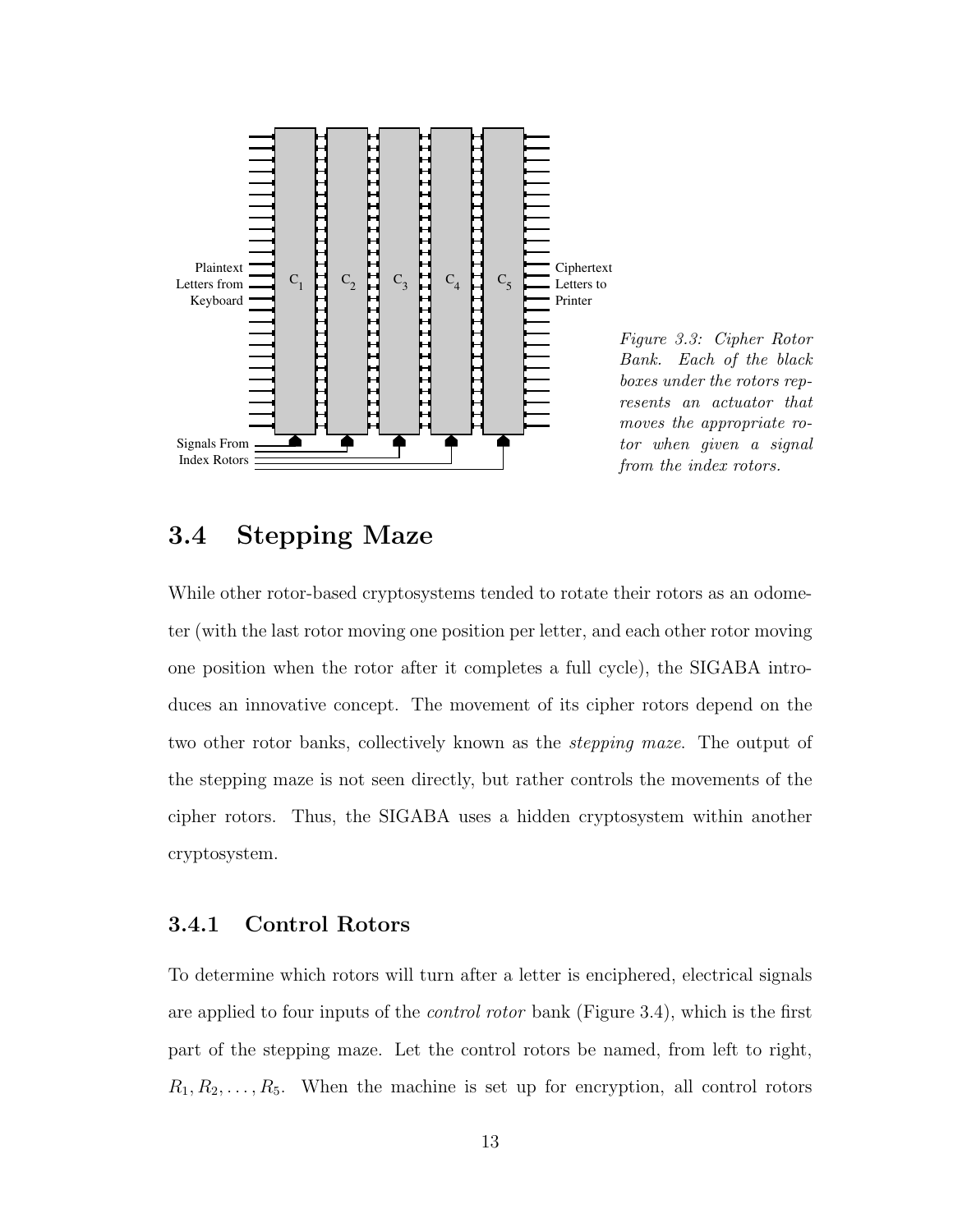

could possibly move. During encryption,  $R_1$  and  $R_5$  are stationary but the three middle rotors turn in a manner similar to a "scrambled car odometer."  $R_3$  rotates one position for every letter enciphered,  $R_4$  rotates once every 26 letters, and  $R_2$ rotates once every 676 (or  $26^2$ ) letters. The twenty-six outputs of the control rotor bank are ORed as shown in Figure 3.4 and fed into the inputs of the next bank (for example, an output signal on D or E or both will result in a signal to input 3 of the next rotor bank).

#### 3.4.2 Index Rotors

A bank of index rotors (Figure 3.5) forms the second part of the stepping maze. These can be called, from left to right,  $I_1, I_2, \ldots, I_5$ . The assignments from control rotors are shown at the left of Figure 3.5, as inputs to  $I_1$ . Note that input 0 to the index rotors receives no signal, and is therefore shown as a grounded wire.

The index rotors are stationary throughout both the setup and the encryption processes. The ten outputs from the index rotor bank are ORed in pairs. Each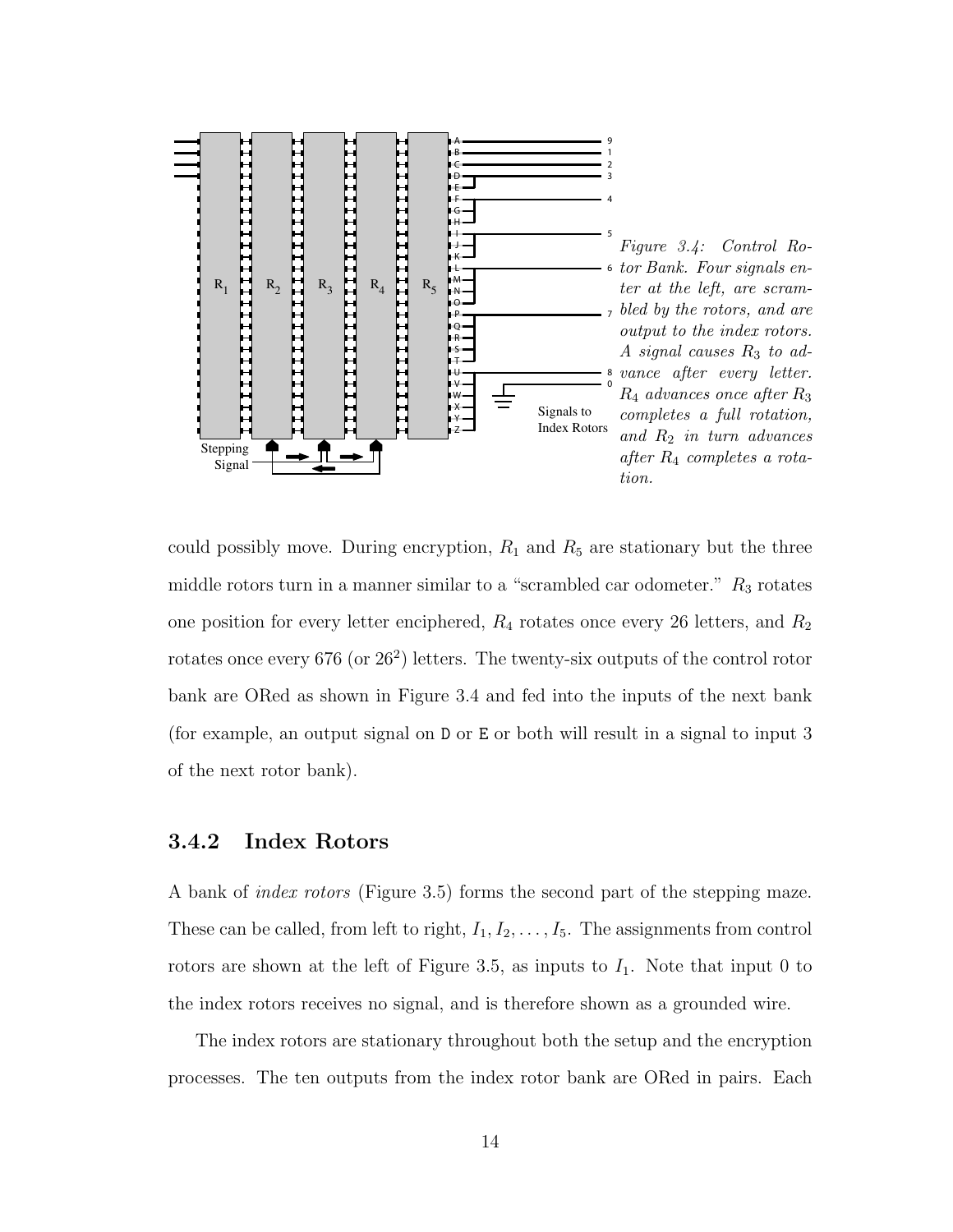

pair of wires controls one cipher rotor; an electrical signal on either wire causes the associated cipher rotor to turn after a letter is encrypted.

Since there are initially four active inputs to the control rotors and signals never split in two, at most four rotors can turn after any letter is encrypted. While signals are combined together between banks of rotors, they are never completely lost, so there is always at least one rotor that will turn after every letter. On the surface, this might seem bad because randomly moving rotors might all advance or all stay still after any given letter is encrypted. However, the substitution is monoalphabetic if no rotors turn, and weak if all rotors turn at once. Therefore, it seems that the designers valued a continuously changing substitution over increased randomness in rotor movements.

### 3.5 Operation of the SIGABA

The operation of the SIGABA can be described in two parts: preparing the machine for encryption, and actually performing the encryption. (Again, since the operation of the machine for encryption and decryption are nearly identical, the description here will consider only encryption. In general, the same steps are performed for decryption.)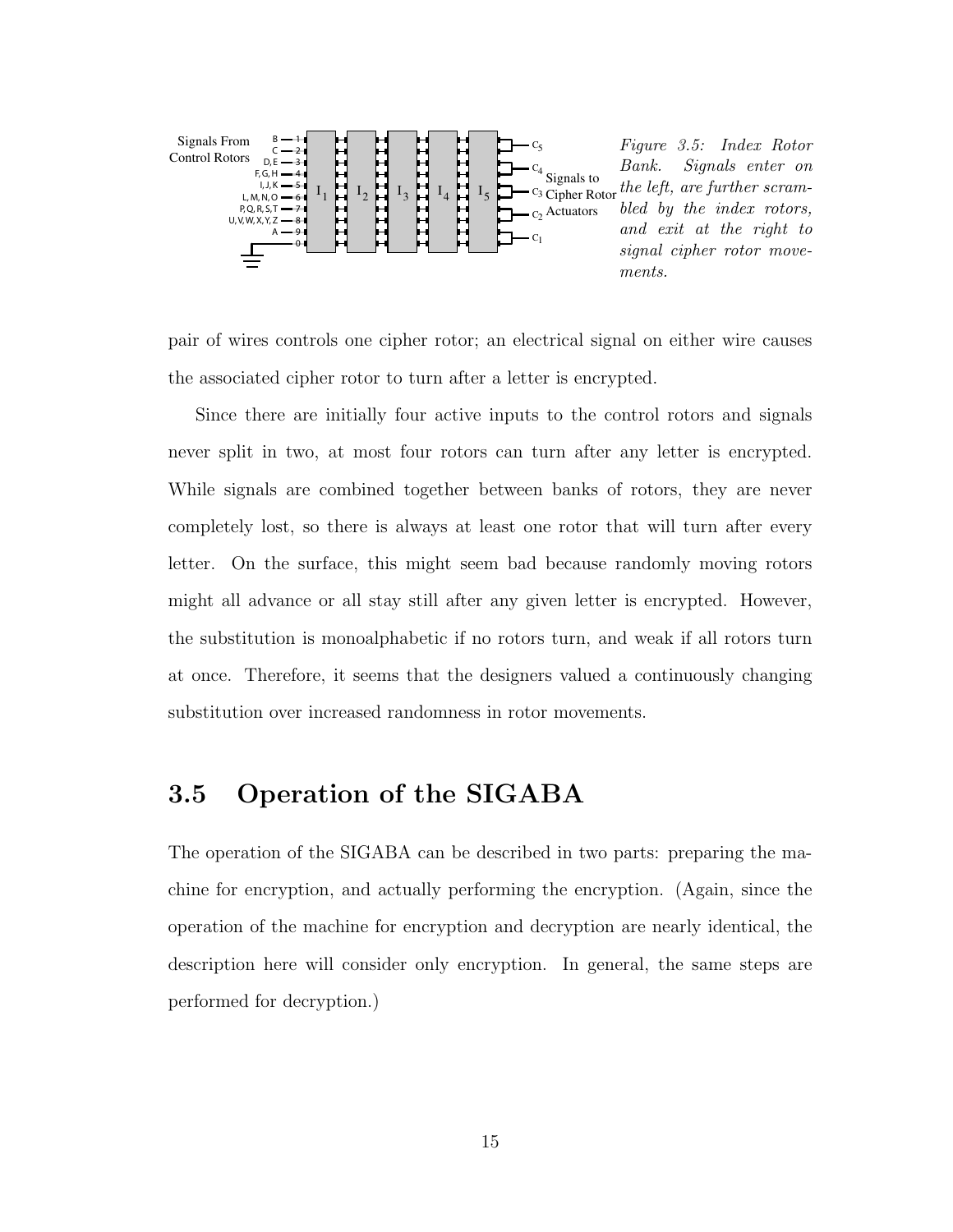| Day           |      |         |                |                  |        | Rotor Arrangement   |       |   |          | <b>SECRET</b> |                |       |  |                   |       |   |       |   |   |  |  |  |
|---------------|------|---------|----------------|------------------|--------|---------------------|-------|---|----------|---------------|----------------|-------|--|-------------------|-------|---|-------|---|---|--|--|--|
| $\mathrm{of}$ |      | Control |                |                  | Cipher |                     |       |   |          |               | Index          |       |  |                   |       |   | Check |   |   |  |  |  |
| Month         |      | Rotors  |                |                  | Rotors |                     |       |   |          |               | Rotors         |       |  |                   |       |   | Group |   |   |  |  |  |
|               | OR 4 | 6       | 2R 7           |                  | 1      | 8                   | 5     | 9 | 3R       |               | 10 23 31 49 55 |       |  |                   | R.    | N | H     | V | C |  |  |  |
| 2             |      | 3R 9R 1 |                | 5                | 6      | 4R 8                |       | 7 | $\Omega$ |               |                |       |  | 14 25 33 46 59    | S     | Ε | M     | N | O |  |  |  |
|               |      |         |                |                  |        |                     |       |   |          |               |                |       |  |                   |       |   |       |   |   |  |  |  |
| Day           |      |         |                |                  |        | <b>CONFIDENTIAL</b> |       |   |          |               |                |       |  | <b>RESTRICTED</b> |       |   |       |   |   |  |  |  |
| $\mathrm{of}$ |      | Index   |                |                  |        |                     | Check |   |          |               |                | Index |  |                   | Check |   |       |   |   |  |  |  |
| Month         |      | Rotors  |                |                  |        |                     | Group |   |          | <b>Rotors</b> |                |       |  |                   | Group |   |       |   |   |  |  |  |
| 1             |      |         |                | 12 28 31 44 53 P |        | W                   | V     | M | T        |               |                |       |  | 17 25 36 43 58    | M     | C | S     | D | т |  |  |  |
| 2             |      |         | 15 20 32 48 56 |                  | E      | H                   | F.    | W | B        |               |                |       |  | 10 27 34 42 56    | R     | S |       | Η | Η |  |  |  |
|               |      |         |                |                  |        |                     |       |   |          |               |                |       |  |                   |       |   |       |   |   |  |  |  |

Table 3.1: Sample key list from [Arm49]. Each day of the month has a rotor arrangement giving the order that 26-contact rotors should be placed into the control and cipher rotor banks. The letter R indicates that the rotor should be inserted backwards. In addition, index rotor positions and check groups are provided for each of three different security classifications.

#### 3.5.1 Setup Procedure

The instructions for preparing the SIGABA for encryption are broken down into five steps. This information has been condensed from the Army's SIGABA manual [Arm49]. Refer to the manual for full details about SIGABA operation.

First, control and cipher rotors are placed into their rotor banks in the order and orientation (normal or reversed) given in an official key list. The key list has a different rotor order and orientation for the control and cipher rotors for every day of the month, as shown in Table 3.1. During this step, the position of each rotor from A to Z does not matter, since they will be aligned later. Alignment marks on the rotor cage ensure that rotors are properly seated.

Secondly, index rotors are inserted into the index rotor bank in accordance with the official key list. The keylist has three index rotor placements (corresponding to different security classifications) for every day of the month, as shown in Table 3.1. Since each index rotor has unique labeling, there is only one way index rotors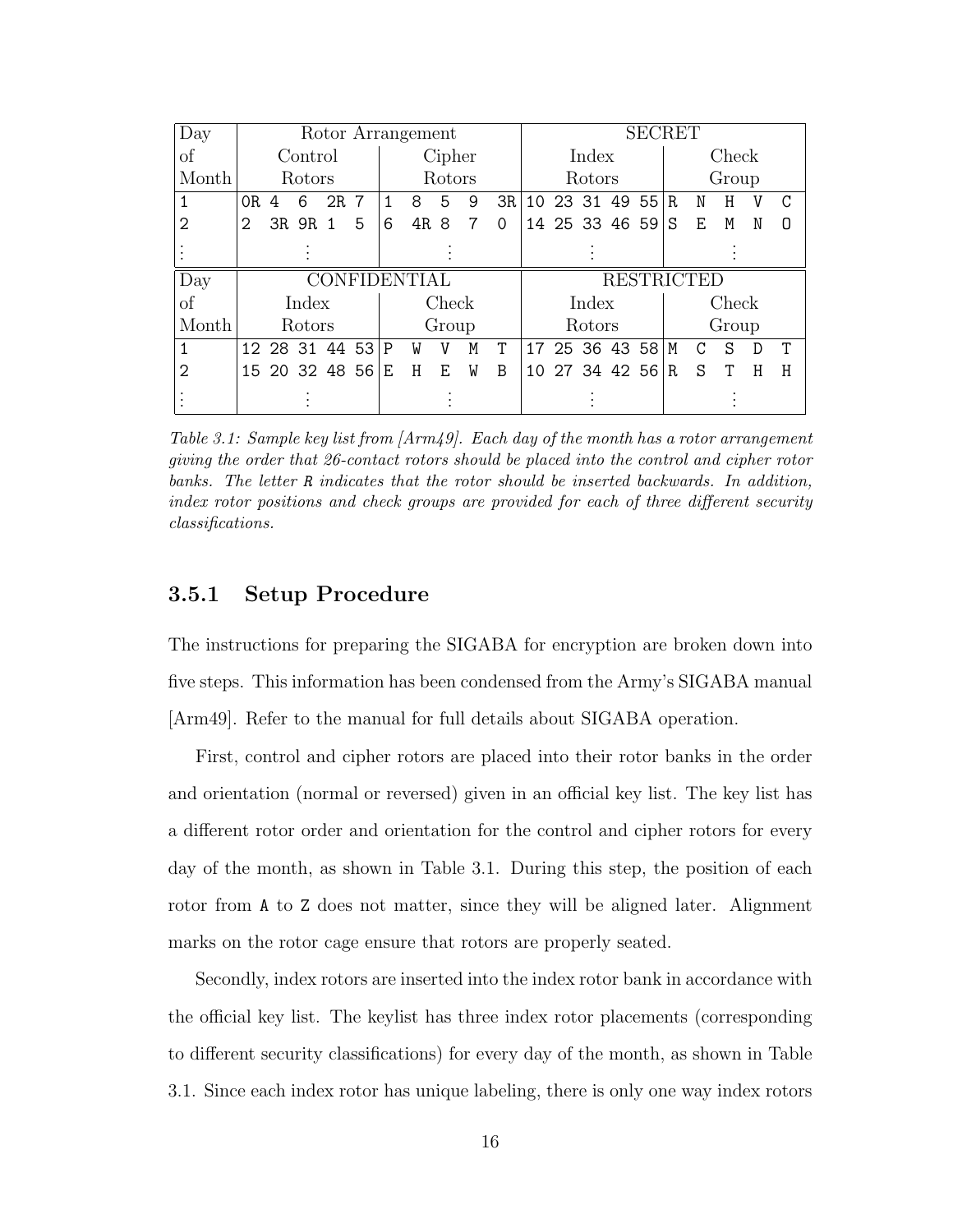can be inserted correctly. Again, there are marks on the rotor cage to help align the index rotors.

After the rotors are all placed, a "26–30 check group" is produced to make sure the rotors are in the correct locations and orientations. A Zeroize function on the machine is used to turn all the cipher and control rotors to the letter O. Then the letter A is encrypted thirty times, and the last five outputs are compared with the corresponding group listed in the official key list. If every character matches, then there is little chance that an error has occurred. Dirty contacts and misplaced rotors are common causes of errors.

The operator will then choose a random group of five letters that will identify the message. This *message indicator* cannot be any "bona fide five-letter word," even though such words do occur at random. A different message indicator must be used for every message, or part of a message.

Lastly, the rotors are aligned with respect to the message indicator. First, the machine is once again Zeroized, then control rotors are advanced one at a time until their labels match the letters of the message indicator. During this time, both control and cipher rotors can be expected to turn. After this step, the machine is ready to encrypt plaintext.

#### 3.5.2 Encryption Procedure

Once the SIGABA is prepared for use as described above, the process of encryption is relatively simple. The operator types out an unencrypted standard header including the message indicator. Note that in order for the receiver to decrypt the message, he or she must have the unencrypted message indicator. Then the plaintext is typed in and encrypted. After every letter, the rotors move as described in the previous section. When the encryption is complete, an unencrypted footer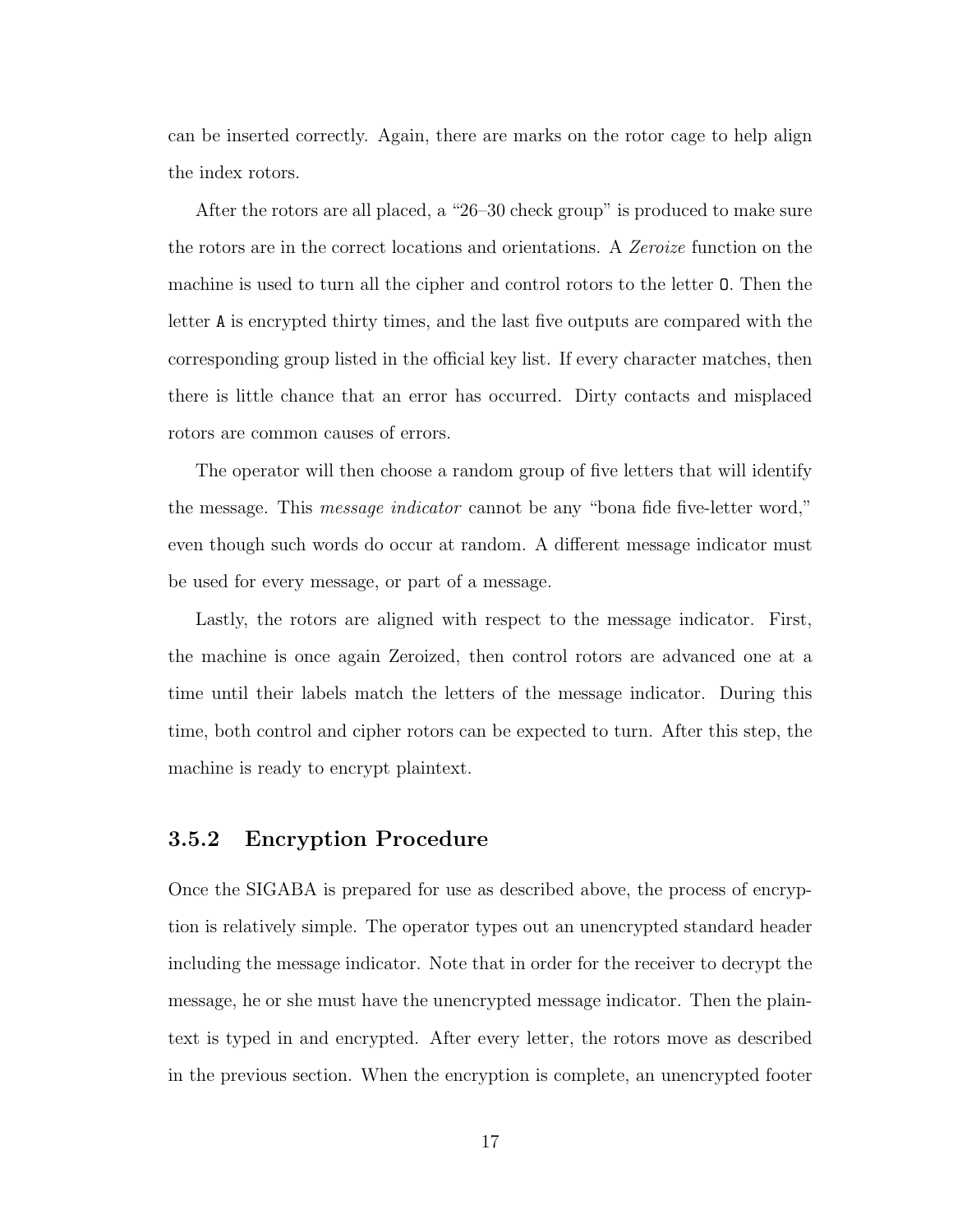is appended to the message. Lastly the total output, which has been printed on a paper tape, can be taken from the machine.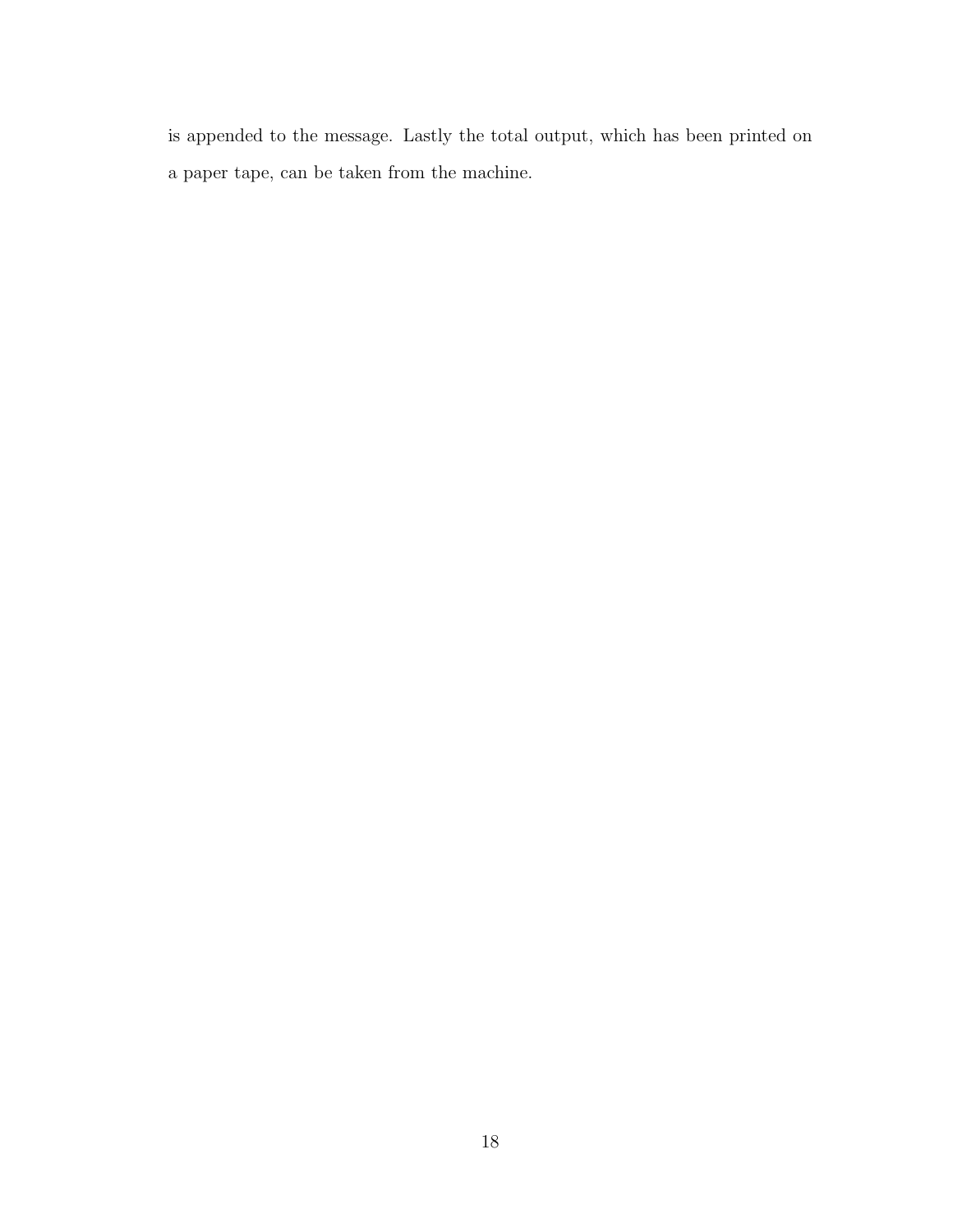## Chapter 4

## Prior Cryptanalysis Efforts

John Savard and Richard Pekelney attempted a cryptanalysis of the SIGABA in their 1999 paper "The ECM Mark II: Design, History and Cryptology" [SP99]. Their paper provides comprehensive details pertaining to the design and operation of the SIGABA, and also attempts to break the cipher. Specifically, the authors develop two techniques.

### 4.1 Attack One: Key Trial

The first attack can be summarized as follows:

| Given:                                            |
|---------------------------------------------------|
| $\bullet$ Ciphertext                              |
| $\bullet~$ Internal wirings of all fifteen rotors |
| Find:                                             |
| • The order of the rotors                         |
| • The cipher rotors' positions and movements      |

They determine that the keyspace of the rotor orders and rotor settings combined represent the equivalent of a 48.6-bit key, which would be susceptible to a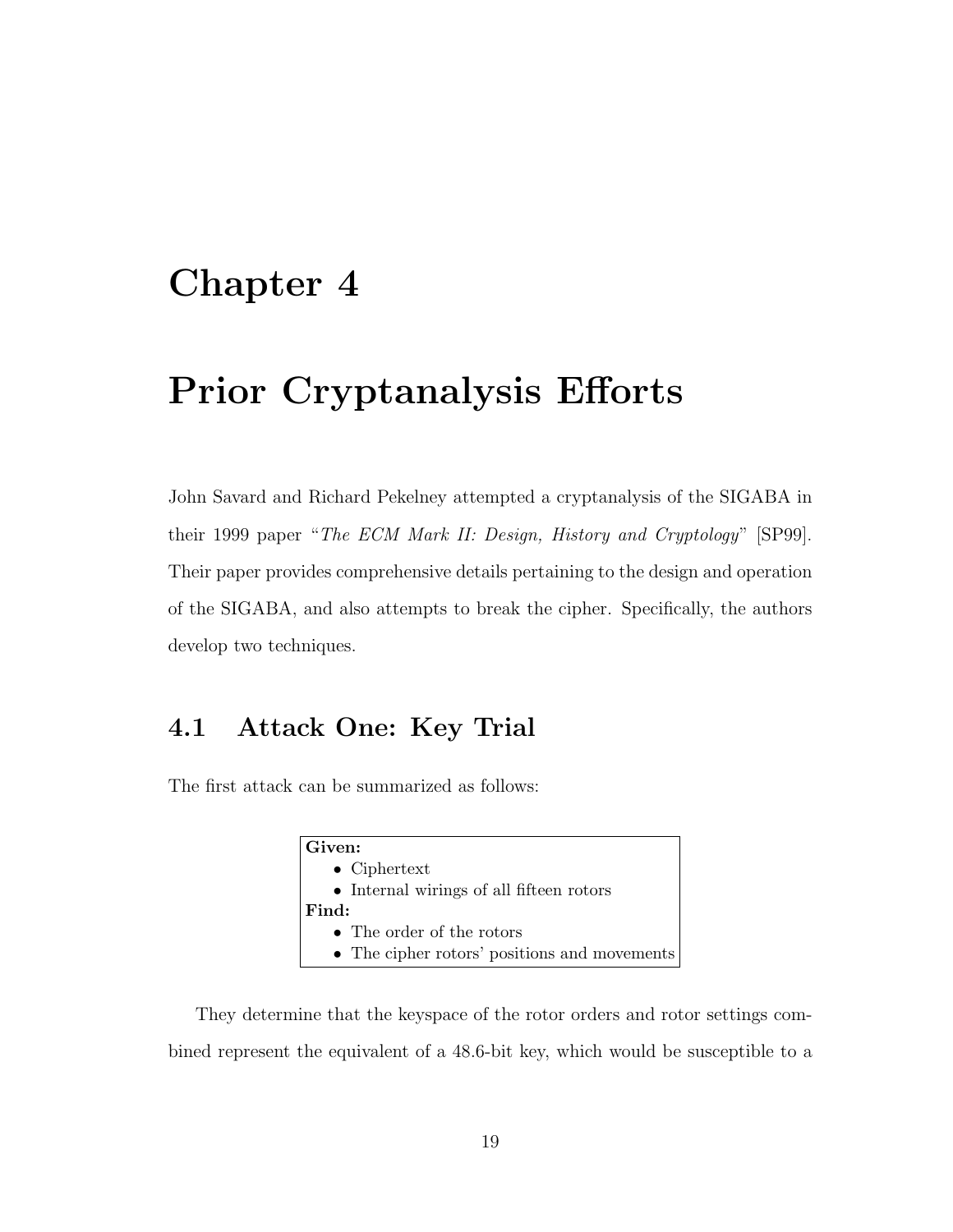brute-force search on modern hardware. The attack would consist of exhaustively attempting decryptions with all possible keys until the correct one is found.

Actually, the keyspace is over 70 bits. First, there are 10! ways of arranging the ten 26-contact rotors within the machine. For each of those arrangements, the rotors can be inserted in reverse, leading to  $2^{10}$  more variations per arrangement. For each of those possibilities, there are  $26<sup>5</sup>$  ways of setting the control and cipher rotors' positions, since that depends on the five-letter message indicator. From the manual, it appears as if index rotors always appear in order from smallest label to largest label. Even so, the index rotors may be turned to any one of 10<sup>5</sup> configurations depending on the date and the security classification of the message. Thus, the effective key length is approximately

$$
log_2(10! \times 2^{10} \times 26^5 \times 10^5) = 71.9
$$

bits. Regardless of the effective key size, this method of cryptanalysis is not efficient.

#### 4.2 Attack Two: Superposition

The second attack is summarized below:

| Given:                                       |
|----------------------------------------------|
| • 10–15 ciphertexts using the same key       |
| • Corresponding plaintexts                   |
| Find:                                        |
| • Internal wirings of the cipher rotors      |
| • The cipher rotors' positions and movements |

This second attack uses different ciphertexts resulting from identical keys to reproduce consecutive enciphering alphabets. Unfortunately, it is difficult to find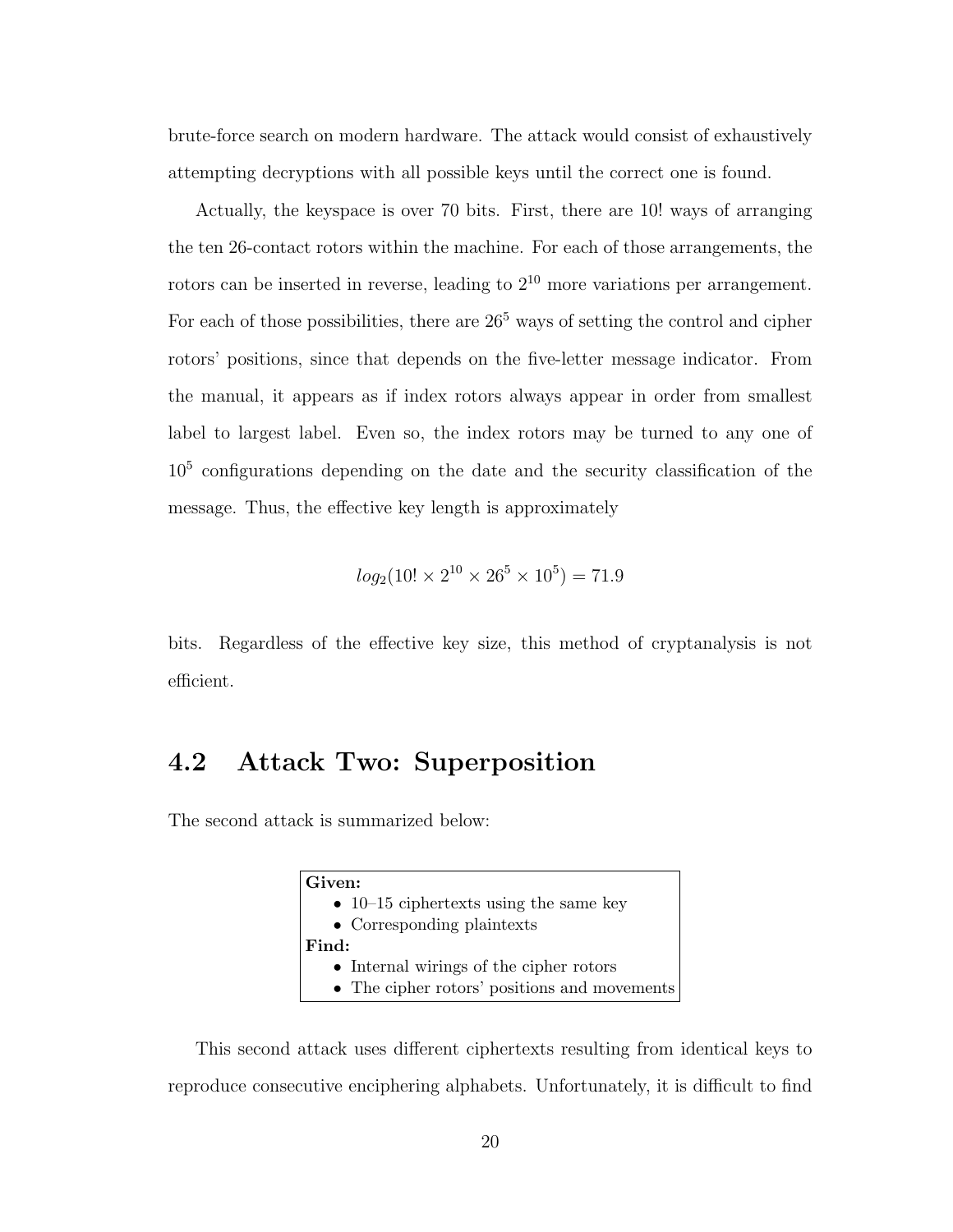so many messages enciphered with the same key. Since every day has different rotor settings, as specified in the official key list, all such messages must be generated on the same day. In addition, each message depends on a message indicator, as described in the previous chapter. It is unlikely that an operator will be so careless as to use the same message indicator ten or more times on the same day, though perhaps message intercepts from different stations could yield the required volume.

Assuming that 10 or more messages encrypted with the same key can be found, the attack allows for the cryptanalyst to recover not only the cipher rotors' movements, but also their internal wiring schemes. The attack uses the ciphertexts to reconstruct substitutions of the rotors. It does this by identifying different times in which only  $C_1$  or  $C_5$  moves. For example, consider a substitution formed by the five cipher rotors in a certain configuration. If only the last rotor rotates once, a new substitution is produced. These two substitutions are directly related by a transformation alphabet, which is a mapping that turns the previous substitution into the new one (Table 4.1). Each transformation alphabet  $t_i$  relates two consecutive rotor substitutions  $s_i$  and  $s_{i+1}$  as follows:

$$
s_{i+1}[j] = t_i [s_i[j]] \qquad 0 \le j < 26 \tag{4.1}
$$

For example, consider the transformation of the first letter in Table 4.1:

$$
s_{i+1}[0] = t_i [s_i[0]]
$$
  

$$
s_{i+1}[0] = t_i[21]
$$
  

$$
s_{i+1}[0] = 2
$$

where 21 is the ordinal position of V and 2 is the ordinal position of C.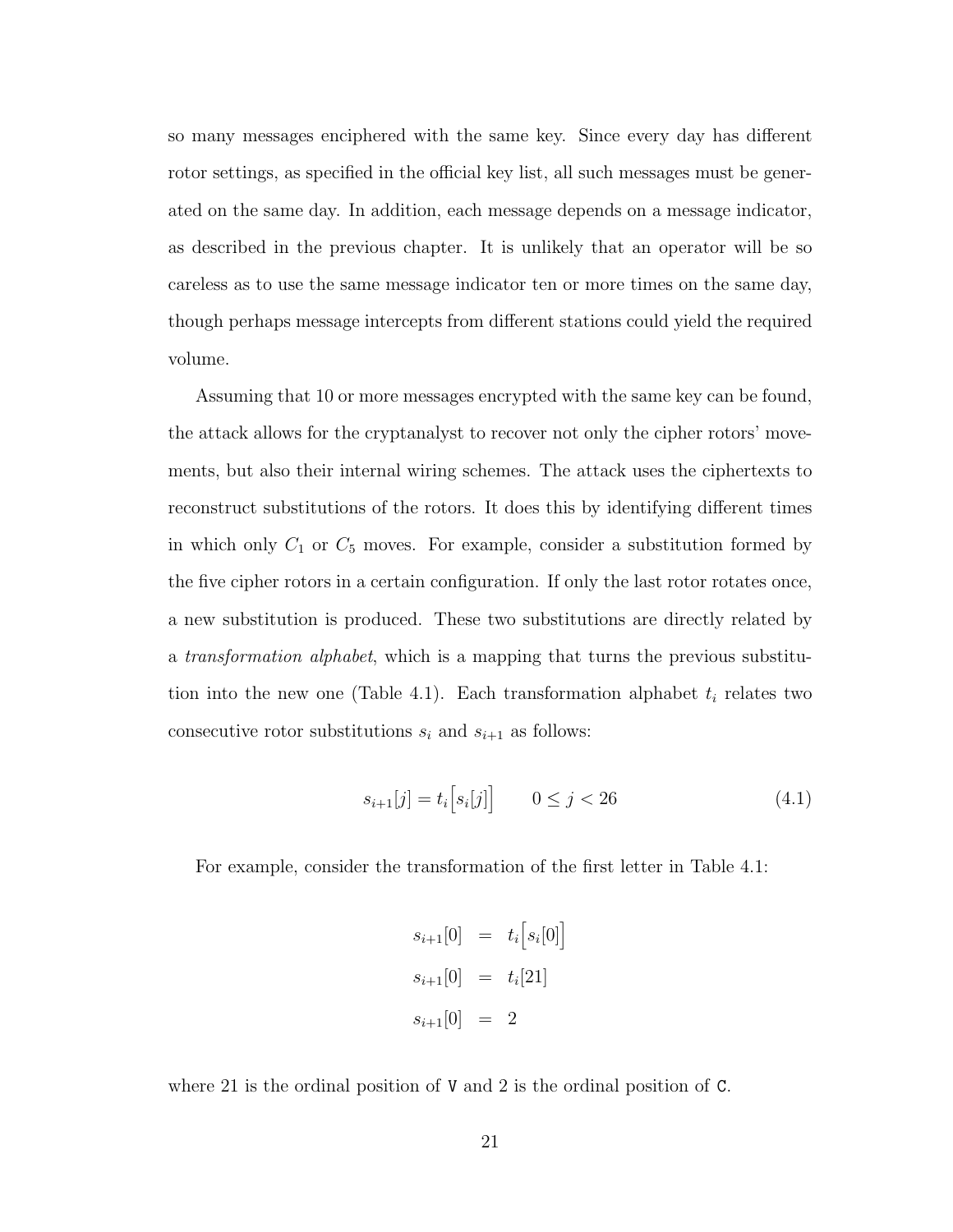s<sup>i</sup> V T U W N B J H E M Q S D F R I A Y O X G K L Z P C  $t_i | A\>\> G\>\> N\>\> T\>\> U\>\> M\>\> J\>\> L\>\> Q\>\> W\>\> F\>\> R\>\> B\>\> E\>\> V\>\> O\>\> H\>\> P\>\> X\>\> S\>\> Y\>\> C\>\> I\>\> Z\>\> D\>\> K\>\> D\>\> U\>\> D\>\> U\>\> D\>\> U\>\> D\>\> U\>\> D\>\> U\>\> D\>\> U\>\> D\>\> U\>\> D\>\> U\>\> D\>\> U\>\> D\>\> U\>\> D\>\> U\>\> D\>\> U\>\> D\>\> U\>\> D\>\> U\>\> D$  $s_{i+1}|\mathrm{C}\,$  S Y I E G W L U B H X T M P Q A D V Z J F R K O N . . . . . . . . .  $s_j |$ I M C V T O Z K H N S G B Y D Q F A U P W E L X R J  $C\begin{array}{l} \text{$G$} \text{$N$} \text{$D$} \text{$J$} \text{$Q$} \text{$W$} \text{$X$} \text{$P$} \text{$M$} \text{$O$} \text{$T$} \text{$Z$} \text{$I$} \text{$U$} \text{$E$} \text{$H$} \text{$Y$} \text{$R$} \text{$K$} \text{$S$} \text{$A$} \text{$V$} \text{$B$} \text{$F$} \text{$L$} \end{array}$ sj+1 P Z N A K U L O X I R W G F D H Q C S E V J T B Y M

Table 4.1: Sample alphabets for illustrating the attack presented in [SP99]. Transformation alphabets are shown in italics.

| $\mid t_i \mid A \ G \ N \ T \ U \ M \ J \ L \ Q \ W \ F \ R \ B \ E \ V \ O \ H \ P \ X \ S \ Y \ C \ I \ Z \ D \ K \$ |  |  |  |                                                                          |  |  |  |  |  |  |  |  |  |  |
|-------------------------------------------------------------------------------------------------------------------------|--|--|--|--------------------------------------------------------------------------|--|--|--|--|--|--|--|--|--|--|
| $ D_i $ 0 5 11 16 16 7 3 4 8 13 21 6 15 17 7 25 17 24 5 25 4 7 12 2 5 11                                                |  |  |  |                                                                          |  |  |  |  |  |  |  |  |  |  |
| $ t_i $ C G N D J Q W X P M O T Z I U E H Y R K S A $\sqrt{B F L}$                                                      |  |  |  |                                                                          |  |  |  |  |  |  |  |  |  |  |
|                                                                                                                         |  |  |  | $ D_i $ 2 5 11 0 5 11 16 16 7 3 4 8 13 21 6 15 17 7 25 17 24 5 25 4 7 12 |  |  |  |  |  |  |  |  |  |  |

Table 4.2: Sample displacement lists corresponding to the transformation alphabets in Table 4.1. Note that the displacement lists differ by a cyclic shift of three but are otherwise the same.

Suppose that several transformation alphabets are found, each corresponding to a movement in only the last rotor. If their displacements are found using Equation 2.4, they will be the same array of values with a cyclic shift (see Table 4.2). This is true because the other rotors do not turn, and so they have no net effect on the turning fifth rotor (remember that a stationary rotor is the equivalent of a monoalphabetic substitution). By checking for displacements which are cyclic shifts of others, instances of movement of only the fifth rotor can be isolated. If sufficiently many instances of isolated rotor movement are found, the wiring of the fifth rotor can be recovered. Similarly, the wiring of the first rotor can be isolated. At that point, the outside rotors can effectively be disregarded because their effects upon the encryption are known, and the reduced problem of three rotors can be solved with a similar strategy.

While this is potentially a powerful attack, the authors only provide an outline for the attack, and it is not clear if it can be pursued to a full compromise of the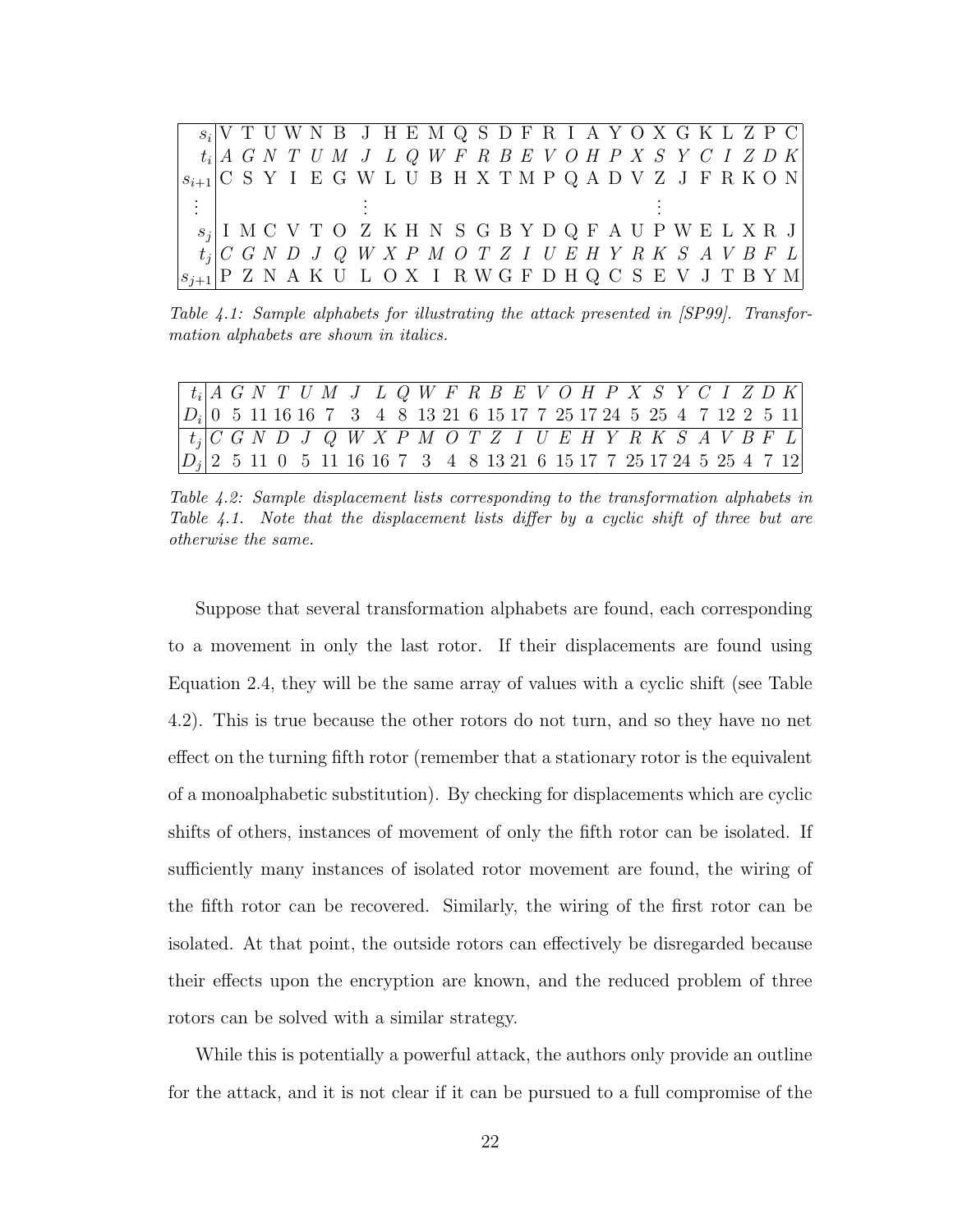SIGABA. For example, the authors acknowledge the possibility of false positives, where movements of rotors other than the fifth rotor might be incorrectly seen as movement by the fifth rotor only. In addition, it is unlikely that the necessary ciphertexts could ever be recovered in actual use, since so many ciphertexts with the same key are required. Nonetheless, their efforts pave the way for new developments.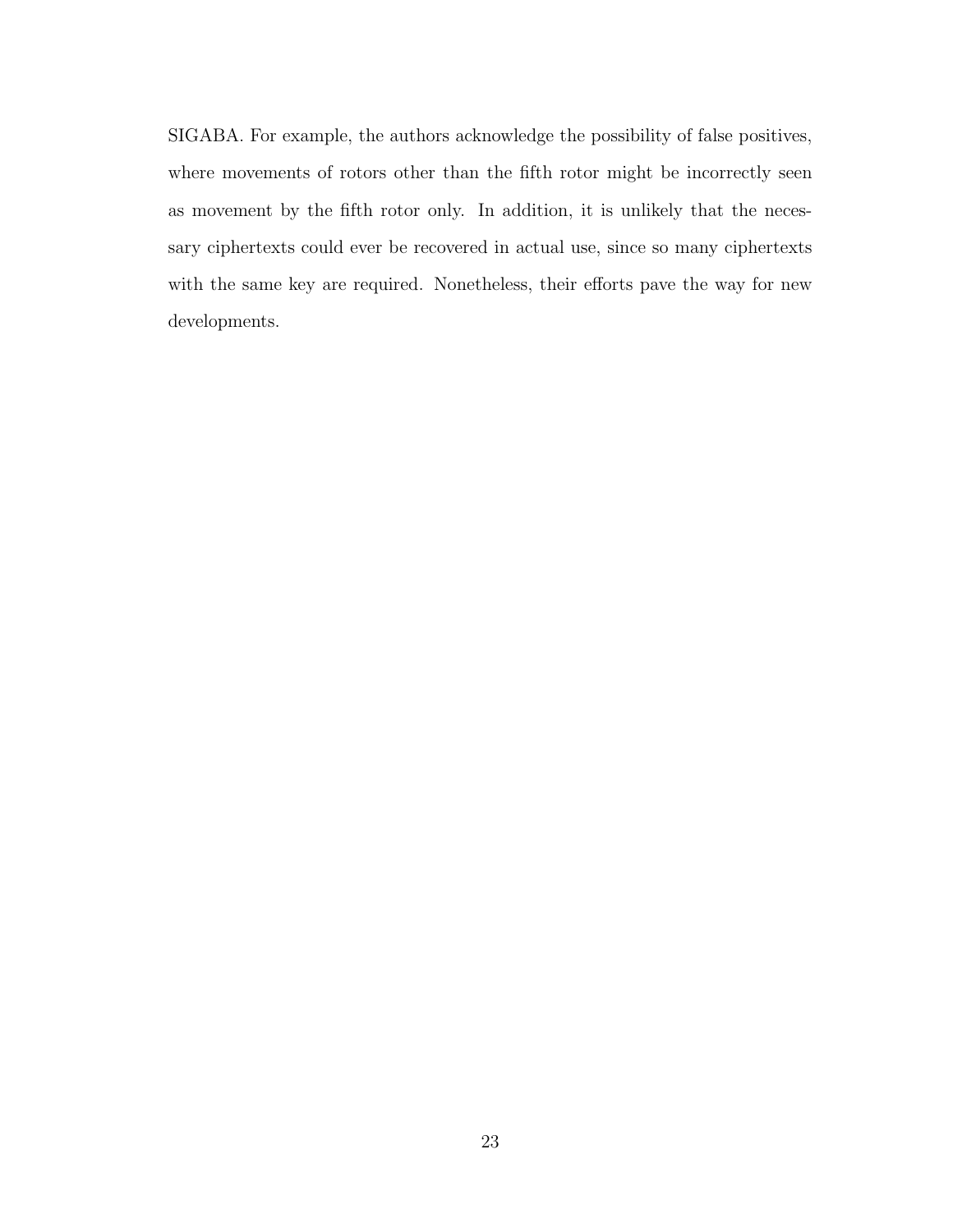## Chapter 5

## Cribbing

The cryptanalysis described below relies on a technique known as cribbing. In the context of cryptanalysis, a crib is any word or phrase that the cryptanalyst expects to be in the plaintext. With this knowledge, the analyst can then look for representations of the crib in the ciphertext, and hope to gather more information once the corresponding ciphertext is found. This is similar to the idea of adaptive-chosen-plaintext cryptanalysis [Sch96], in which the attacker repeatedly encrypts plaintexts with varying parameters that depend on the results of previous encryption attempts.

Guessing good cribs is generally not difficult because attackers do not usually attack random ciphertexts. They have some motive to break a cryptosystem or ciphertext, and that reason might provide clues about the subject or general content of a message. For example, an adversary during war might talk about troop movements, supply lines, and attack plans. A target of corporate espionage might talk about product designs, profit margins, or marketing campaigns. These and others are suitable cribs to try. Even when nothing is known about the message, common phrases in the target language, such as "there are" in English, could be searched for. In addition, as messages are successfully decrypted, the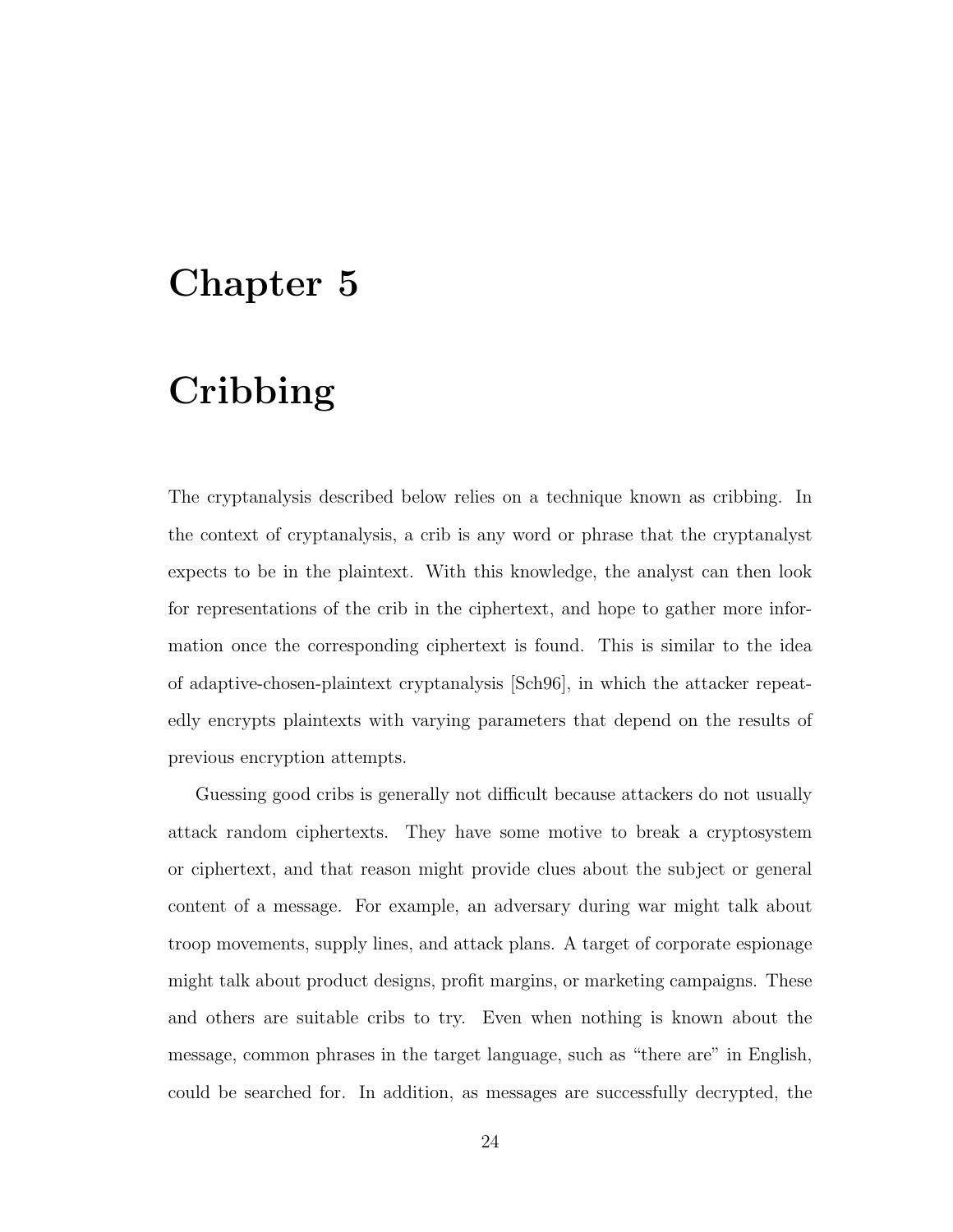attacker learns more and more about the communications of the target and is more easily able to guess good cribs.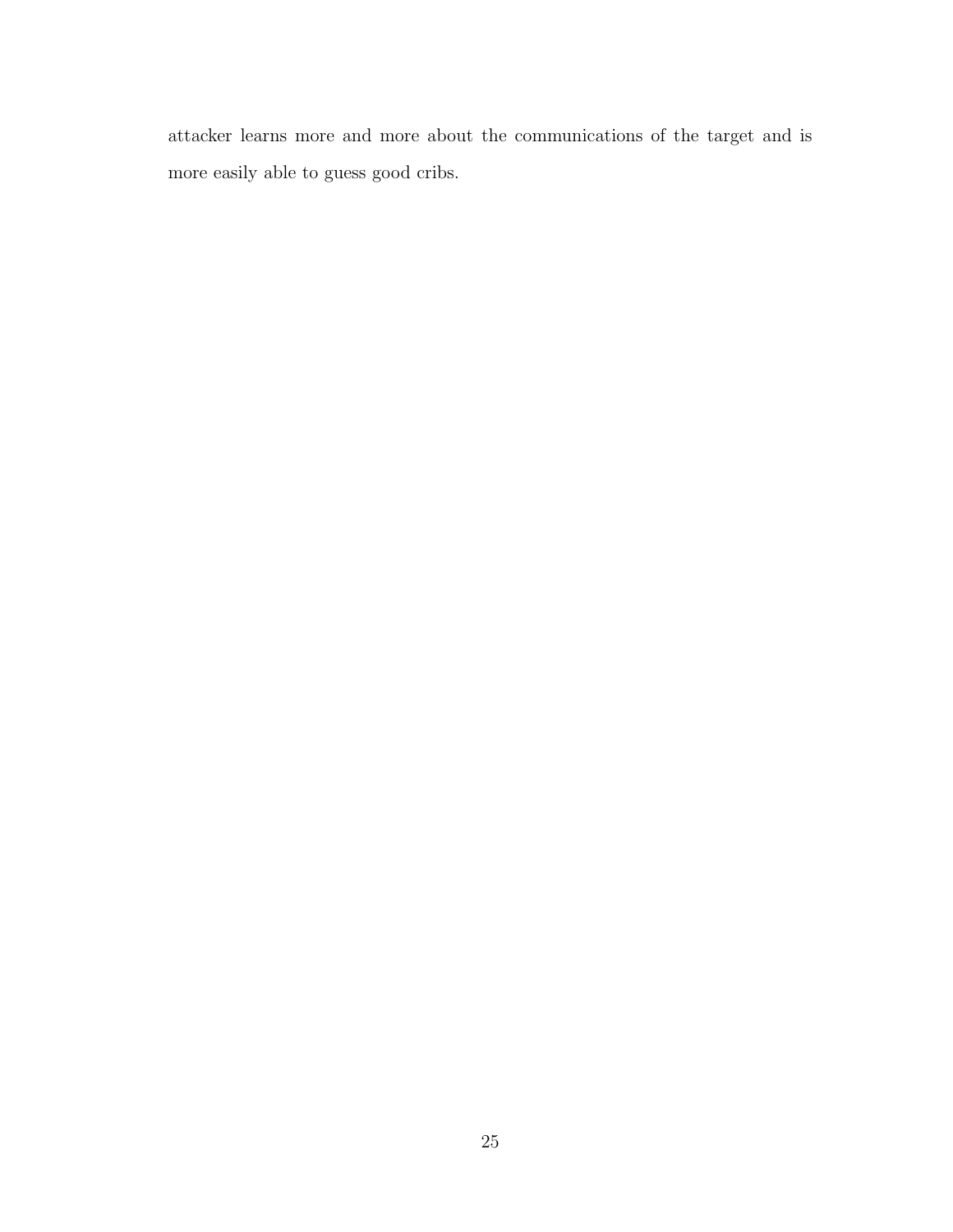## Chapter 6

## Cryptanalyzing 1-rotor SIGABA

In this initial step, we attack a cryptosystem that uses one cipher rotor.

### 6.1 Attack Model

The machine that will be attacked resembles a modified SIGABA. First of all, there is only one cipher rotor. Secondly, the stepping maze will be ignored for the duration of this attack. Since the stepping maze is itself a hidden cryptosystem, it would be difficult to recover its details. Thankfully, the stepping maze is not required for simulating the machine. The movement of each rotor can be represented by a *rotorstream*: a bitstream, denoted  $\underline{a}$ , where a 1 represents movement after enciphering a letter and a 0 represents no movement after enciphering. The rotorstream can be thought of as the following:

$$
\underline{a} = (a_0, a_1, \dots, a_{n-2}) \qquad a_i \in \{0, 1\} \quad (0 \le i < n-1)
$$

Only  $n-1$  rotorstream bits are required for encrypting n characters because each bit represents movement that occurs between enciphering two letters. When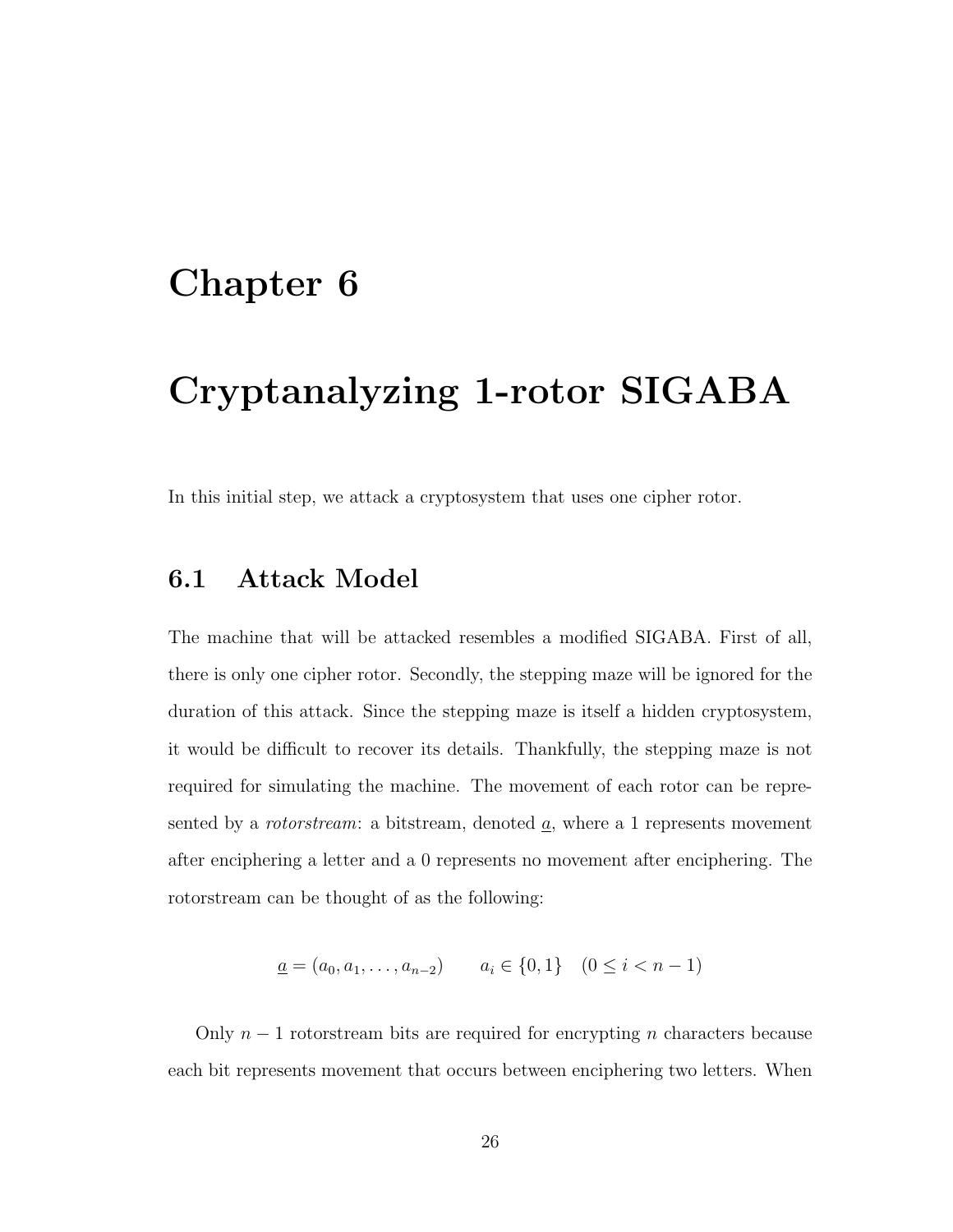$\underline{a}$  is recovered, its bits will perform the same role as the stepping maze outputs and tell the cipher rotor when to advance. Using  $a$  and the initial rotor position  $A_0$ , the complete sequence of rotor positions, denoted  $\underline{A}$ , can be defined as:

$$
\underline{A} = (A_0, A_1, \dots, A_{n-1})
$$
\n
$$
A_i = \begin{cases} A_0 & \text{if } i = 0 \\ A_{i-1} + a_{i-1} & \text{if } 1 \le i < n \end{cases}
$$

## 6.2 Attack Three: Substitution Consistency

The cryptanalysis can be summarized as follows:

| Given:                                        |
|-----------------------------------------------|
| $\bullet$ Ciphertext                          |
| • A crib within the corresponding plaintext   |
| Find:                                         |
| • The internal wiring of the cipher rotor     |
| • The rotor's position when the crib is found |
| $\bullet$ The cipher rotor's rotorstream      |

Depending on the length of the crib and the characteristics of the plaintext, it is possible that the complete internal wiring might not be found, or that more than one rotorstream may be found that fits the ciphertext and plaintext. However, as cribs of increasing length are used, incorrect rotorstreams are generally eliminated, leaving the rotorstream that will recover part of the original cipher rotor's wiring. For the rest of this section, let the word substitution refer to a single letter mapping, for example  $D\rightarrow L$ , and let the word wiring refer to all of the substitutions in a rotor collectively.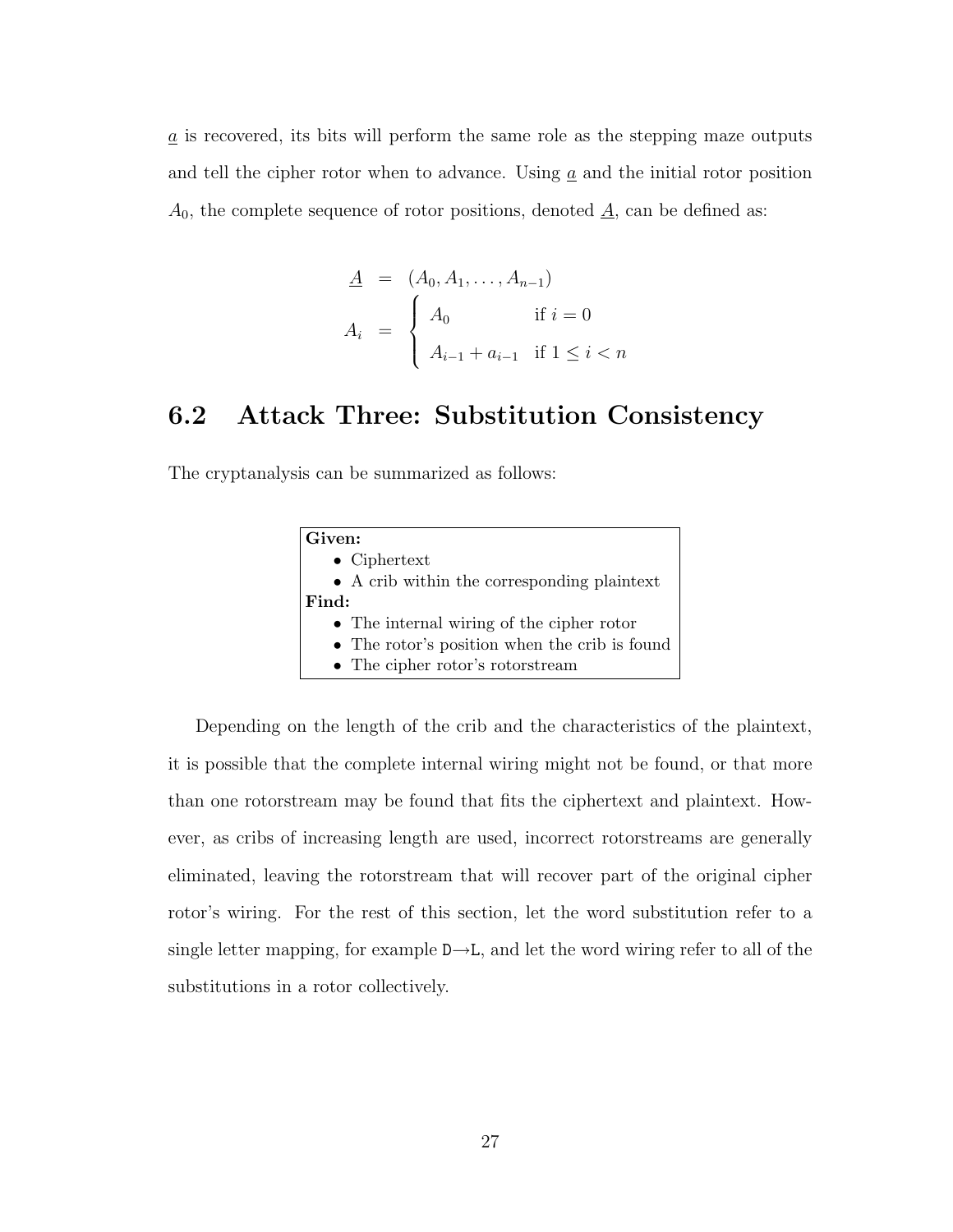| $y_i - A_i \doteq y_i - A_i$ | $x_i - A_i \stackrel{\scriptscriptstyle f}{=} x_i - A_i$ | Test Result  |
|------------------------------|----------------------------------------------------------|--------------|
|                              |                                                          | consistent   |
|                              |                                                          | consistent   |
|                              |                                                          | inconsistent |
|                              |                                                          | inconsistent |

Table 6.1: Consistency test for one-rotor encryption. Two letter pairs have consistent substitutions if both their shifted plaintext and shifted ciphertext letters are equal, of if both are unequal.

## 6.3 Strategy

This method uses Equation 2.2, which represents encryption with one rotor. Equation 2.2 can be rewritten as

$$
y_i - A_i = \pi (x_i - A_i) \tag{6.1}
$$

Since the wiring  $\pi$  does not change, Equation 6.1 implies the following about two plaintext-ciphertext letter pairs at positions  $i$  and  $j$ :

$$
y_i - A_i = y_j - A_j \Longleftrightarrow x_i - A_i = x_j - A_j \tag{6.2}
$$

Let Equation 6.2 be called the *consistency test* for plaintext-ciphertext letter pairs at two locations. Two letter pairs are consistent if both sides of Equation 6.2 are equalities, or if both sides are inequalities. This is summarized in Table 6.1.

The consistency test can be used to recover the rotorstream and the rotor's wiring. First assume that the crib begins at some known position, for example the beginning of the ciphertext. If this is true, corresponding plaintext and ciphertext letter pairs are known. Then the strategy is to try all possibilities for the rotorstream and see which could generate this corresponding plaintext and ciphertext. For each of the rotorstreams, recover the substitution for each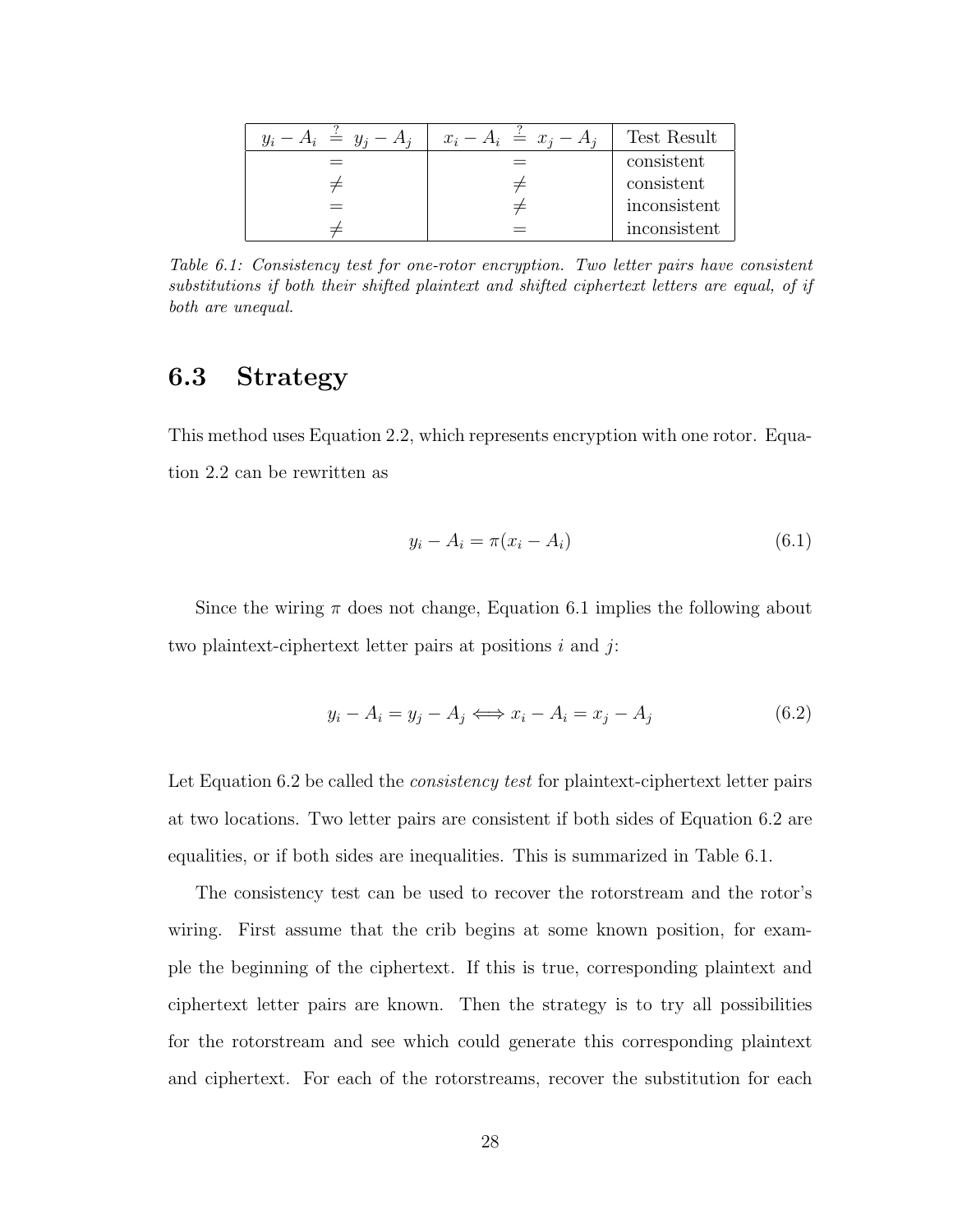|  | $\lceil x_i \rceil$ COMPUTERCOMMUNICATIO |  |  |  |  |  |  |  |  |  |
|--|------------------------------------------|--|--|--|--|--|--|--|--|--|
|  | $ y_i $ EGLJCUZLRUNNKODFBUVD             |  |  |  |  |  |  |  |  |  |

Table 6.2: Example of encrypting 20 characters with one cipher rotor. Each plaintext letter is shown with the corresponding ciphertext letter below it.

|                                                                                          |  |  |  | $i \begin{array}{ccccccc} 0 & 1 & 2 & 3 & 4 & 5 & 6 & 7 & 8 & 9 & 10 \end{array}$ |  |  |
|------------------------------------------------------------------------------------------|--|--|--|-----------------------------------------------------------------------------------|--|--|
|                                                                                          |  |  |  | $a_i$   0   1   0   0   1   0   1   1                                             |  |  |
|                                                                                          |  |  |  | $A_i$ 0 0 1 2 2 2 3 4 4 5 6                                                       |  |  |
| $x_i \mid C$ O M P U T E R C O M                                                         |  |  |  |                                                                                   |  |  |
| $x_i - A_i$ C O L N S R B N Y J G                                                        |  |  |  |                                                                                   |  |  |
| $y_i - A_i \parallel \textbf{E}$ G K $\parallel$ H $\parallel$ A S W H N P $\parallel$ H |  |  |  |                                                                                   |  |  |
|                                                                                          |  |  |  | $y_i \vert E \ G \ L \overline{J} \ C \ U \ Z \ L \ R \ U \overline{N}$           |  |  |

Table 6.3: Example of a contradiction. The letter pairs in boxes are inconsistent with the requirement that a rotor mapping be one-to-one. The elimination of this rotorstream now also eliminates  $2^9$  other rotorstreams automatically, since those would all have the same contradiction.

plaintext-ciphertext letter pair using Equation 6.1. Test the letter substitutions using the consistency test, and discard any rotorstream that has inconsistent substitutions. For example, the letter C might encrypt to R at some point, but B at another point. After all rotorstreams with inconsistent substitutions are discarded, the results of performing this test with a sufficiently long crib are the wiring and rotorstream used in the original encryption.

The problem with this strategy is that it is a brute-force technique. A crib of length l would require  $O(2^l)$  work since every rotorstream sequence must be tested. Thus, a way of reducing the amount of work performed must be devised. The solution is to start with a rotorstream of length one, and gradually increment the length of the rotorstream, discarding inconsistent substitutions as they appear. For example, consider the corresponding plaintext and ciphertext given in Table 6.2.

To begin, consider the first letter pair: C and E. Generate a set of candidates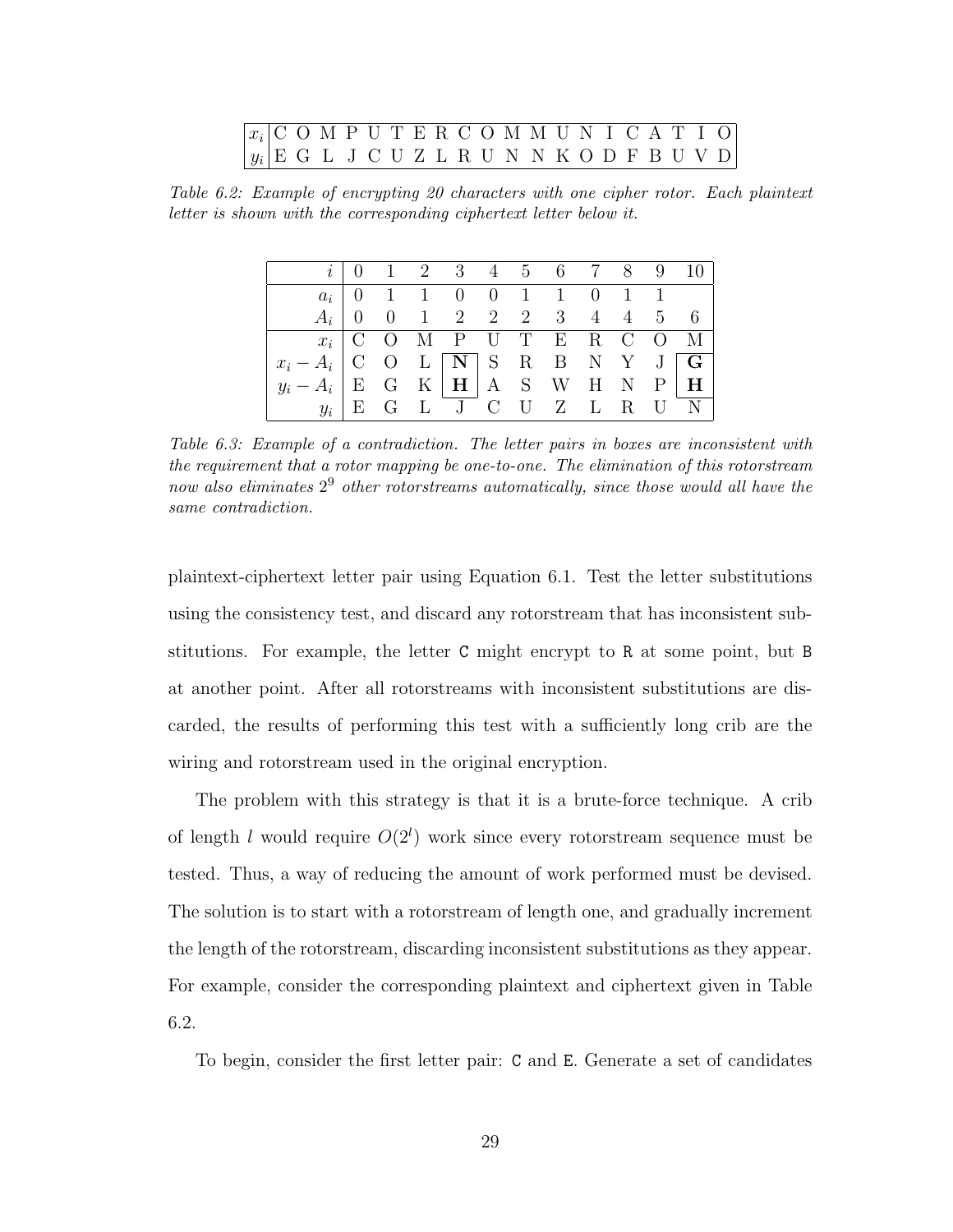|                                          |  |  |  | $i \begin{pmatrix} 0 & 1 & 2 & 3 & 4 & 5 & 6 & 7 & 8 & 9 & 10 & 11 & 12 & 13 & 14 & 15 & 16 & 17 & 18 & 19 \end{pmatrix}$ |  |  |  |  |  |  |  |
|------------------------------------------|--|--|--|---------------------------------------------------------------------------------------------------------------------------|--|--|--|--|--|--|--|
|                                          |  |  |  | $a_i   0 1 1 0 0 1 1 0 1 0 0 0 1 1 1 1 0 0 1$                                                                             |  |  |  |  |  |  |  |
|                                          |  |  |  | $A_i$ 0 0 1 2 2 2 3 4 4 5 5 5 5 6 7 8 9 9 9 10                                                                            |  |  |  |  |  |  |  |
|                                          |  |  |  | $x_i   C O M P U T E R C O M M U N I C A T I O$                                                                           |  |  |  |  |  |  |  |
| $\big x_i-A_i\big $ COLNSRBNYJHHPHBURKZE |  |  |  |                                                                                                                           |  |  |  |  |  |  |  |
| $ y_i - A_i $ EGKHASWHNPIIFIWXSLMT       |  |  |  |                                                                                                                           |  |  |  |  |  |  |  |
|                                          |  |  |  | $y_i   E G L J C U Z L R U N N K O D F B U V D$                                                                           |  |  |  |  |  |  |  |

Table 6.4: Example of a rotorstream with no contradicting substitutions.

 $\tau$ . Each candidate will include a rotorstream and the set of letter substitutions resulting from applying Equation 6.1 to the rotorstream and corresponding letter pairs. Initially,  $\tau$  will contain entries for the rotorstreams 0 and 1 (rotorstreams of length one). Both entries will contain the substitution  $C \rightarrow E$  (see Table 6.5).

Consider the next letter pair: **O** and **G**. Remove the candidates in  $\tau$  and perform the following steps on each. First, compute the new letter substitution from the candidate's rotorstream and the current letter pair. If the new substitution contradicts an existing substitution (as in Table 6.3), discard the candidate completely. Otherwise, merge the new substitution into the candidate's substitution set. Then, add two copies of the candidate to  $\tau$ , where each copy extends the rotorstream by one bit. For example, if the initial rotorstream 0 passes the testing, two candidates are added to  $\tau$  in its place: one with the rotorstream 00 and another with the rotorstream 01. Each candidate pair added in this way has the same letter substitutions, and their rotorstreams differ only by the last bit.

After all candidates are either discarded or extended and merged back into  $\tau$ , the next letter pair can be considered and processed in the same way, and so forth until the crib is consumed. Eventually, consistent rotorstreams such as the one shown in Table 6.4 will survive as results of using the crib. Note that for all positions  $(i, j)$ , the consistency test (Equation 6.2) is satisfied.

However, the initial assumption that the crib occurs at the beginning of the ci-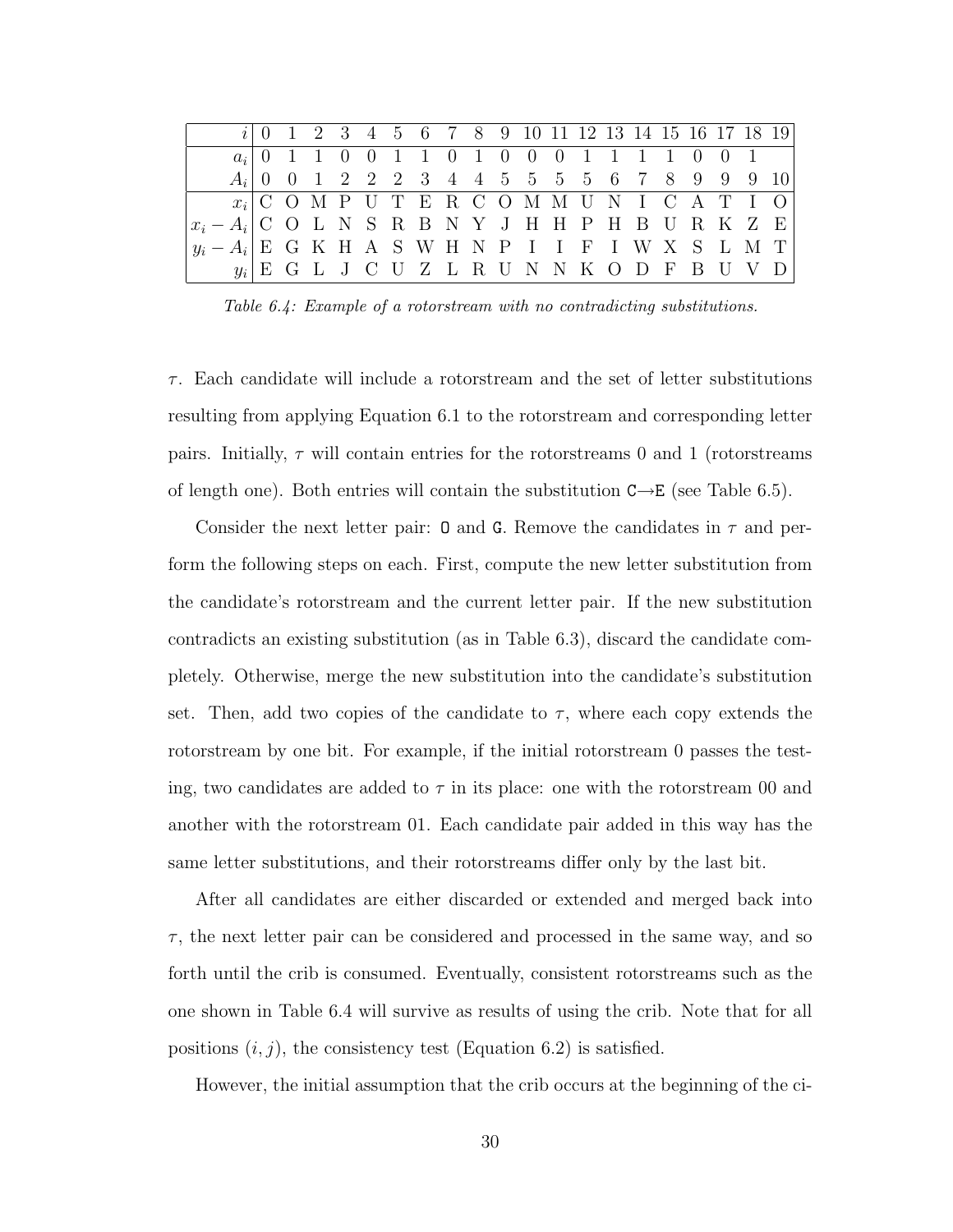|   | Crib Letter   Rotorstream | Substitutions                                       |
|---|---------------------------|-----------------------------------------------------|
| 1 | 0                         | $C{\longrightarrow} E$                              |
|   |                           | $C\rightarrow E$                                    |
| 2 | 0 <sup>0</sup>            | $C \rightarrow E, 0 \rightarrow G$                  |
|   | 01                        | $C \rightarrow E, 0 \rightarrow G$                  |
|   | 10                        | $C \rightarrow E, N \rightarrow F$                  |
|   | 11                        | $C \rightarrow E, N \rightarrow F$                  |
| 3 | 000                       | $C \rightarrow E, 0 \rightarrow G, M \rightarrow L$ |
|   |                           |                                                     |

Table 6.5: Example of running the algorithm on Table 6.2. During each step, the rotorstream is extended, a new letter pair is tested, and inconsistent rotorstreams are discarded.

phertext may be wrong. The answer is to perform the above test at every position in the ciphertext. First, test assuming that the crib occurs at the beginning of the ciphertext. Then test with the crib starting at the second letter of the ciphertext, etc. If the position being tested is wrong, all possible rotorstreams drop out as the length of the crib increases. If the crib is sufficiently long, only rotorstreams corresponding to the correct position survive, as shown in the following section.

### 6.4 Sample Results

As the algorithm described in the previous section is performed, the number of candidates in  $\tau$  will grow at first because there are few letter substitutions to compare with, and contradictions are unlikely. However, as more substitutions are added to the candidates, it is increasingly likely that a contradiction will occur for incorrect rotorstreams. Thus, the number of candidates in  $\tau$  eventually drops again. It is very difficult to provide meaningful, consistent quantitative results since different texts exhibit different characteristics. Nonetheless, the results from a sample execution is given in Table 6.6, and illustrates key points in the algorithm's operation.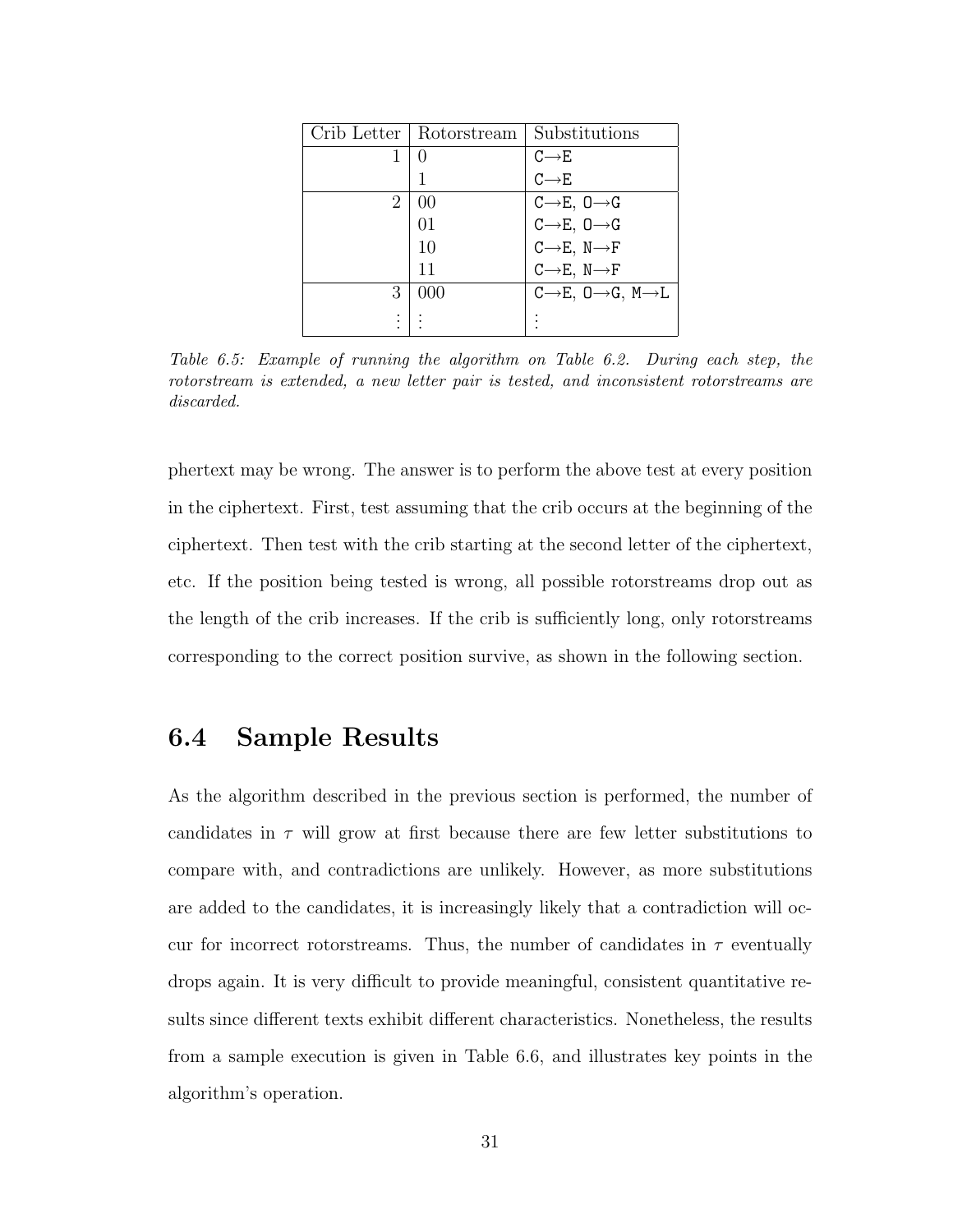| Crib                        |                |                |                |                |                |                |                |                |                | Crib Position  |                |                |                        |                |                |                |                |
|-----------------------------|----------------|----------------|----------------|----------------|----------------|----------------|----------------|----------------|----------------|----------------|----------------|----------------|------------------------|----------------|----------------|----------------|----------------|
| Length                      | $\overline{0}$ | $\mathbf 1$    | $\overline{2}$ | 3              | $\overline{4}$ | $\overline{5}$ | 6              | 7              | 8              | 9              | 10             | 11             | 12                     | 13             | 14             | 15             | 16             |
| $\overline{2}$              | $\overline{2}$ | $\mathbf 1$    | $\overline{2}$ | $\overline{2}$ | $\overline{2}$ | $\overline{2}$ | $\overline{2}$ | $\overline{2}$ | $\overline{2}$ | $\overline{2}$ | $\overline{2}$ | $\overline{2}$ | $\overline{2}$         | $\overline{2}$ | $\overline{2}$ | $\overline{2}$ | $\mathbf{1}$   |
| $\overline{4}$              | $\overline{2}$ | $\overline{2}$ | $\overline{2}$ | 3              | $\overline{4}$ | $\overline{4}$ | $\overline{4}$ | $\overline{4}$ | 3              | 4              | $\overline{4}$ | $\overline{4}$ | $\overline{4}$         | 4              | $\overline{2}$ | $\overline{2}$ | $\overline{2}$ |
| 6                           | 6              | 6              | $\overline{4}$ | 8              | 16             | 8              | 8              | 8              | 8              | 12             | 16             | 16             | 6                      | 6              | 6              | 6              | 8              |
| 8                           | 4              | $\overline{2}$ | 6              | $\overline{2}$ | $\overline{4}$ | 1              | $\overline{7}$ | $\overline{2}$ | 5              | 12             | 5              | 3              | 10                     | 3              | $\overline{7}$ | 8              | 10             |
| 10                          | 10             | 5              | $\overline{4}$ |                |                | $\overline{2}$ | 12             | 6              | 6              | 11             | 6              | $\overline{4}$ | 23                     | 5              | $\overline{7}$ | 16             | 14             |
| 12                          |                | $\overline{2}$ | $\overline{4}$ |                |                | 3              |                | $\overline{2}$ | $\overline{4}$ | 3              | 8              | 5              | 37                     | 8              | 3              | 11             | 17             |
| 14                          |                |                |                |                |                |                |                |                |                |                | $\overline{2}$ | $\mathbf{1}$   | 31                     |                |                | 4              | 3              |
| 16                          |                |                |                |                |                |                |                |                |                |                | $\overline{2}$ |                | 57                     |                |                |                | 3              |
| 18                          |                |                |                |                |                |                |                |                |                |                |                |                | 87                     |                |                |                |                |
| $20\,$                      |                |                |                |                |                |                |                |                |                |                |                |                | 101                    |                |                |                |                |
| $22\,$                      |                |                |                |                |                |                |                |                |                |                |                |                | 30                     |                |                |                |                |
| 24                          |                |                |                |                |                |                |                |                |                |                |                |                | 42                     |                |                |                |                |
| $26\,$                      |                |                |                |                |                |                |                |                |                |                |                |                | $24\,$                 |                |                |                |                |
| $28\,$                      |                |                |                |                |                |                |                |                |                |                |                |                | $12\,$                 |                |                |                |                |
| $30\,$                      |                |                |                |                |                |                |                |                |                |                |                |                | $\overline{4}$         |                |                |                |                |
| $\bullet$<br>٠<br>$\bullet$ |                |                |                |                |                |                |                |                |                |                |                |                | $\bullet$<br>$\bullet$ |                |                |                |                |

Table 6.6: Results from a sample algorithm execution. Values represent the number of consistent rotorstreams (whose lengths are one less than the crib length) found using varying crib lengths and different positions. Truncated rotorstreams are used because the last rotorstream bit has no effect until the next crib letter is considered. Tests that result in zero valid candidates are left blank.

In this example, 12 is the correct position of the crib within the text. It is clear from the table that for all the other (incorrect) positions, the candidates are all quickly eliminated. For every position, the number of candidates first increases and then decreases as the crib length grows. This agrees with the expectations outlined above. The table has been cropped to only show the most relevant data.

This initial cryptanalytic attack shows that a sufficiently long crib is generally able to recover a unique substitution corresponding to the rotor internal wiring, and the movement of the rotor during encryption. As mentioned previously, it is difficult to draw quantitative conclusions from the tests performed because crib lengths required to narrow down the number of possibilities to one vary depending on the nature of the text being examined.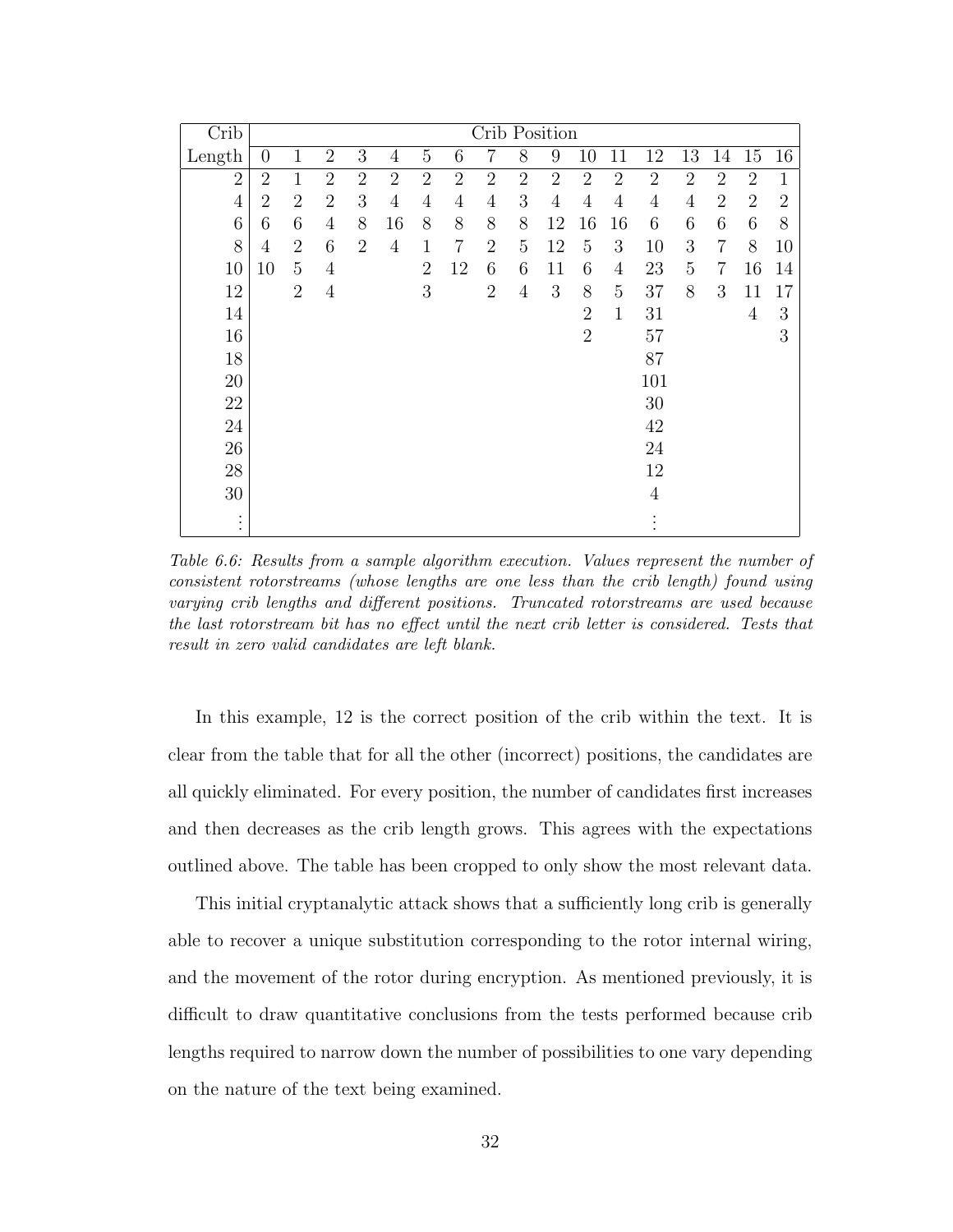|       | $\mathcal{L}$ | 9                |                  |              | 12           | 13           | 14 15    |              | -16         |                  | 18             | .                                                              | 19       |          | 19           | 20           | .                    | 21     |               |             |                             | 22 23 24 25 |
|-------|---------------|------------------|------------------|--------------|--------------|--------------|----------|--------------|-------------|------------------|----------------|----------------------------------------------------------------|----------|----------|--------------|--------------|----------------------|--------|---------------|-------------|-----------------------------|-------------|
|       | $a_i$         | $\left( \right)$ | $\left( \right)$ |              |              |              |          |              |             | $\left( \right)$ |                |                                                                |          | $\Omega$ | $\mathbf{0}$ |              |                      | $\cup$ |               |             |                             |             |
|       | $A_i$         | 5                | $\frac{5}{2}$    | 5            | 5            | 6            |          | 8            | 9           | 10               | 10             |                                                                | 10       | 11       | 10           | 10           |                      |        |               | 19          | 12                          | 12          |
|       | $x_i$         |                  |                  |              |              | F,           | F,       |              |             |                  |                |                                                                |          | T        |              | T            |                      |        |               |             |                             | F           |
| $x_i$ | $- A_i$       | Η                |                  |              |              |              |          | $\mathbf N$  | $\mathbf R$ | B                | K              |                                                                |          |          |              | $J \mid$     |                      |        | $\Box$        | В           | $\mathcal{C}_{\mathcal{C}}$ | T           |
|       | $y_i - A_i$   | $\bf{I}$         | $\mathcal{C}$    | $\mathbf{O}$ | B            | $\mathbf N$  | B        | H            | S           | W                | $\mathbf{L}$   |                                                                | D        | O        | D            | $\mathbf{P}$ |                      | B      | R             | W           | E                           | Z           |
|       | $y_i$         | Ν                | H                |              | G            |              | $\bf{I}$ | $\mathbf{P}$ | B           | G                |                |                                                                | N        | Ζ        | N            | Z            | $\cdots$             | М      | $\mathcal{C}$ |             |                             |             |
|       |               |                  |                  |              |              |              |          |              |             |                  |                |                                                                |          |          |              |              |                      |        |               |             |                             |             |
|       |               |                  |                  |              |              |              |          |              |             |                  |                |                                                                |          |          |              |              |                      |        |               |             |                             |             |
|       | $\mathcal{L}$ |                  |                  |              |              |              |          |              |             |                  |                | 26 27 28 29 30 31 32 33 34 35 36 37 38 39 40 41 42 43 44 45 46 |          |          |              |              |                      |        |               |             |                             |             |
|       | $a_i$         |                  |                  |              |              |              | 0        |              |             |                  | $\overline{0}$ | 1                                                              | $\theta$ |          |              |              |                      |        |               |             | $\left( \right)$            |             |
|       | $A_i$         |                  |                  | 13 14 14     | -15          | 15           | 15       | 15           | 16          |                  |                | 17 18 18 19                                                    |          | 19       | 20           |              | 21 22 23 24 25 26 26 |        |               |             |                             |             |
|       | $x_i$         |                  |                  |              |              |              |          | Ε            | R           | $\mathcal{C}$    | $\overline{O}$ | М                                                              |          |          | N            |              |                      |        |               |             |                             |             |
|       | $x_i - A_i$   | P                | A                |              | $\mathsf{A}$ | $\mathbf{F}$ | Ε        | P            | Β           | $\mathbf{L}$     | W              | U                                                              |          | В        |              |              |                      |        |               |             |                             |             |
| $y_i$ | $-A_i$        | $\mathbf{F}$     | $\omega$         |              |              | Υ            |          | F            | W           |                  | K V            | X                                                              | Ζ        | W        | Ζ            | Η            |                      | R      |               | $\mathbf P$ | G                           | Н           |

Table 6.7: Example of distinct consistent rotorstreams. The rotorstreams differ only at positions 19 and 20. While the resulting letter substitutions at position 20 are different, both substitutions are consistent with the rest of the substitutions, as shown by the boxed letter pairs.

### 6.5 Uniqueness of Rotorstreams

Even if the crib used is very long, there might be some ambiguities, and the number of candidates might never drop to one. For example, consider Table 6.7. If the rotorstream bits at positions 19 and 20 are switched, only one letter substitution will be affected. Usually one of these would be flagged as inconsistent, but it just happens that both of these rotorstreams are consistent.

If the rotorstream bits are  $(1, 0)$ , then the substitution at position 20 is  $I\rightarrow 0$ . This is consistent with the letter pair at position 11. If the bits are switched to  $(0, 1)$  the substitution becomes J $\rightarrow$ P, which is consistent with the pair at position 44. Notice that the change in rotorstream doesn't change the rotor substitution that the algorithm finds; in both cases, I maps to O and I maps to O. This shows that the number of rotorstreams does not have to drop to one in order for a substitution to be found.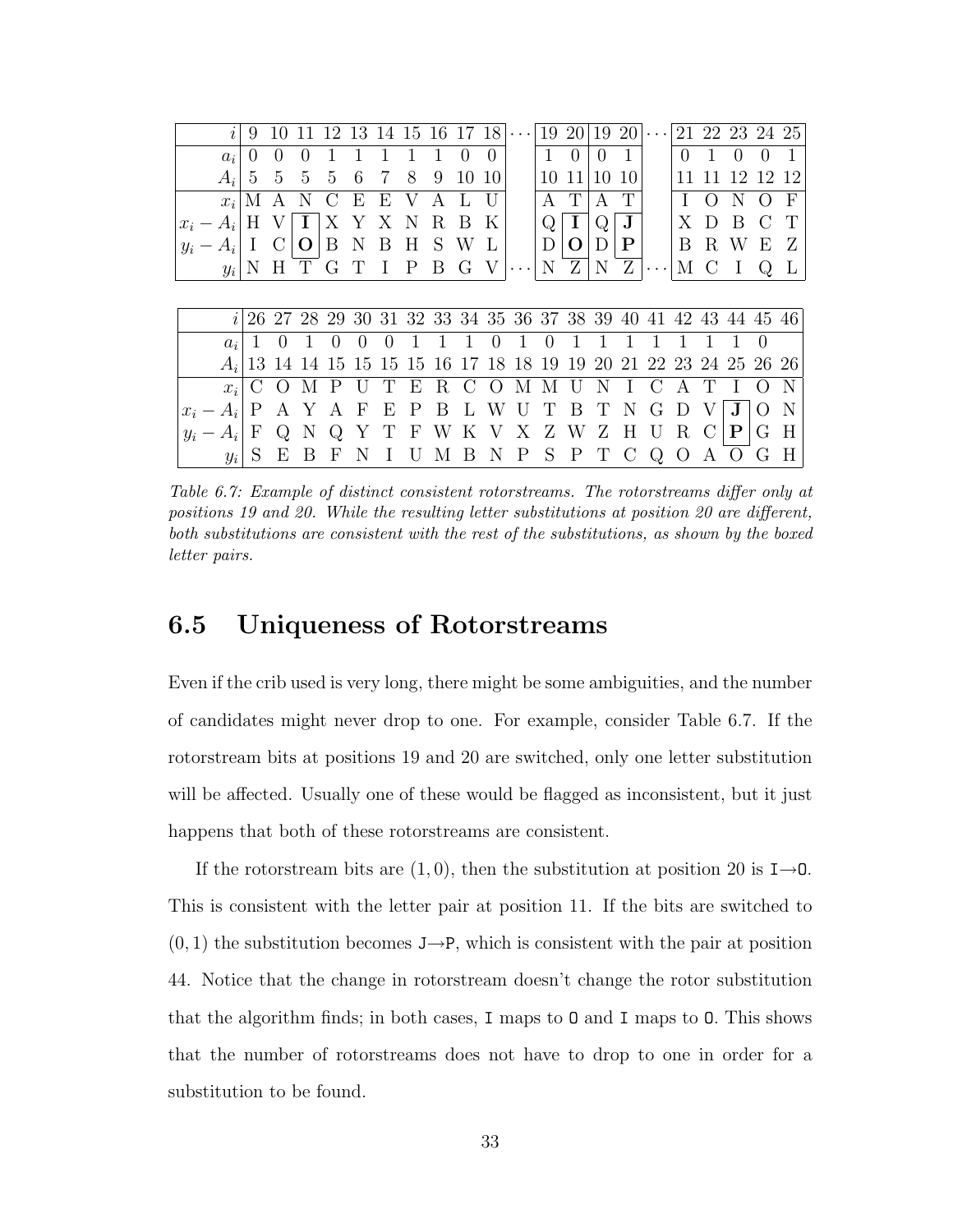| $y_i - B_i = y_j - B_j$ | $x_i - A_i \stackrel{\scriptscriptstyle{\perp}}{=} x_j - A_j \mid A_i - B_i \stackrel{\scriptscriptstyle{\perp}}{=} A_j - B_j$ | Test Result  |
|-------------------------|--------------------------------------------------------------------------------------------------------------------------------|--------------|
|                         |                                                                                                                                | consistent   |
|                         |                                                                                                                                | consistent   |
|                         |                                                                                                                                | consistent   |
|                         |                                                                                                                                | consistent   |
|                         |                                                                                                                                | consistent   |
|                         |                                                                                                                                | inconsistent |
|                         |                                                                                                                                | inconsistent |
|                         |                                                                                                                                | inconsistent |
|                         |                                                                                                                                |              |

Table 6.8: Consistency test for two-rotor encryption.

### 6.6 Extending this Technique

This strategy could also be applied to more than one cipher rotor. If, for example, there are two rotors, then Equation 2.2 becomes

$$
y_i - B_i = \pi_2 (\pi_1 (x_i - A_i) + A_i - B_i)
$$
 (6.3)

Since the wiring  $\pi$  does not change, Equation 6.3 implies the following consistency test for two plaintext-ciphertext letter pairs at positions  $i$  and  $j$ :

$$
y_i - B_i = y_j - B_j \iff \pi_1(x_i - A_i) + A_i - B_i = \pi_1(x_j - A_j) + A_j - B_j \tag{6.4}
$$

The consistency test is now more complex because there are three equalities to check for; the right hand side depends on the equality of the difference between rotor positions as well as the equality of the shifted plaintext letters. For example, if both  $x_i - A_i = x_j - A_j$  and  $A_i - B_i = A_j - B_j$  but  $y_i - B_i \neq y_j - B_j$ , the only possibility is that there is an inconsistency in the rotor wiring, and so the test will return inconsistent. The results of the revised consistency test are shown in Table 6.8.

Using the new consistency test proceeds as described above for the one-rotor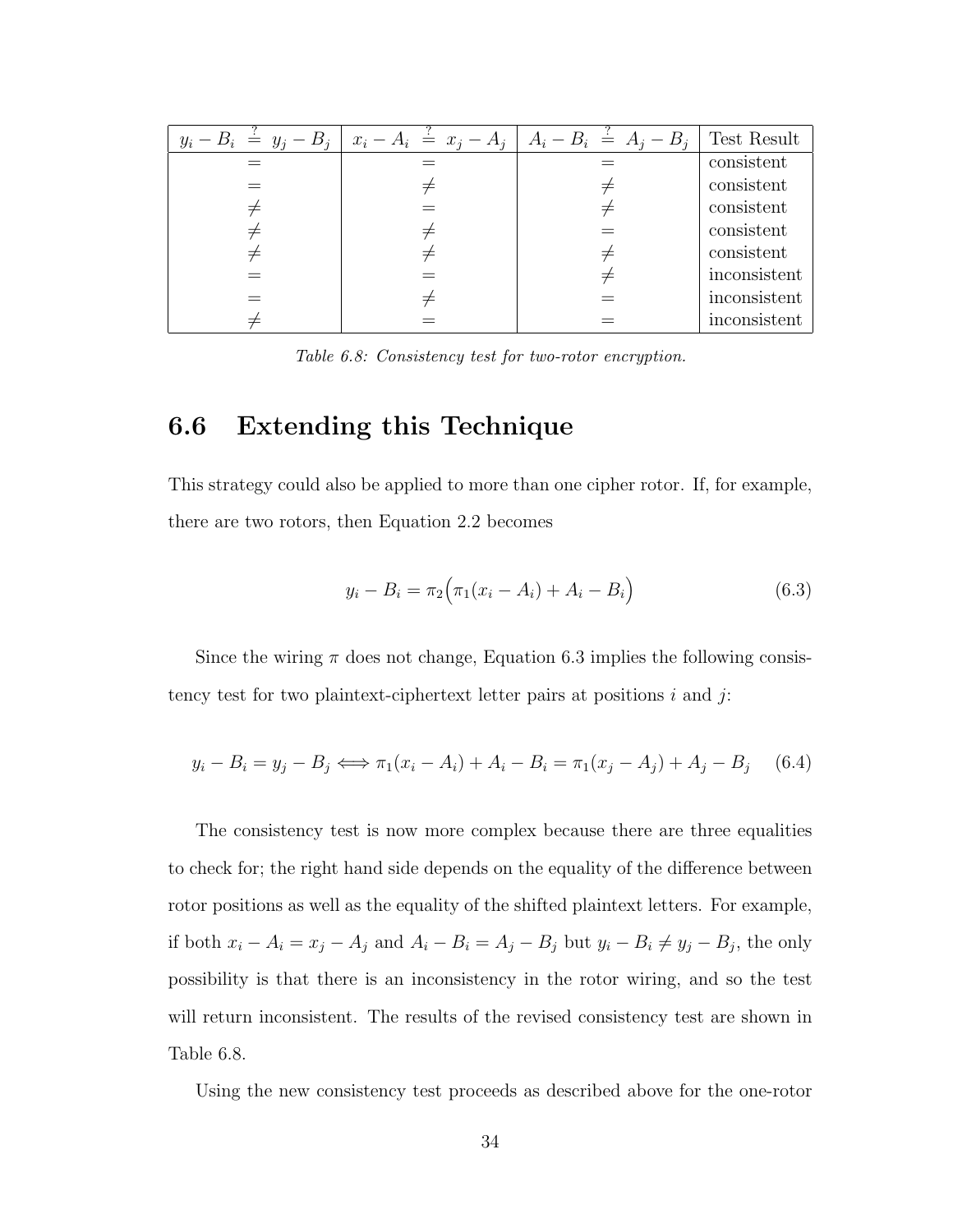case by gradually extending rotorstreams and discarding inconsistent examples. Naturally, the crib lengths required would be expected to increase as more rotors are added. At some point, the amount of crib required renders the attack impractical. Thus, this method of extending the one-rotor attack was not carried out completely, but rather a new attack strategy was devised.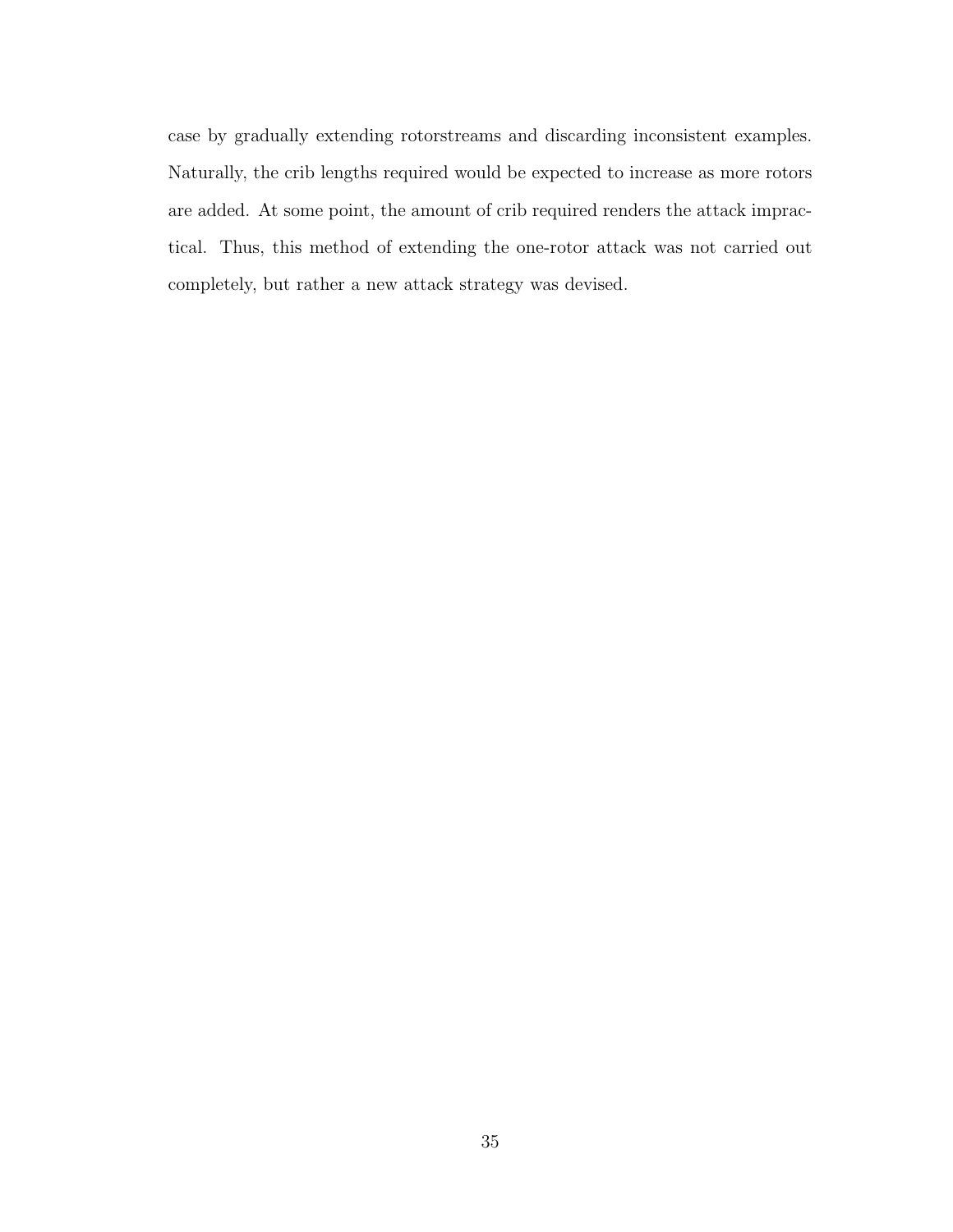## Chapter 7

# Cryptanalyzing 2- and 3-rotor SIGABA

### 7.1 Attack Model

This attack assumes that a SIGABA machine along with its rotors has been captured or reproduced. However, it assumes that the official key list used for setting up the SIGABA is not known. The attack will be able to recover the order and initial positions of the cipher rotors.

Once again, this attack does not attempt to model or recover details pertaining to the stepping maze; the movements of each rotor will be assumed to be controlled by a random number generator. A successful attack against this model thus not only compromises the SIGABA but also any SIGABA-like rotor machine regardless of what causes the rotor movements.

For the one-rotor case, the plaintext was assumed to be simply a concatenation of English words. However, plaintext in the SIGABA is transformed so that every letter Z becomes an X and every space becomes a Z. Thus, a plaintext that reads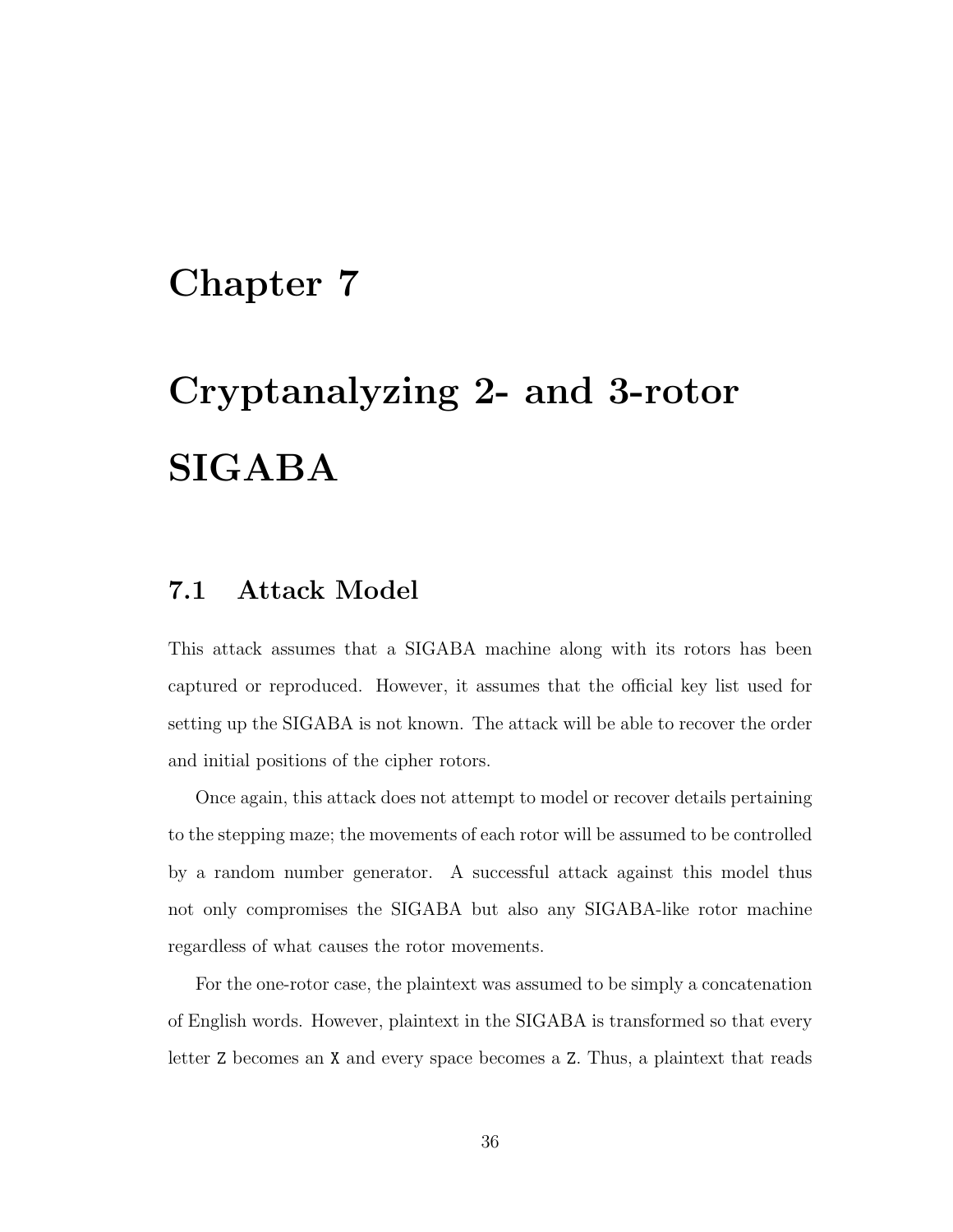THE ZEBRA ZIGZAGS would be transformed to THEZXEBRAZXIGXAGS just before it is encrypted. To emulate this behavior, the letter Z is used to delimit words for this attack.

### 7.2 Attack Four: Plaintext Recovery

The cryptanalysis can be summarized as follows:

| Given:                                      |
|---------------------------------------------|
| $\bullet$ Ciphertext                        |
| • A crib within the corresponding plaintext |
| • Internal wiring of the cipher rotors      |
| Find:                                       |
| • The complete plaintext                    |
| • The order of the cipher rotors            |
| • The cipher rotors' initial positions      |
| • The cipher rotors' complete rotorstreams  |

The general strategy is as follows. First, a crib is searched for in order to determine the rotor order and rotor positions at some point in the ciphertext. Then, from that position the rest of the plaintext can be recovered by extending the crib. This second phase is similar to the single-rotor cryptanalysis in that it gradually processes the ciphertext and eliminates bad candidates. However, this attack will assume that corresponding plaintext beyond a short crib is not known but the rotor substitutions are known.

## 7.3 Cribbing Strategy

Cribbing is now performed slightly differently, because we know the substitutions of the rotors. Consider the example in Table 7.1, and search for the word PERFORMANCE. First, assume that the starting position of the crib is known. In order for the first letter of the crib to encrypt to the corresponding ciphertext letter,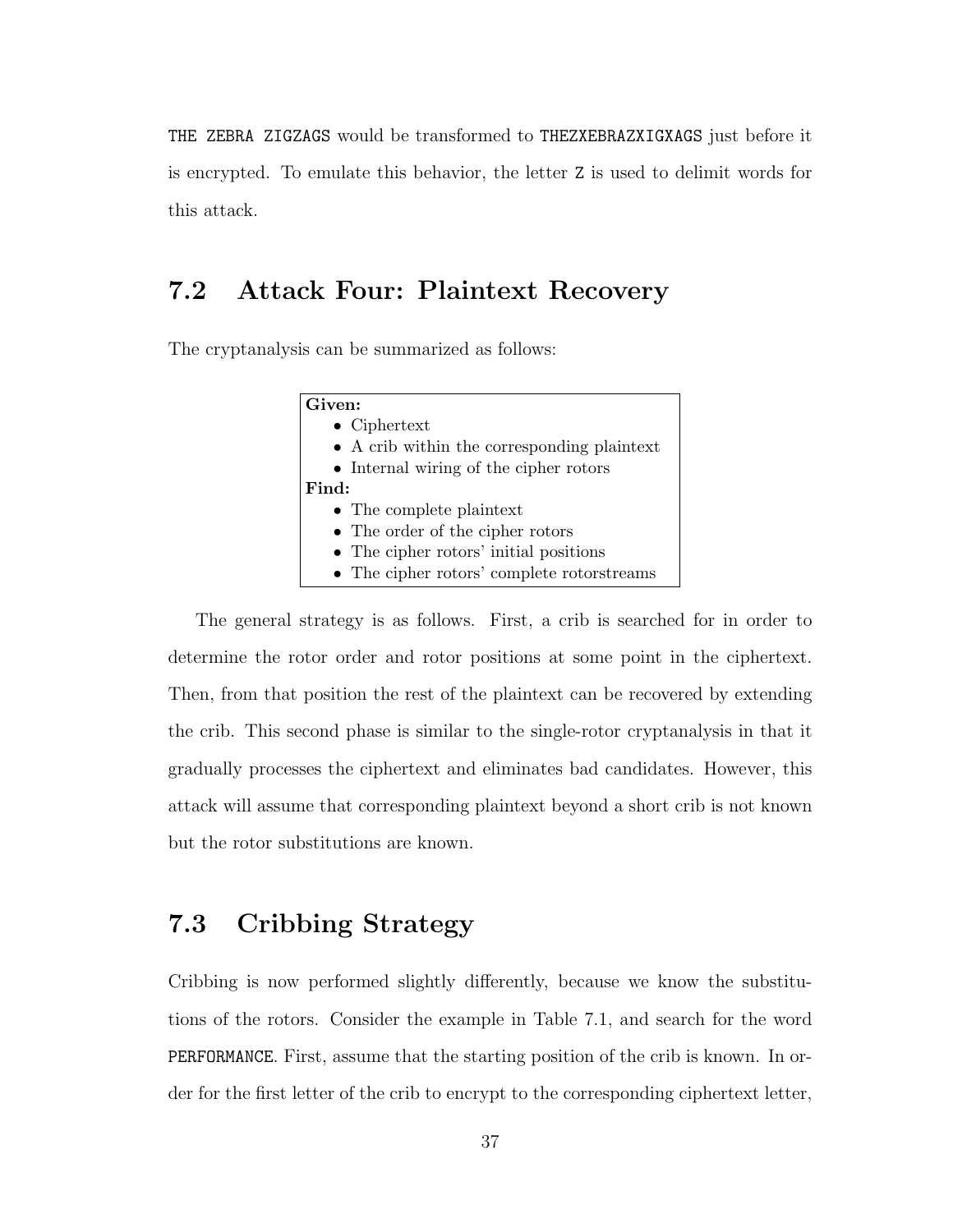#### $x_i | T$  H E Z P E R F O R M A N C E Z E V A L U A T I O N Z  $y_i | \text{D} \text{ W} \text{ A} \text{ A} \text{ W} \text{ K} \text{ F} \text{ F} \text{ E} \text{ I} \text{ C} \text{ P} \text{ K} \text{ O} \text{ Y} \text{ X} \text{ A} \text{ G} \text{ C} \text{ B} \text{ V} \text{ L} \text{ B} \text{ Q} \text{ E} \text{ C} \text{ Y}$

Table 7.1: Example of encrypting two cipher rotors. For every plaintext letter  $x_i$ , the corresponding ciphertext letter  $y_i$  is given below it.

the cipher rotors must be in one of possibly several orientations that produce the desired substitution. In the example, the first crib letter is P, the corresponding ciphertext letter is W, and there must be some set of rotor positions that produce the substitution P→W. As an arbitrary example,  $(A_4 = 1, B_4 = 4)$  could be a set of rotor positions that would result in the desired substitution using the given cipher rotors. Store all such possibilities, and continue with the next crib-ciphertext letter pair,  $E \rightarrow K$ .

For each of the stored possibilities, the rotors may have advanced in one of four ways  $(a_4, b_4)$  to arrive at this new state:  $(0,0), (0,1), (1,0),$  and  $(1,1)$ . However, it is extremely likely that some of these new states will not be consistent with the new letter pair. For example,  $(A_5 = 2, B_5 = 5)$  is a set of rotor positions that will encrypt the letter **E** to K for some rotors, but  $(A_5 = 1, B_5 = 5)$  will perform some other (inconsistent) substitution. Whenever a set of rotor positions results in a substitution that is inconsistent with the plaintext and ciphertext letter pairs (e.g.  $E\rightarrow K$  at position 5), it is discarded. Consistent examples are kept under consideration for the next letter pair. After all the letters in the crib have been processed this way, the rotor position possibilities that remain are those that could encrypt the crib to the ciphertext using the given rotors.

Of course, the crib might appear anywhere (or not at all) within the ciphertext. If the position that is being tested is incorrect, then there will be many more inconsistencies between the rotor substitutions and the crib-ciphertext letter pairs. With a sufficiently long crib, the possibilities at incorrect ciphertext positions will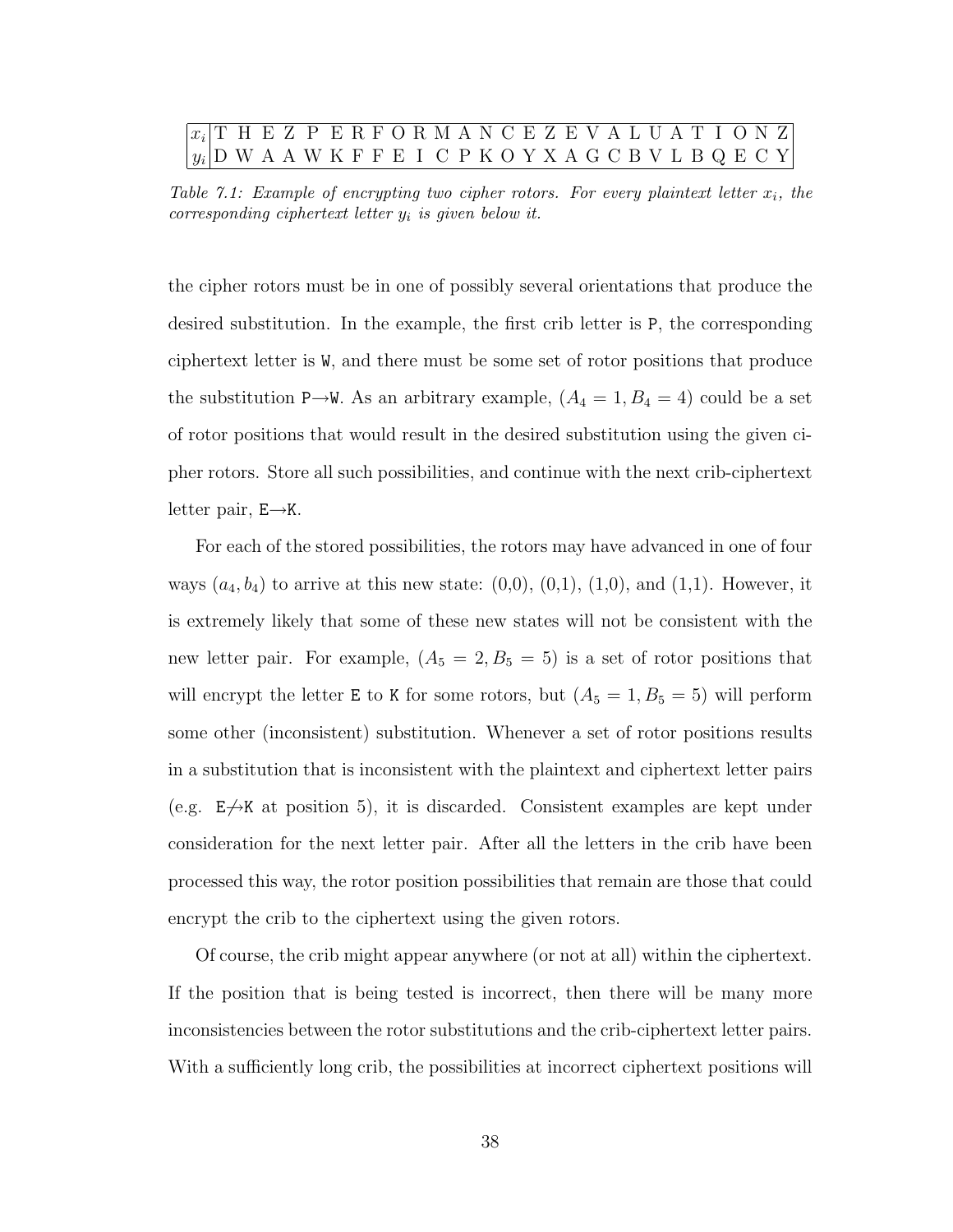all be eliminated, leaving only those corresponding to the actual location of the crib.

### 7.4 Results of Cribbing

The results of searching for PERFORMANCE are shown in Table 7.2. Note that while each column of the table may start with many possible rotor positions, they are quickly eliminated and even a four- or five-letter crib eliminates all of them except for the correct one.

This is also the time when the rotor order and orientation (reversed or normal) can be determined. This is shown in Table 7.3. The original order of the rotors can be determined by trying the possibilities exhaustively. Every incorrect position will be eliminated and only the correct rotor order, which is (1 2) with neither rotor reversed in this case, will remain.

After this step, the rotors' positions at a particular point in the ciphertext are known, as well as the order of the rotors used to encipher the plaintext. Now there is enough information to extend the crib, and recover the remaining plaintext.

## 7.5 Extending the Crib

Now that the rotor positions at a certain point (specifically, the crib location) have been found, the next step is to extend the crib to recover the rest of the plaintext. From each letter to the next, there are  $2<sup>n</sup>$  rotor position changes possible, so there are  $(2^n)^m$  possible decryptions where m is the length of the text. Once again, the amount of work grows exponentially with respect to the length of the text, so techniques to eliminate bad possibilities must be developed. A series of tests will be applied to the decrypted texts in order to eliminate those which are not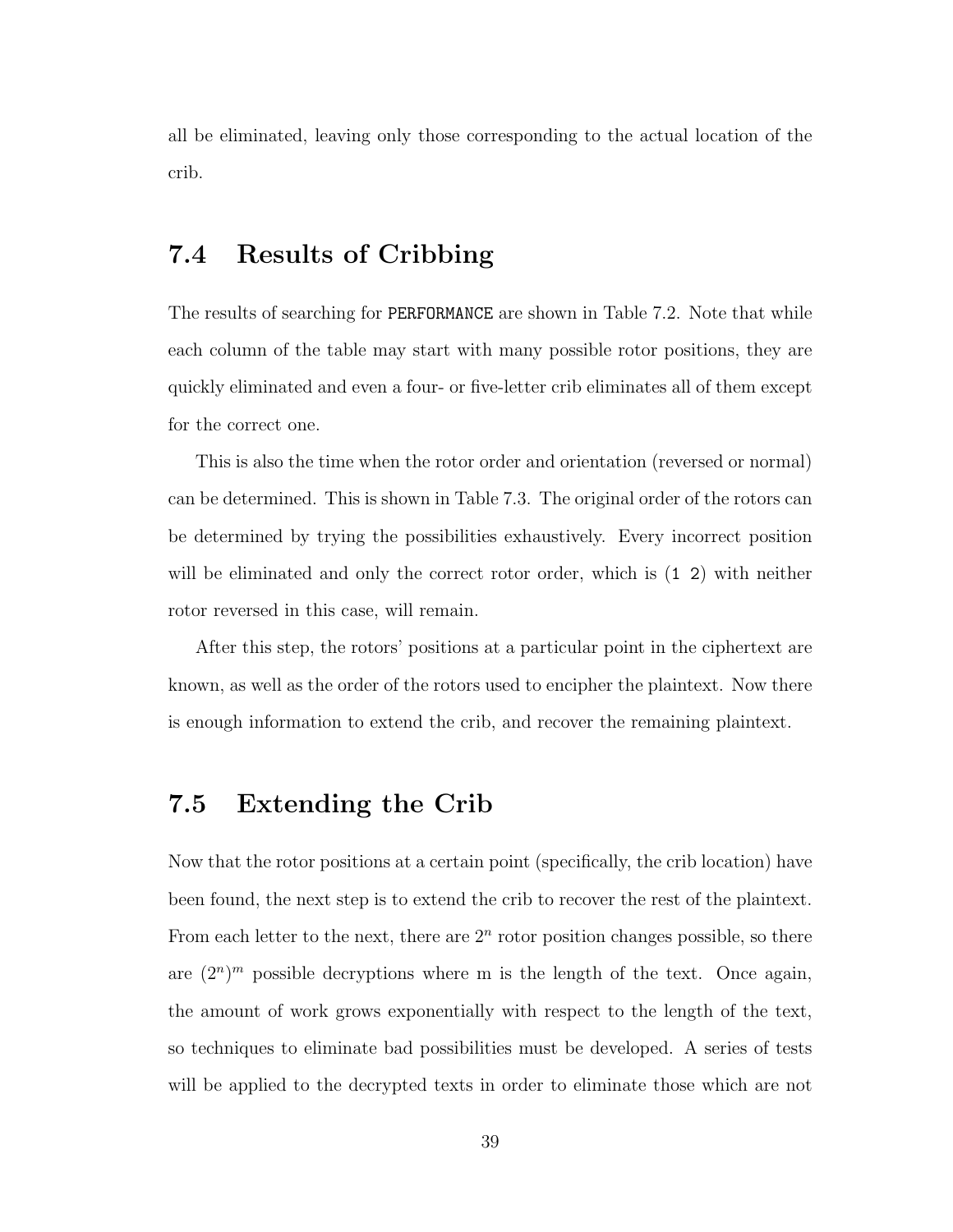| Crib           |    |     |                |             |                |     |   |   |                                                       |                | Crib Position  |                |   |    |                |    |    |                         |               |
|----------------|----|-----|----------------|-------------|----------------|-----|---|---|-------------------------------------------------------|----------------|----------------|----------------|---|----|----------------|----|----|-------------------------|---------------|
| Length         |    |     | $\overline{2}$ | 3           | $\overline{4}$ | 5   | 6 | 7 | - 8                                                   | 9              | 10             | 11             |   |    |                |    |    | 12 13 14 15 16 17 18 19 |               |
|                | 27 | -24 |                |             |                |     |   |   | 23 23 24 27 29 29 30 18 27 15 27 29 24 32 23 22 27 20 |                |                |                |   |    |                |    |    |                         |               |
| $\overline{2}$ |    | 6   | -2             | $5^{\circ}$ | - 2            | - 8 | 4 | 6 | 7                                                     | $\overline{1}$ | $\overline{4}$ | $\overline{4}$ | 2 | -8 | $\overline{2}$ | -8 | -2 |                         | $\mathcal{D}$ |
| 3              |    |     |                |             |                | 2   |   |   |                                                       |                |                |                |   |    | 2              |    |    |                         |               |
| 4              |    |     |                |             |                |     |   |   |                                                       |                |                |                |   |    |                |    |    |                         |               |
| 5              |    |     |                |             |                |     |   |   |                                                       |                |                |                |   |    |                |    |    |                         |               |
| 6              |    |     |                |             |                |     |   |   |                                                       |                |                |                |   |    |                |    |    |                         |               |
| ٠<br>٠         |    |     |                |             |                |     |   |   |                                                       |                |                |                |   |    |                |    |    |                         |               |
| $\bullet$      |    |     |                |             |                |     |   |   |                                                       |                |                |                |   |    |                |    |    |                         |               |

Table 7.2: Example of searching the ciphertext in Table 7.1 for the crib PERFORMANCE. Values represent the number of rotor position combinations that are consistent with the crib and the ciphertext. Tests that result in zero valid candidates are left blank. Note that even a shorter crib would have sufficed because possibilities at incorrect crib locations are quickly eliminated.

| Crib           |     |      |     |       | Rotor Order |          |         |       |
|----------------|-----|------|-----|-------|-------------|----------|---------|-------|
| Length         | 2   | 1R 2 | 2R  | 1R 2R | 2<br>1      | 2R<br>-1 | 1R<br>2 | 2R 1R |
|                | 500 | 516  | 538 | 507   | 500         | 538      | 516     | 507   |
| $\overline{2}$ | 80  | 74   | 85  | 93    | 75          | 87       | 82      | 73    |
| 3              | 12  | 9    | 16  | 9     | 16          | 11       | 13      | 13    |
| 4              |     |      |     |       |             | 2        |         |       |
| 5              |     |      |     |       |             |          |         |       |
| 6              |     |      |     |       |             |          |         |       |

Table 7.3: The effect of changing rotor order. Each entry is the sum of all possibilities at every position for a certain rotor order and crib length. Thus, the first entry in the first column is the sum of all values of the first row in Table 7.2. Only the correct order  $(1 2)$  survives.

English. Whenever one decrypted text is eliminated, a related set of solutions which share the same fault will also be discarded, saving a considerable amount of processing time.

#### 7.5.1 Test 1: Markov Model

The first series of tests performed involves a Markov model for the English language. Markov models are named after Andrei Andreyevich Markov, who devel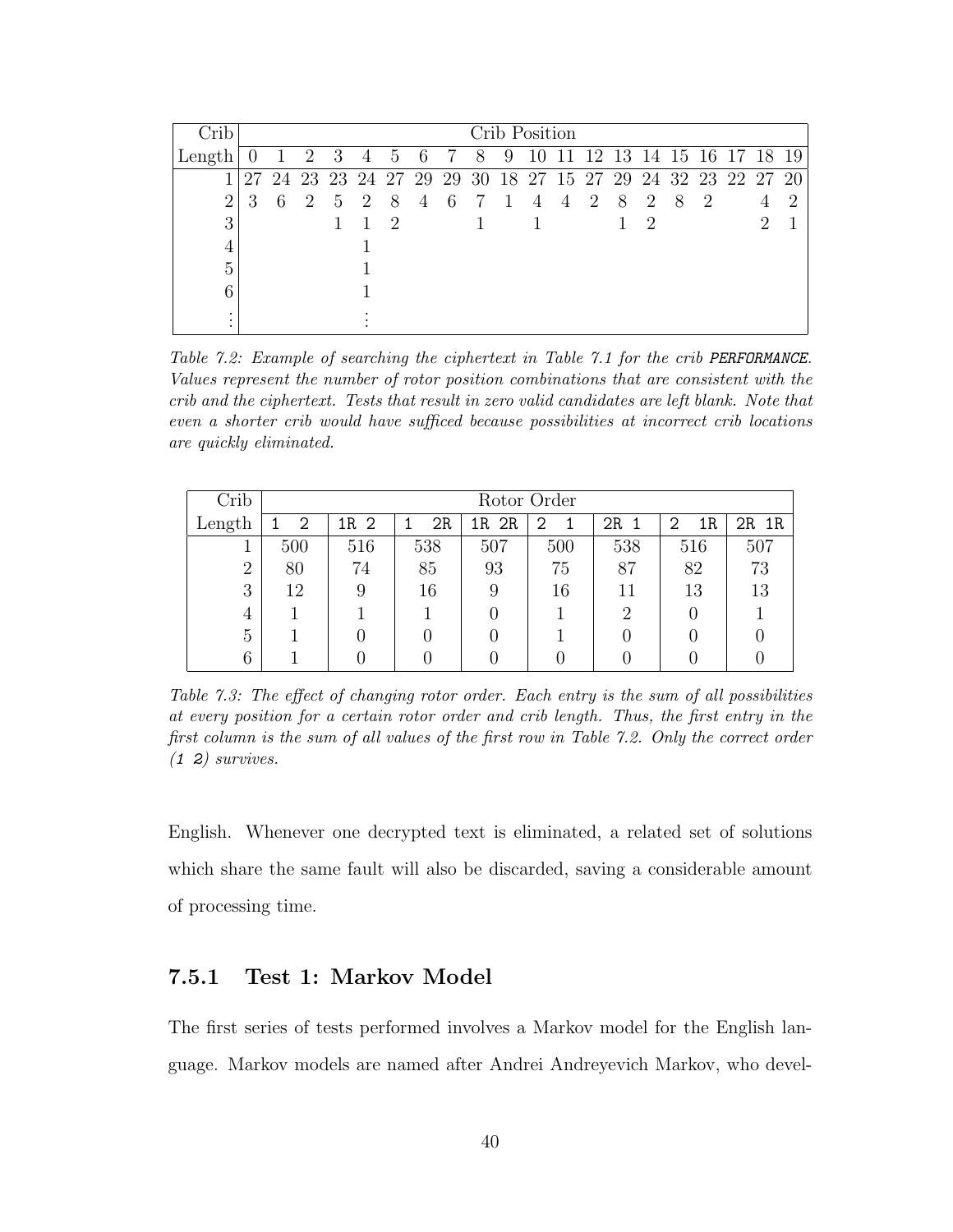oped the underlying theory in the first part of the 20th century [NIS]. A Markov model can be thought of as a weighted directed graph or a finite state machine with weighted state transitions. When applied to a natural language such as English, states represent letters or words. Once a model is developed, a string known as a Markov chain can be tested against the model to determine the resemblance of that string to the model. If the model is good and the resemblance is high, there is a high chance that the string is in the language from which the model was derived.

#### Creating the Model

Generating a Markov model requires a large amount of text from the target language. An  $n$ -gram is any string n characters long. Since the model is based upon the probabilities of  $n$ -grams, using a larger sample of text reduces the chance that irregularities in the sample will greatly affect the model. For example, if the source text for modeling English was the sample "The YYY Company," the model would mistakenly believe that the 3-gram "YYY" was a common occurrence in normal English. However, if the source was a novel that only mentioned the company name a few times, occurrences of "YYY" would be overshadowed by more common 3-grams such as "the."

For this project, the source sample consists of various English novels. Electronic versions of these were obtained primarily through *Project Gutenberg* [Gut], which makes public domain texts available over the Internet. The works used total nearly 6 million characters, of which 5.6 million are letters and spaces. Multiple consecutive whitespace characters are treated as a single space, and punctuation is ignored.

The second primary parameter that defines the Markov model is the size of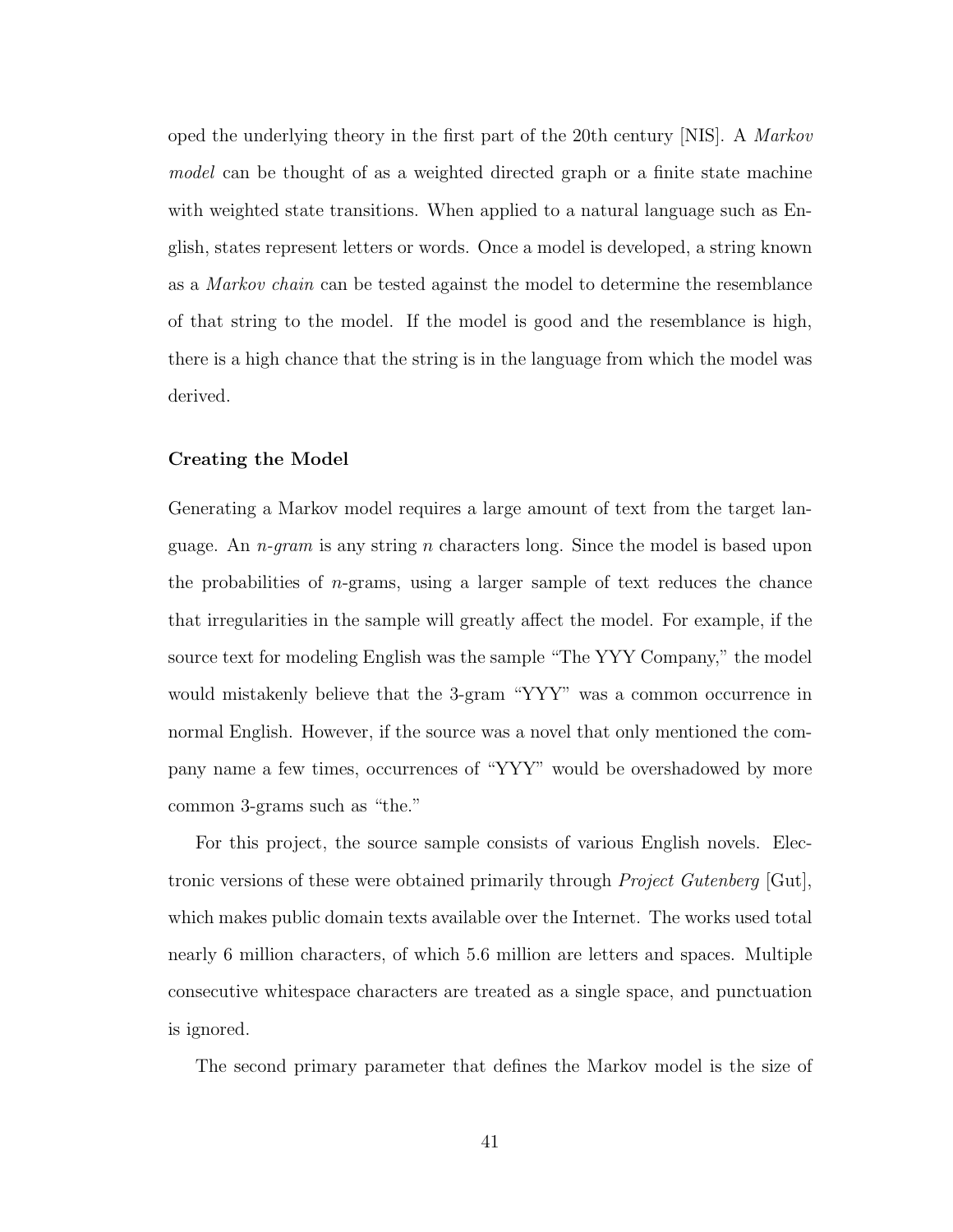the n-gram it considers. First-order Markov models are built using 1-grams and 2 grams, second-order models use 2-grams and 3-grams, etc. More complex models represent the language more accurately, but they require exponentially increasing storage to hold their data. A second-order model seemed to be a reasonable compromise.

First, the absolute frequencies (counts) of all 2-grams and 3-grams were determined by scanning all of the sample text. The counts of 2-grams and 3-grams are stored, respectively, in

$$
count(i, j)
$$
  $count(i, j, k)$   $0 \le i, j, k \le 26$ 

Note that the space is given the ordinal position 26, and the English letters are given ordinal positions 0 through 25 as before. Then, the following equation was used to generate the relative probability of finding any 2-gram of letters and spaces:

*twograms* = 
$$
\sum_{i,j}
$$
 *count*(*i*, *j*)  
\n
$$
\pi(i, j) = \frac{count(i, j)}{twograms} \qquad 0 \le i, j \le 26
$$
\n(7.1)

Next, the conditional probabilities for 3-grams are calculated. The following is the probability of seeing the letter  $k$ , given that the letters  $i$  and  $j$  were just seen:

$$
P(k/(i,j)) = \frac{count(i,j,k)}{count(i,j)} \qquad 0 \le i, j, k \le 26 \tag{7.2}
$$

Equations 7.1 and 7.2 form the Markov model.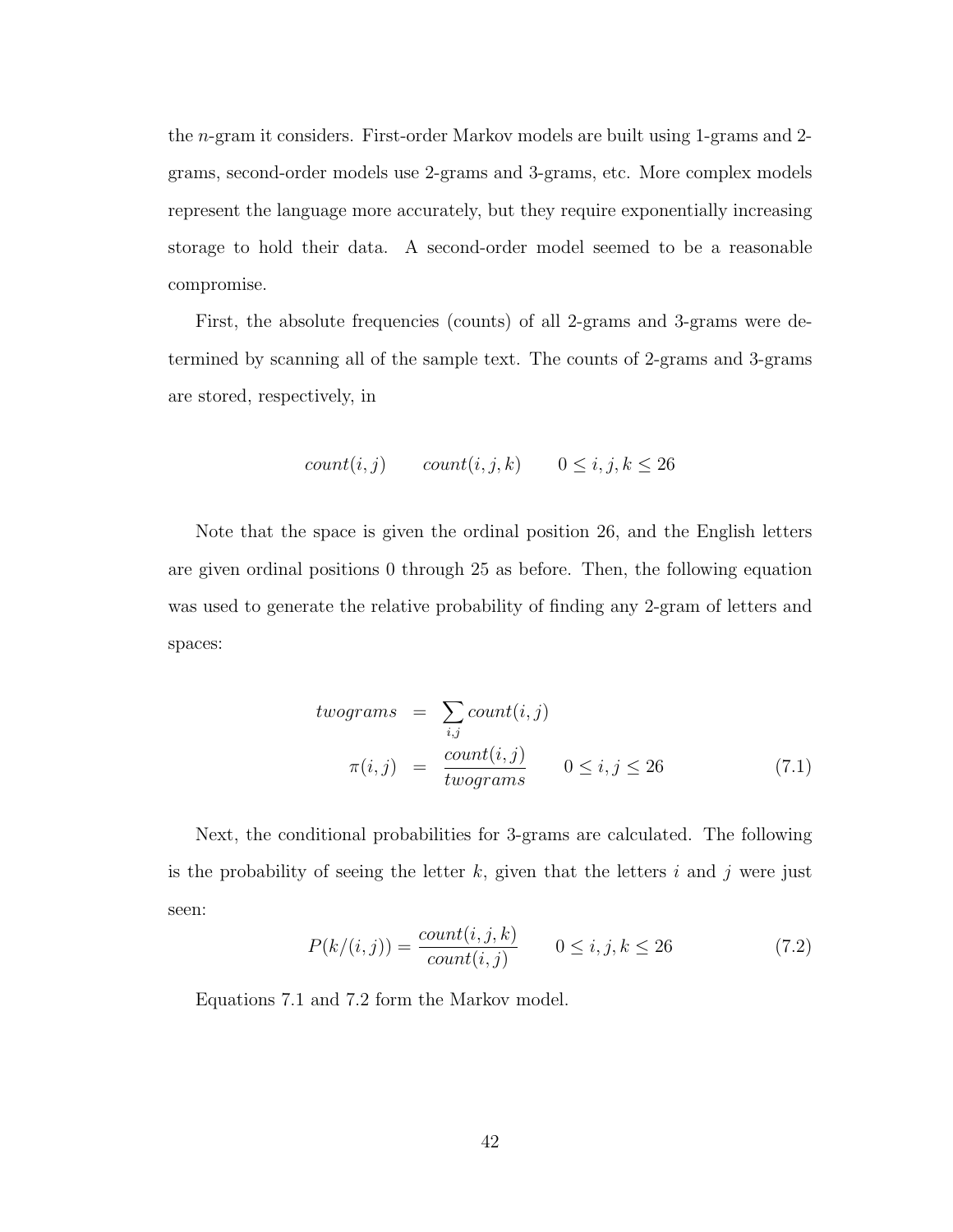#### Using a Markov model

Once a model X is generated, the probability of a string  $S = (s_0, s_1, \ldots, s_{m-1})$ occurring can be tested against the model as follows:

$$
Pr(X_0 = s_0, \dots, X_{m-1} = s_{m-1}) = \pi(s_0, s_1) \prod_{i=2}^{m-1} P(s_i/(s_{i-2}, s_{i-1}))
$$
(7.3)

The higher the resulting value, the closer that S matches the model. As the crib is extended to different strings, each string's score is updated by multiplying by the conditional probability of the new character. At every step the lowest scores, as determined by a threshold value, are discarded.

#### Problems

A variety of problems can occur when using a Markov model. First of all, a false positive would be a non-English string that scores as high as English strings. Real English text is not generated by a Markov model, so even strings with a high score might not be valid. For example, all the three-grams in THEANGRIBL are relatively common but it is not a word, so it will score unreasonably high.

Secondly, false negatives are possible. An English sentence such as "The YYY Company finds zygotes" might have a low score because "YYY" does not normally appear in English, and the word "zygote" has unusual trigrams. If the source the model is derived from does not include the 3-gram "YYY" at all, then the score will be zero from multiplying by zero in Equation 7.3. Even if all trigrams are accounted for in the model, sufficiently many unusual trigrams will lower the score with respect to other strings, even if those strings are not the actual plaintext. Then, the valid but unusual sentence would be discarded as being non-English.

To help fix these problems, there are a variety of solutions. To help minimize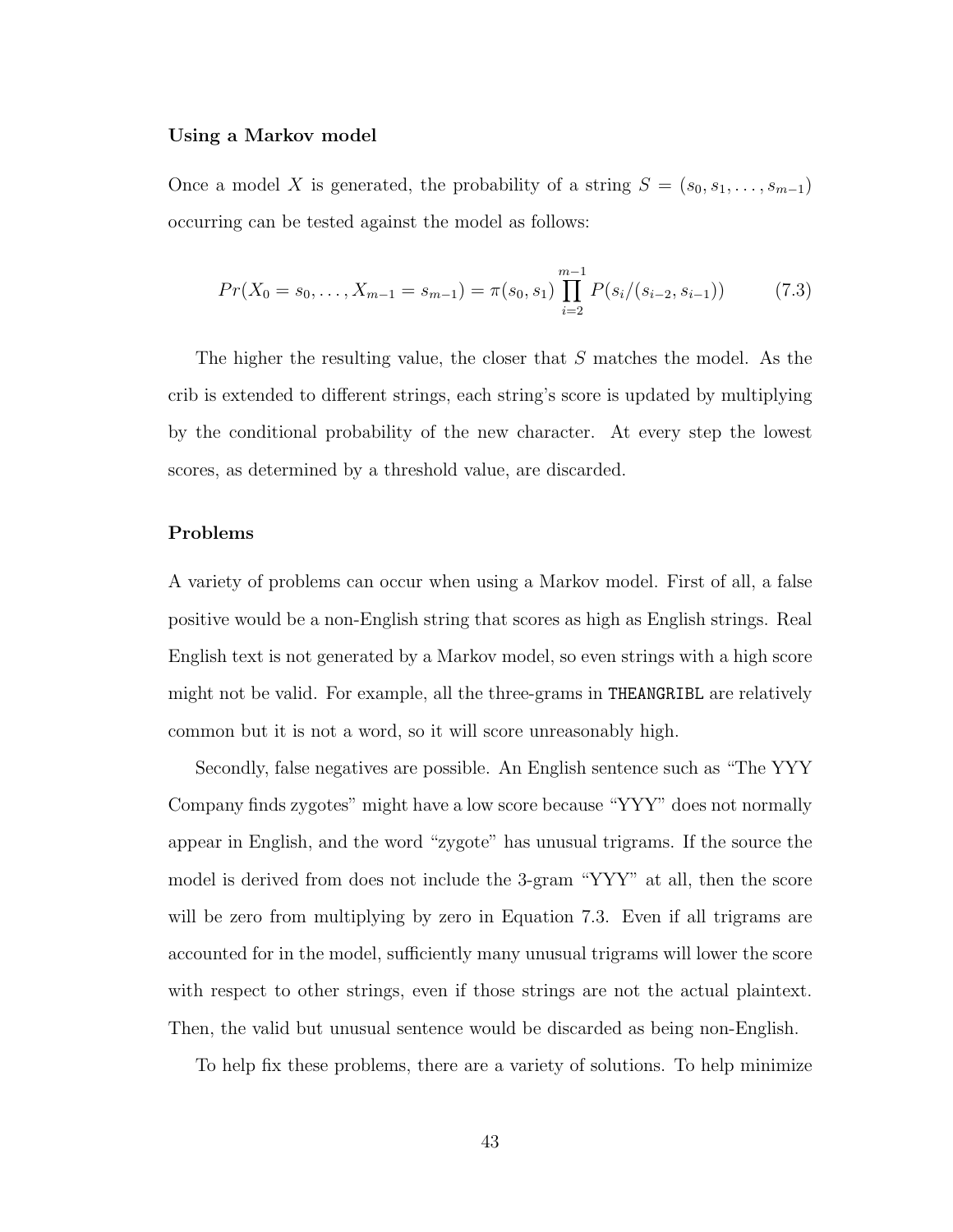false negatives, a large sample of text should be used to generate the Markov model and the threshold should be raised if it discards the valid strings. To deal with false positives, more tests can be applied to the strings that pass the Markov test.

#### 7.5.2 Test 2: pspell

While the Markov test is able to weed out decrypted strings that are unlikely to be English, it still lets many non-English strings pass. The second phase of testing involves a spell checker to verify that the decrypted text is in English.

The tool used is the pspell interface to the aspell utility, which is gradually replacing ispell as the spell checking utility on Unix platforms [asp]. When a Z is detected, the letters read since the previous Z are sent to the spell checker. If the result is not an English word, the string is discarded, and the surviving strings are extended as described above.

Once again, the spell checker is susceptible to both false positives and false negatives. For example, the string "fast dog hello the very" consists of valid English words, but it is very unlikely to be the correct plaintext. A much bigger problem is a false negative because the real plaintext is discarded. For example, the word SIGABA is not in the standard pspell dictionary, so this thesis would not pass a pspell test even if everything was spelled correctly.

False negatives can be fixed by using a custom word list. Words in the custom list are accepted by the spell checker as being correct, in addition to the master list. This is difficult if nothing is known about the text, but just as cribbing makes guesses about the text and guessing cribs becomes easier as different texts are compromised, developing a custom word list is not an insurmountable task.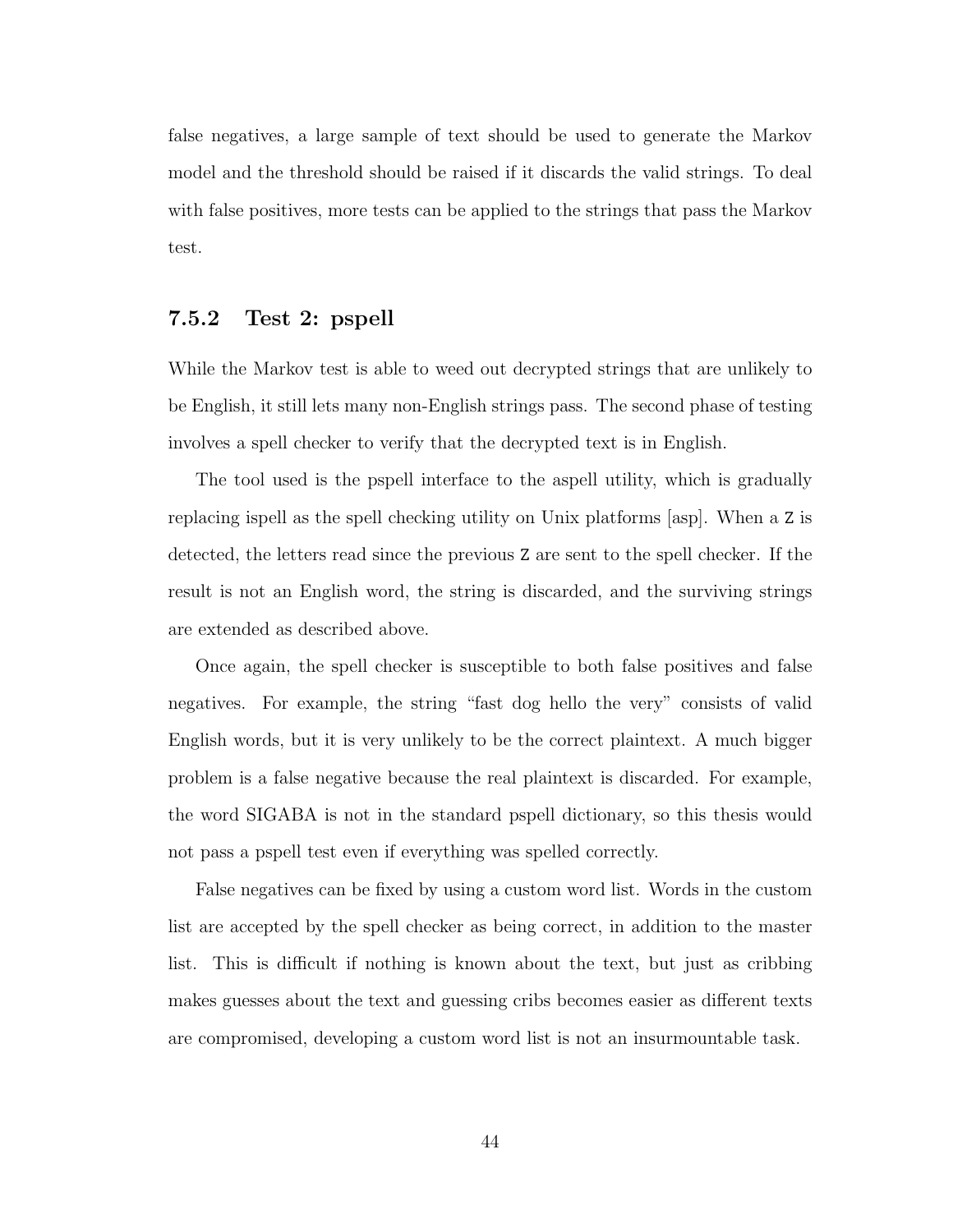#### 7.5.3 Test 3: Customization

There are many strings that will pass the above tests. If the texts are sufficiently small (50–100 characters), then the resulting strings may be searched by hand to see which of them may be the correct plaintext. For longer texts, even pspell lets too much through and the number of successful strings becomes unmanageable. The problem gets even worse when three cipher rotors are used, because every new letter added gives  $2^3 = 8$  new possibilities instead of four.

For the last step, we implemented two things. First of all, the main pspell word list can be completely replaced by a custom list. This means that many words that aren't expected due to the context of the document will be weeded out as opposed to being left in as false positives. In addition, we allow the user to interact with the program, and manually weed out texts such as "fast dog hello the very" before they get extended during the following steps, wasting processing power unnecessarily.

After implementing these different steps, the number of decrypted texts remains small enough so that they can be checked manually, and the correct plaintext can be determined.

## 7.6 Notes Regarding Performance and Extending the Technique

As more of the tests described above are added, the processing power required increases. In addition, the amount of work required increases at least exponentially as more cipher rotors are added. Consider the initial cribbing step. Some sample timings are given in Table 7.4. All tests were performed on a typical 800MHz desktop computer. The addition of each rotor introduces a factor of roughly 40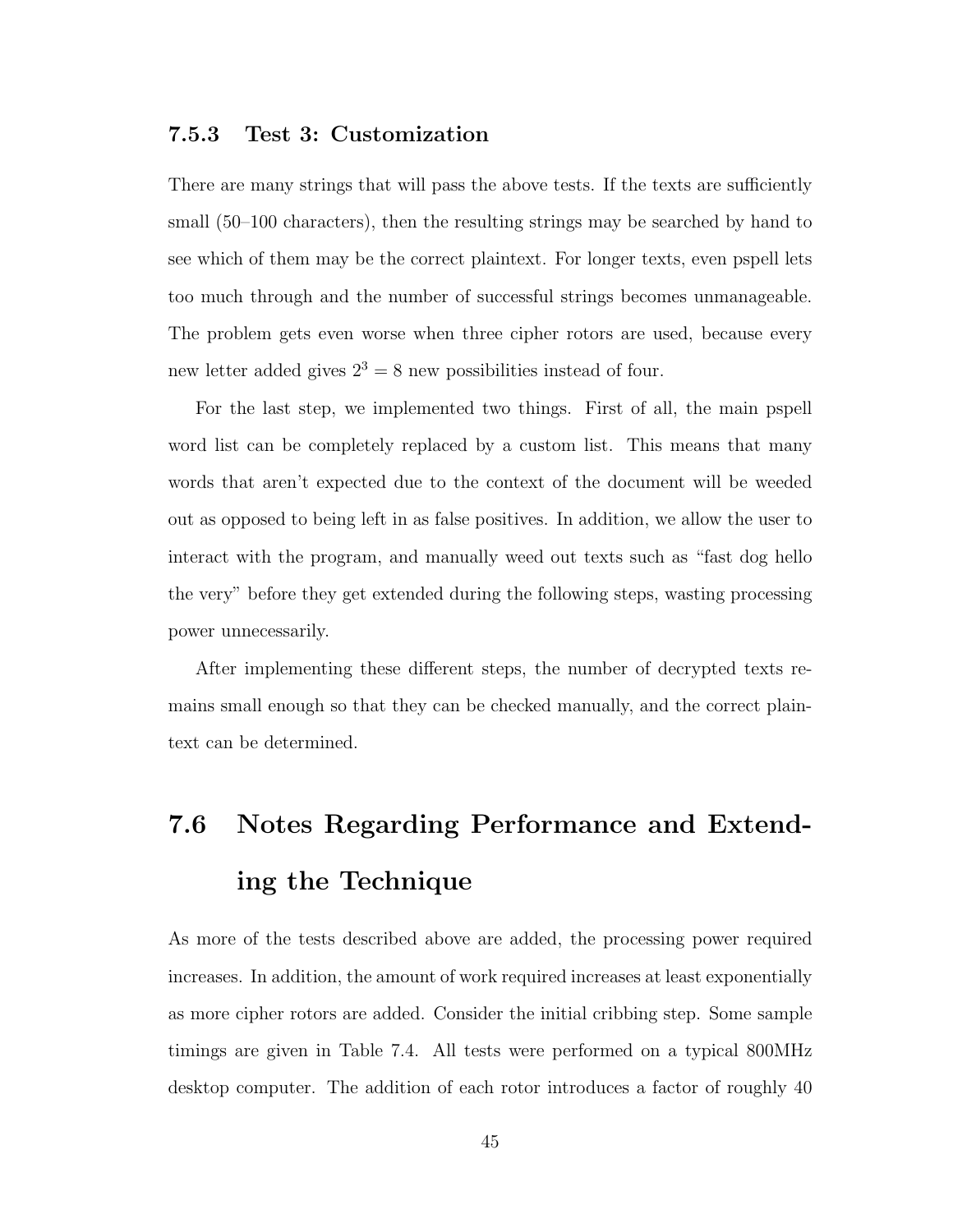| Number of Rotors | Execution Time $(s)$ |
|------------------|----------------------|
|                  | 0.03                 |
|                  | 1.05                 |
| ર                | 40.8                 |
|                  | 1600                 |
|                  | 64000                |

Table 7.4: Execution times for cribbing. All values are in seconds. Each value is the average of 10 timings taken with various ciphertexts and cribs long enough to eliminate all but a single rotor position. Italicized values are approximate projections based upon recorded values. Recorded timings were consistently within two percent of the mean average for the same number of rotors.

times, so cribbing the full 5-rotor SIGABA can be expected to take  $40^3$  seconds, or about 17.8 hours. At first, this may seem entirely too long, but the process can be run unsupervised. In addition, this estimate is the time necessary to reduce all possibilities to one (when a unique solution exists), so the result of this lengthy cribbing process will have little if any ambiguity. Lastly, these values correspond to completing a full search through a ciphertext of about 900 characters. If the crib can be expected to occur at the beginning of the encrypted text (because it is part of a standard header or salutation, for example), then only a fraction of the work has to be performed.

The amount of time required to perform the second step (extending the crib) varies much more. As before, the characteristics of the text involved will cause variations in the timings. In addition, the speed at which the user can identify the correct deciphered texts and the suitability of the spell checker's word list also play a part. For example, a word list which is too general would produce too many false positives and therefore too much unnecessary work. Nonetheless, the following timings were determined.

When using two rotors and the normal pspell word list, fifty letters of correctlydeciphered plaintext can be recovered every minute. With three rotors, this value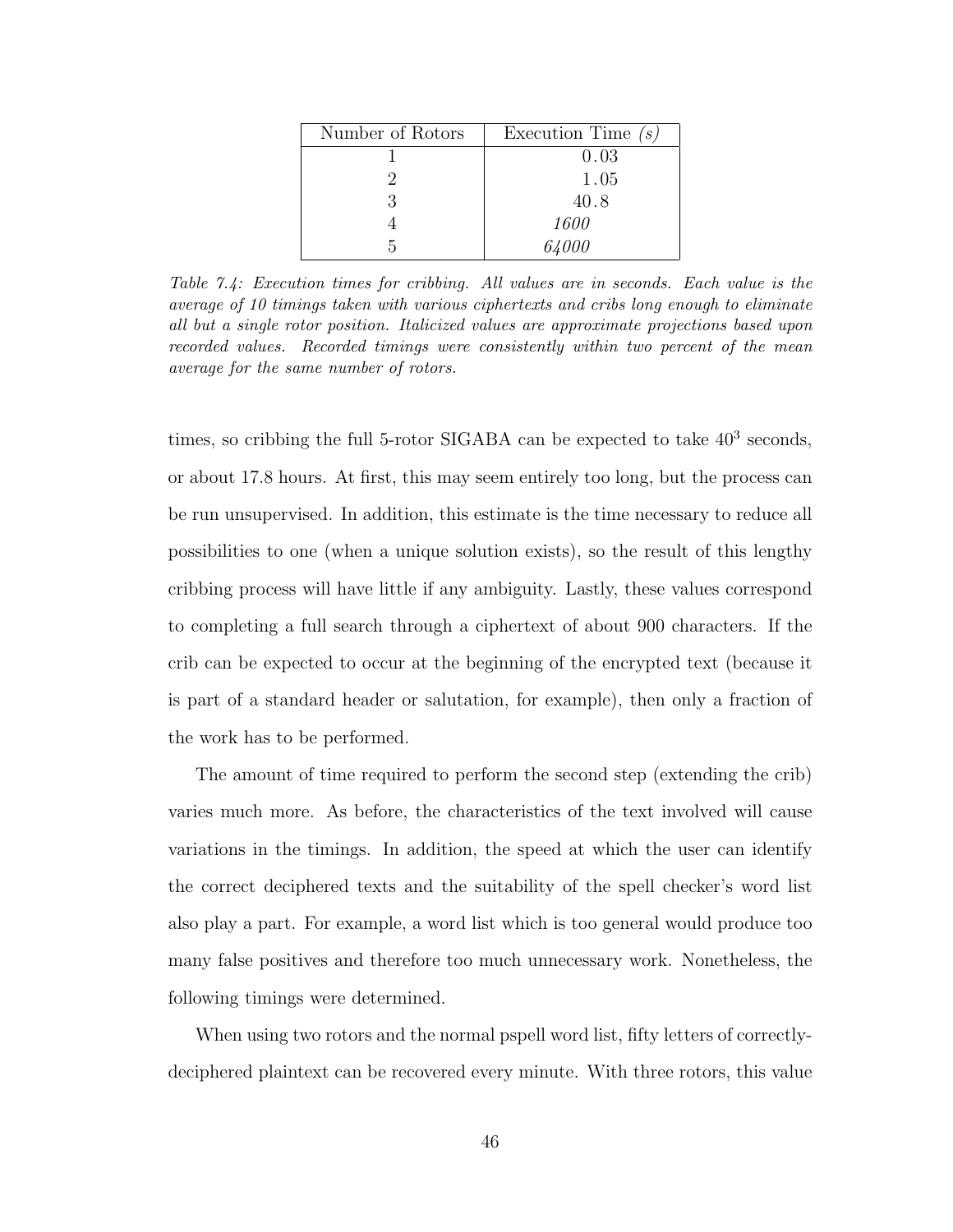drops to about one letter per minute with the standard pspell word list. When the word list is replaced with something more appropriate, the speed increases to about two to four characters a minute. This new word list was derived by taking the union of all words that appeared in the ciphertexts used for this project.

It would be possible to extend these techniques for two and three rotors to attack and defeat the full five-rotor SIGABA. The difference will be more possibilities generated with the addition of new cipher rotors, which in turn would require more computer power or more streamlined tests to eliminate them.

Nonetheless, this is an effective attack because it only needs a very small crib. While it does require human interaction or knowledge of a word list specific to the subject of the text, this makes it less prone to stalling caused by an explosion of false positives, especially if the user can monitor the progress and interact with the program to influence its decryption path.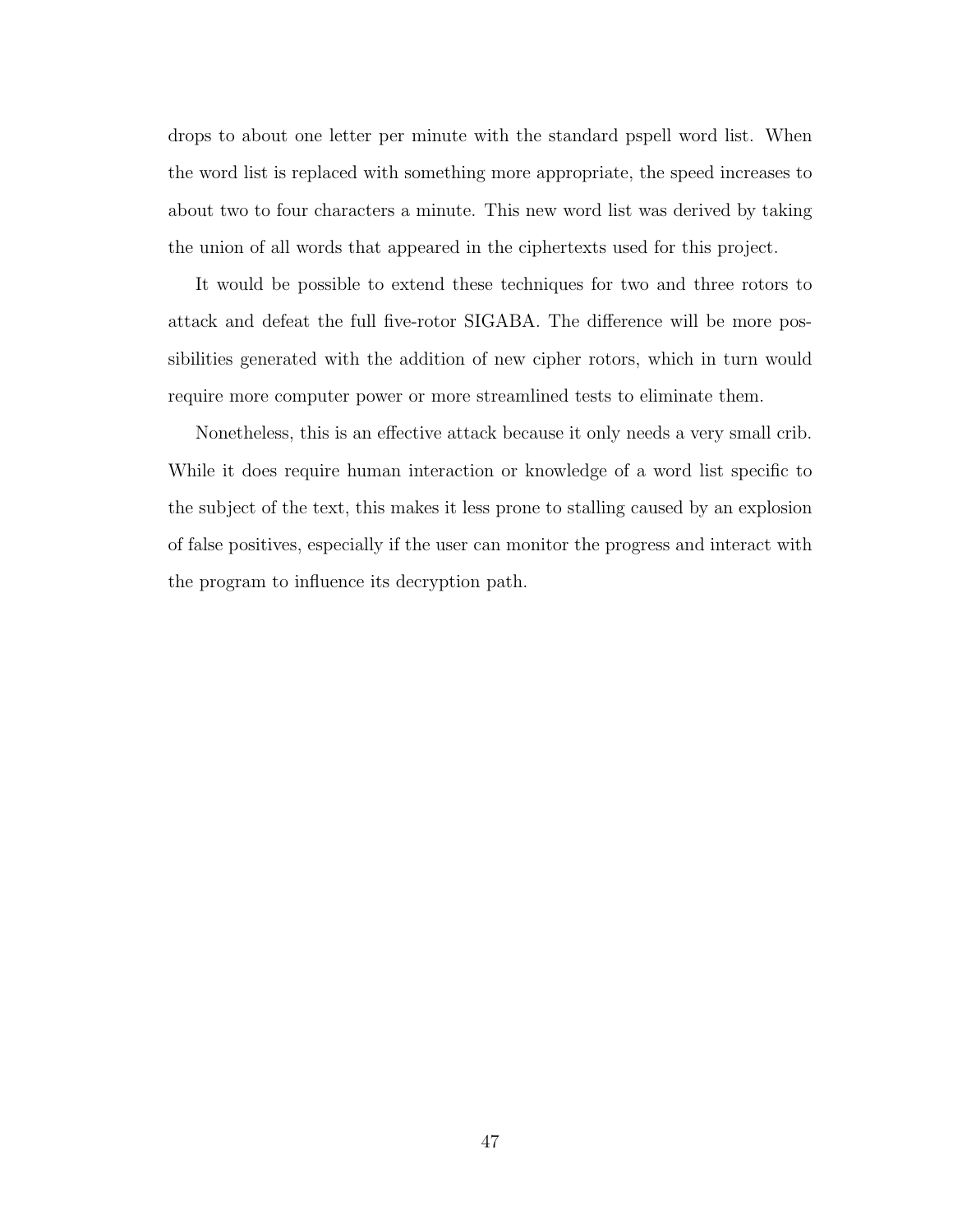## Chapter 8

## Conclusion

In this thesis, an overview of the SIGABA and its history was made, a review of the existing cryptanalytic work on the SIGABA was conducted, and new cryptanalytic methods were introduced. The methods discussed include a brute force technique, known plaintext attacks, and a known ciphertext attack with cribbing. The new attacks have been used to successfully defeat cryptosystems of up to three rotors. The cryptosystem model used for the cryptanalysis is general enough that defeating it not only defeats the SIGABA, but also defeats any cryptosystem where the rotors move according to any pseudorandom source. Lastly, methods that can be used to extend these attacks were considered. As a result of this work, the SIGABA and related rotor-based cryptosystems can be considered compromised.